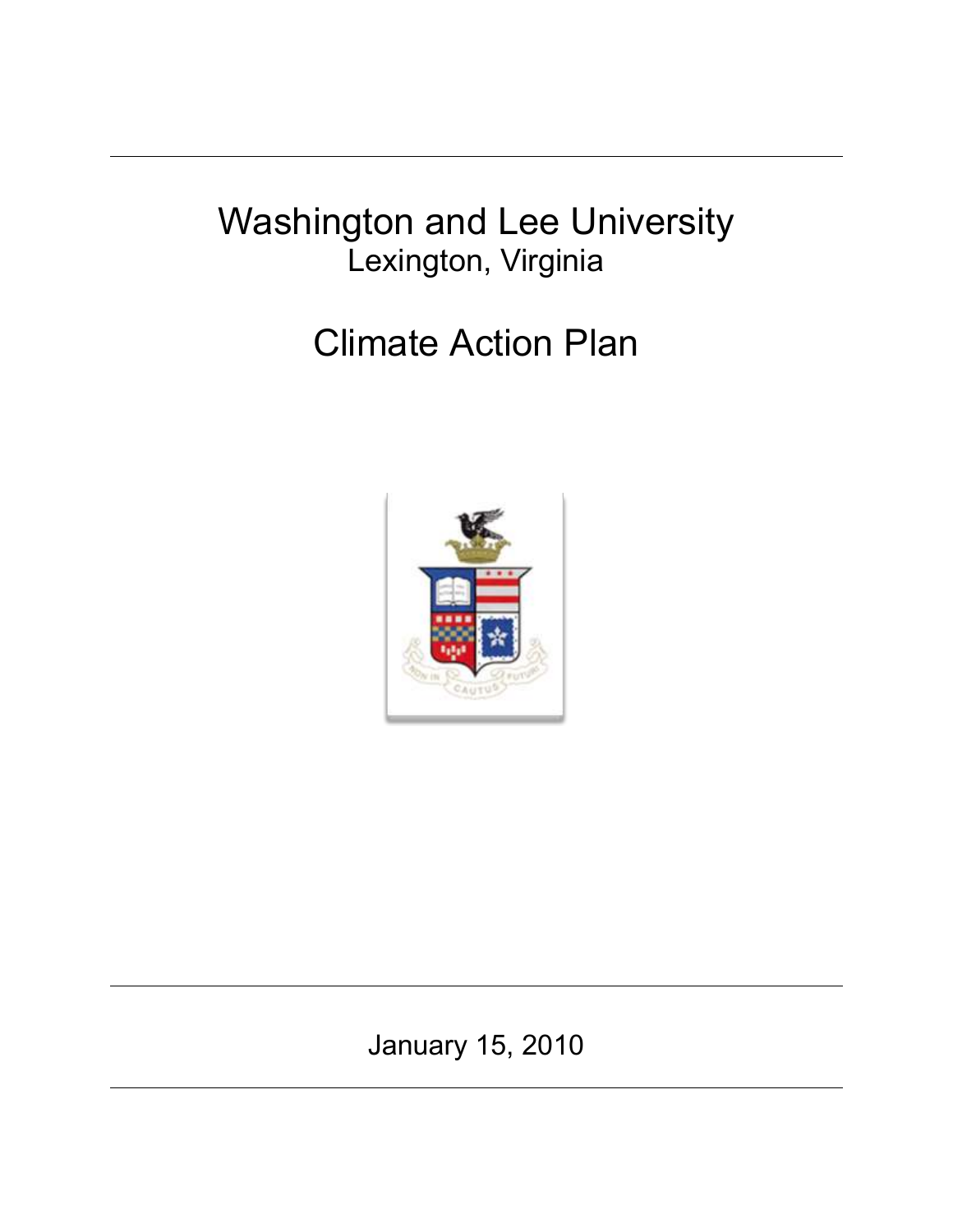## **WASHINGTON and LEE UNIVERSITY CLIMATE ACTION PLAN**

# **TABLE OF CONTENTS**

## **PART I: INTRODUCTION, GOALS, and COMMITMENT**

- A. Executive Summary
- B. Washington and Lee University's Climate Action History
- C. Climate Commitment at Washington and Lee
- D. Challenges to Implementation and Solutions

#### **PART II: EVALUATION and IMPLEMENTATION**

- A. Greenhouse Gas Report (Campus Carbon Footprint)
- B. Current Sustainability Initiatives
- C. Courses of Study
- D. Communication and Campus Community Involvement
- E. Energy Conservation Measures (ECM) Project List
- F. Measurement and Verification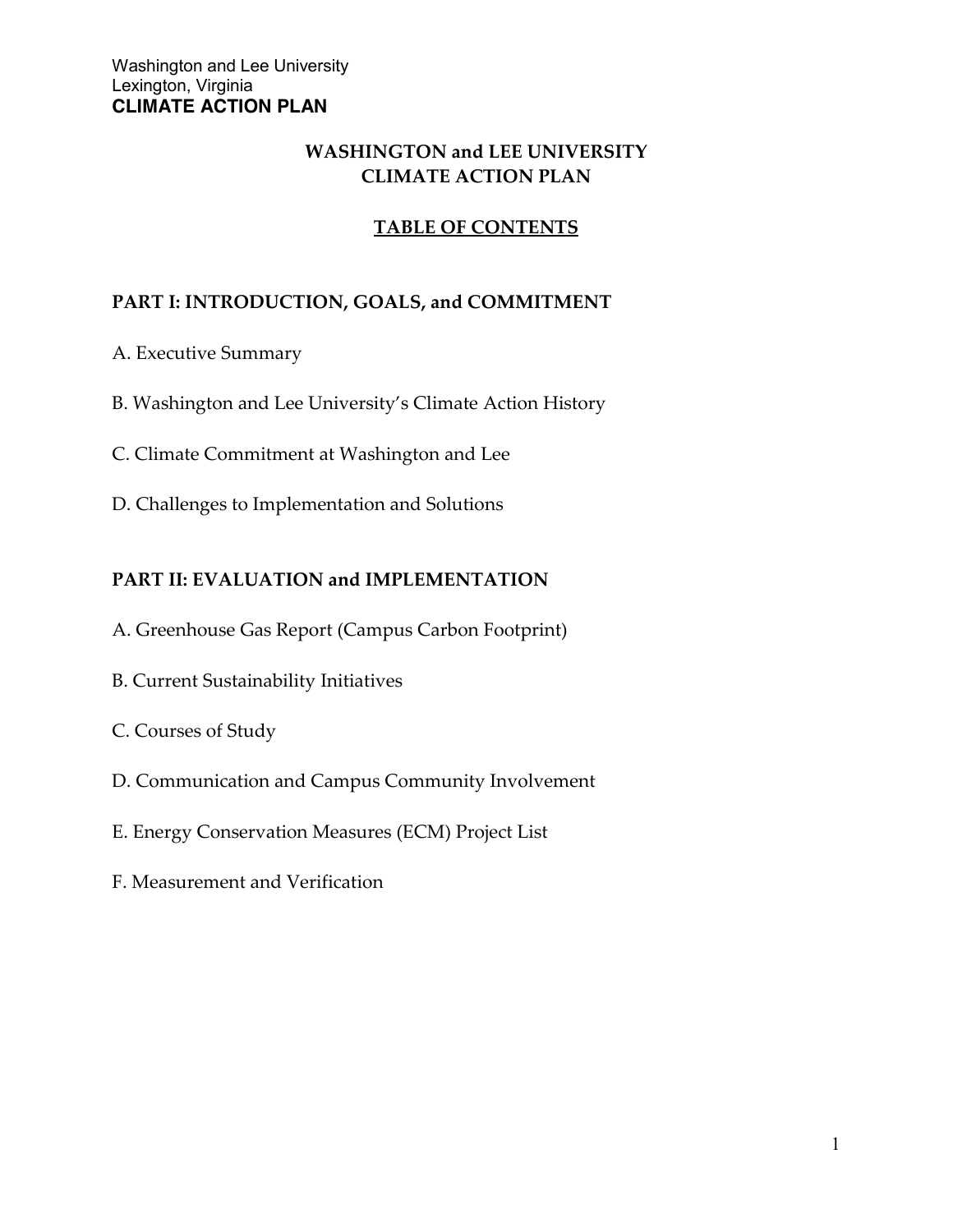#### **PART I: INTRODUCTION, GOALS and COMMITMENT**

## **A. Executive Summary**

The desire to conserve energy and to stem the tide of dwindling resources is gaining increased attention nationwide. Taking better care of the planet is on everyone's mind and drives many people's daily actions.

Washington and Lee University (W&L) has engaged in sustainability initiatives for many years, including recycling, composting, installing compact fluorescent lighting, turning off unneeded lights, increasing walking and biking, printing double-sided copies and growing vegetables for its Campus Kitchen Project. These efforts, along with the president's commitment to the Talloires Declaration and the American College and University Presidents Climate Commitment (ACUPCC), will help W&L achieve the ultimate goal of climate neutrality.

Multiple simultaneous efforts will be outlined in this Climate Action Plan (CAP) helping W&L achieve *carbon neutrality by 2050*. The general areas of focus are:

- Education
	- o The University offers credit-bearing classes inclusive of sustainability, climate change and related subjects. Approximately 30 percent of the students enroll in at least one of these courses. Integrating into the curriculum topics related to sustainability is a key component of the overall sustainability strategy.
	- o The University Sustainability Committee (USC), which has evolved out of early grassroots actions, is now a formal committee appointed by the president, and includes students, faculty and staff. Among other initiatives, it leads educational efforts that supplement formal classroom instruction. This group leads educational efforts toward behavioral changes that will positively impact the overall energy picture.
- Communication
	- o A vital component of any University-wide initiative such as this is communication with and between many different constituents. All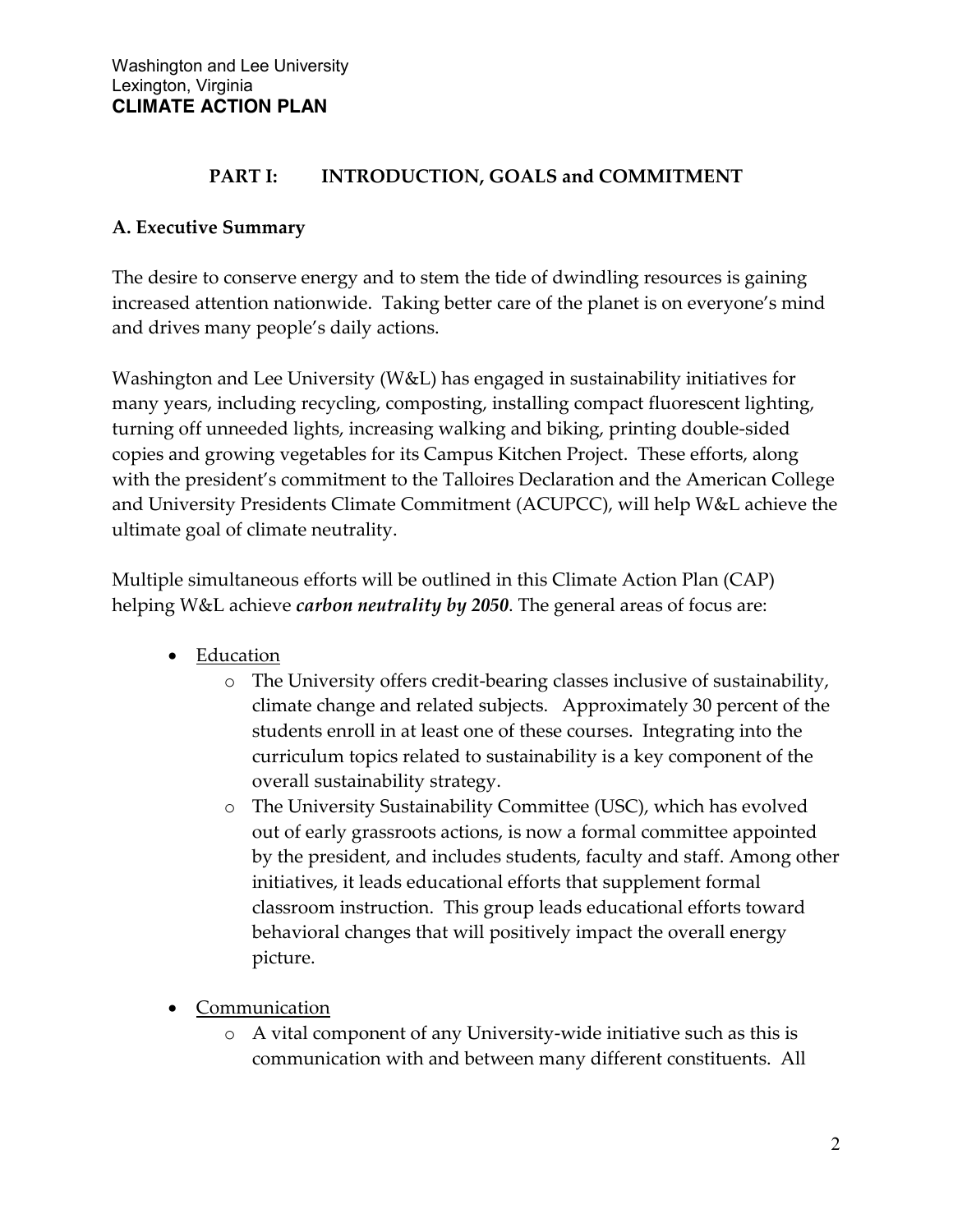University communications will be coordinated by the W&L Office of Communications and Public Affairs.

- Assessment
	- o Consistent, clear and accurate tracking of our actions and progress is also necessary, and the President's Climate Commitment Task Force will be responsible for ensuring that this occurs.
- Building Infrastructure
	- o Attention to energy savings will require upgrades to building equipment that heats, cools and lights our facilities. Many of the University's buildings contain aging infrastructure that was installed when our consciousness about sustainability and energy management was not as high and when technologies were less sophisticated. Much of this equipment has also served well beyond its original expected life and is no longer running at optimal efficiency.
	- o We have developed Energy Conservation Measures (ECMs), which are outlined in more detail in this CAP, offering many options for energy savings at many different scales and levels of investment.

#### Leadership Support

Any initiative of this scale requires leadership support from the top of the organization. The following outlines several initiatives undertaken directly by Washington and Lee's President Kenneth P. Ruscio.

As one of the founding signatories in 2007and a member of the ACUPCC Leadership Circle, President Ruscio has committed Washington and Lee University to this important journey, and he is committed to improving sustainability of our community. He restated the University's commitment to sustainability in a campus wide e-mail on Sept. 10, 2009, that addressed institutional priorities for 2009-2010. Regarding the priority of sustainability*,* one of five University-wide goals, President Ruscio stated:

*We will continue our concerted efforts toward meeting our commitment of creating a sustainable campus. By January 2010, we will submit our implementation plan to ultimately achieve carbon neutrality. Having completed a baseline study, we now have a very clear understanding that energy (heating, cooling and lighting) is the largest*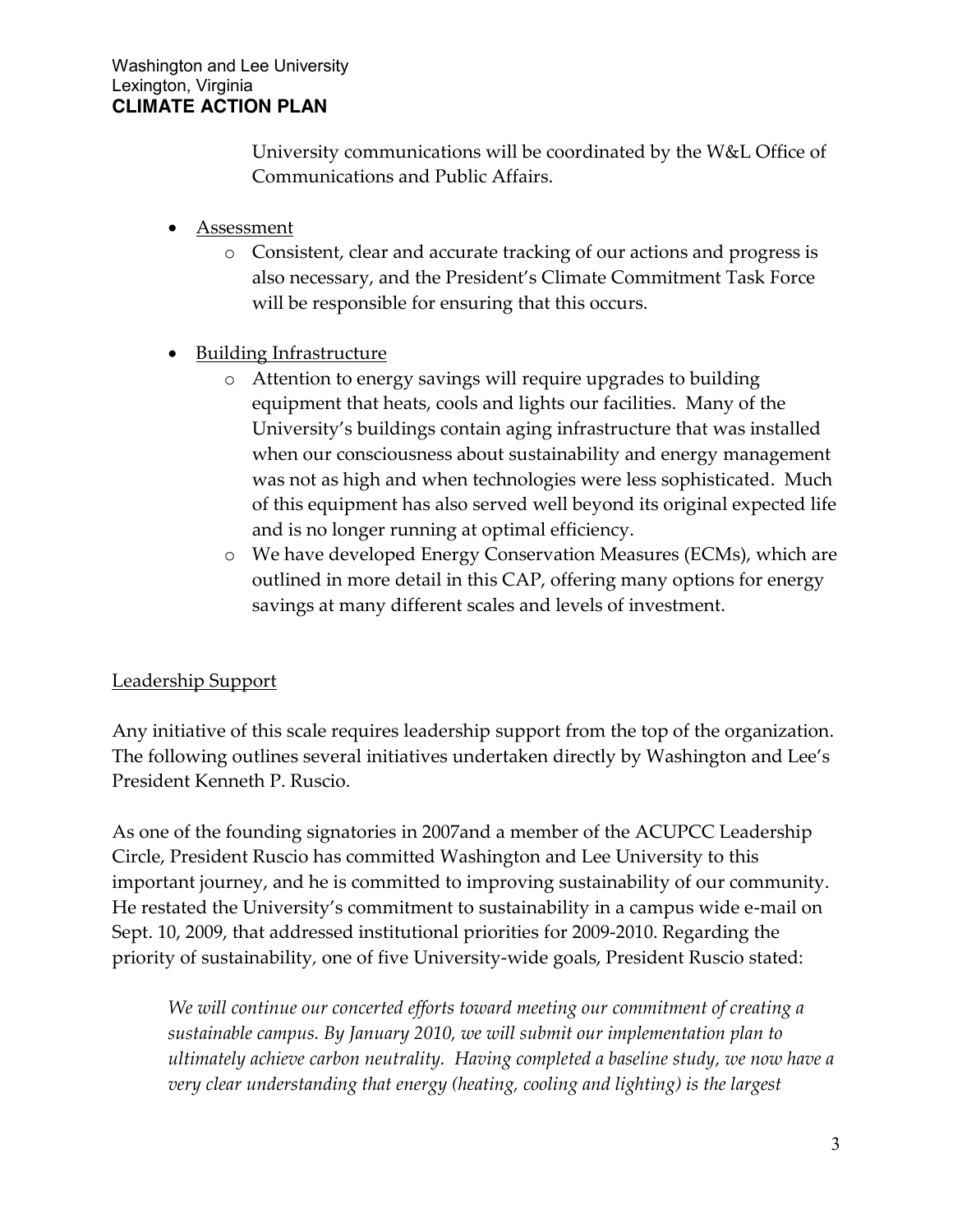*component of our carbon footprint, and fortunately it is an area where we, individually and collectively, can make significant improvements. Our goal is to reduce energy consumption by 25 percent within a four-year period. To assist us in meeting this goal, the University Sustainability Committee will focus its efforts on educating the community about individual and collective green practices.*

President Ruscio recognizes the ambitiousness of the University's efforts to reduce energy consumption, and he has personally committed to several steps:

- Hosting a town hall meeting (fall 2009) to outline the University's commitment to the community, as well as discussing the community's responsibilities to be more sustainable in our daily lives.
- Engaging a consultant to help reduce energy consumption through the development of an **Energy Master Plan** that will provide a road map for specific initiatives.
- Working closely with Washington and Lee's Vice President for Finance and Treasurer to develop a plan to fund initiatives.

# **Timeline**

Washington and Lee's plan for achieving carbon neutrality is underway and specifies short, intermediate and long-term goals for reducing the University's carbon footprint. All phases will include behavioral education to reduce consumption plus the following physical plant upgrades that will increase efficiency.

- *2011 – Utilities Cost Reduction (reduce by \$1M; goal set by Treasurer's Office).*  This will be achieved through continued reduction of BTU/SF throughout all facilities on campus and primarily through implementation of specific projects with a return on investment (ROI) of less than three years.
- *2013 – BTU/SF of Space (25 percent reduction of current levels; goal set by President Ruscio in his charge to Energy Usage Task Force).* This will be achieved primarily through implementation of energy-saving projects with a ROI of five years or less. We will strive to improve space utilization by lowering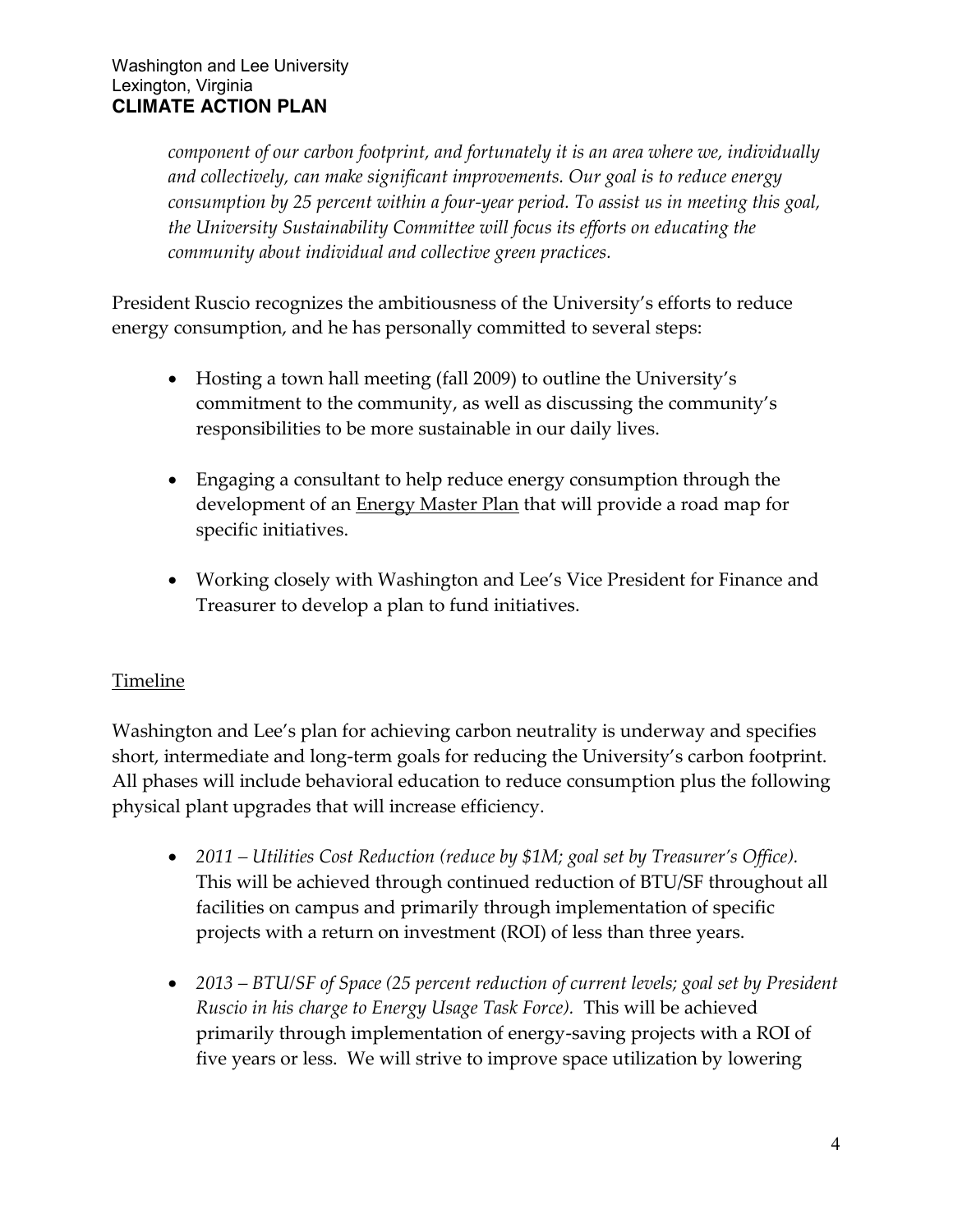total University square footage, and to reduce BTUs through increased efficiency of HVAC equipment, lighting and plumbing systems.

- *2020 – Greenhouse Gas Reduction (20 percent reduction of current levels; goal of ACUPCC).* This will be achieved through the combination of 1) adding more efficient HVAC equipment, 2) reduction in the amount of space required to be heated and cooled, 3) decreased reliance on fossil fuels, 4) increased reliance on renewable energy sources such as solar hot-water generation and 5) behavioral modification.
- *2050 Washington and Lee University achieves carbon neutrality*. This requires implementation of new technologies not yet fully developed, such as photovoltaic (PV), co-generation, and use of 100 percent renewable resources to replace natural gas consumption and purchased electricity produced by others using non-renewable resources.

## Financial Considerations

An undertaking of this magnitude must include a commitment to fund the multiple initiatives. The financial commitment is a multi-pronged effort that attempts to leverage as much ongoing and planned project effort as possible to make the needed energy upgrades.

The first source for financing projects is the projected savings that improvements are expected to generate. Those projects with an expected ROI of one year or less have received blanket approval to be implemented immediately. These initiatives will pay for themselves out of the already approved annual utility budget.

The second source will be the identification of energy improvements that are part of or related to current capital projects. These projects are funded through capital expenditures that will be leveraged along with the energy component of the project. This particular approach requires careful planning, and we have identified several potential energy-savings projects as candidates. They are listed in more detail later in this document.

The third source is to package a number of projects together to generate the best payback period (ROI) and to prioritize funding and execution for those projects that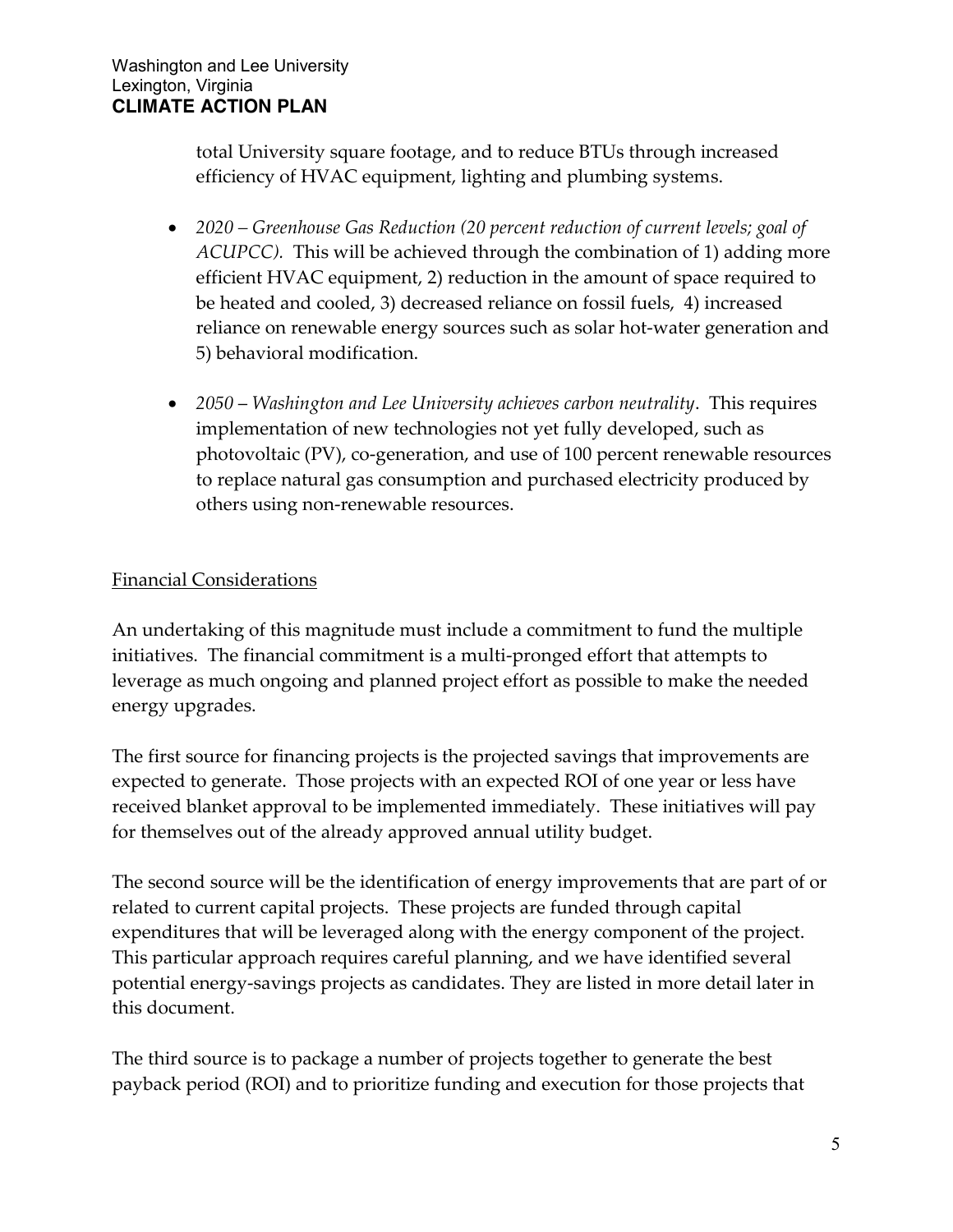will require new investments. Projects or groups of projects with an ROI under five years will typically receive priority.

These financial sources are not mutually exclusive, and combinations of each may be used to achieve maximum efficiency and the best value.

#### Implementation Structure

To achieve the ultimate goal of carbon neutrality, three major University groups will monitor, lead and direct portions of the Climate Action Plan. The Chief Facilities Officer will coordinate these efforts with other arms of campus that play important roles in achieving our goals.

- *President's Climate Commitment Task Force* Formed in March 2009. It guides the creation and implementation of W&L's plan for climate neutrality and for identifying and implementing the PCC's tangible action items. Initial goals of the committee in 2009:
	- o The creation of Washington and Lee's Climate Action Plan (CAP).
	- o The determination of at least two tangible actions to reduce W&L's greenhouse gas emissions.
	- o Creating an implementation budget.
	- o Assuring implementation of the plan.
	- o Tracking progress.
- *Energy Usage Task Force* In May 2009, President Ruscio established this group to lead the effort related primarily to identifying and implementing infrastructure projects that will directly reduce energy consumption. The majority of these projects focus on HVAC, electrical and plumbing systems for occupied buildings.
- *University Sustainability Committee* This group will educate the community about sustainability and good green practices and will lead the effort to effect behavioral changes.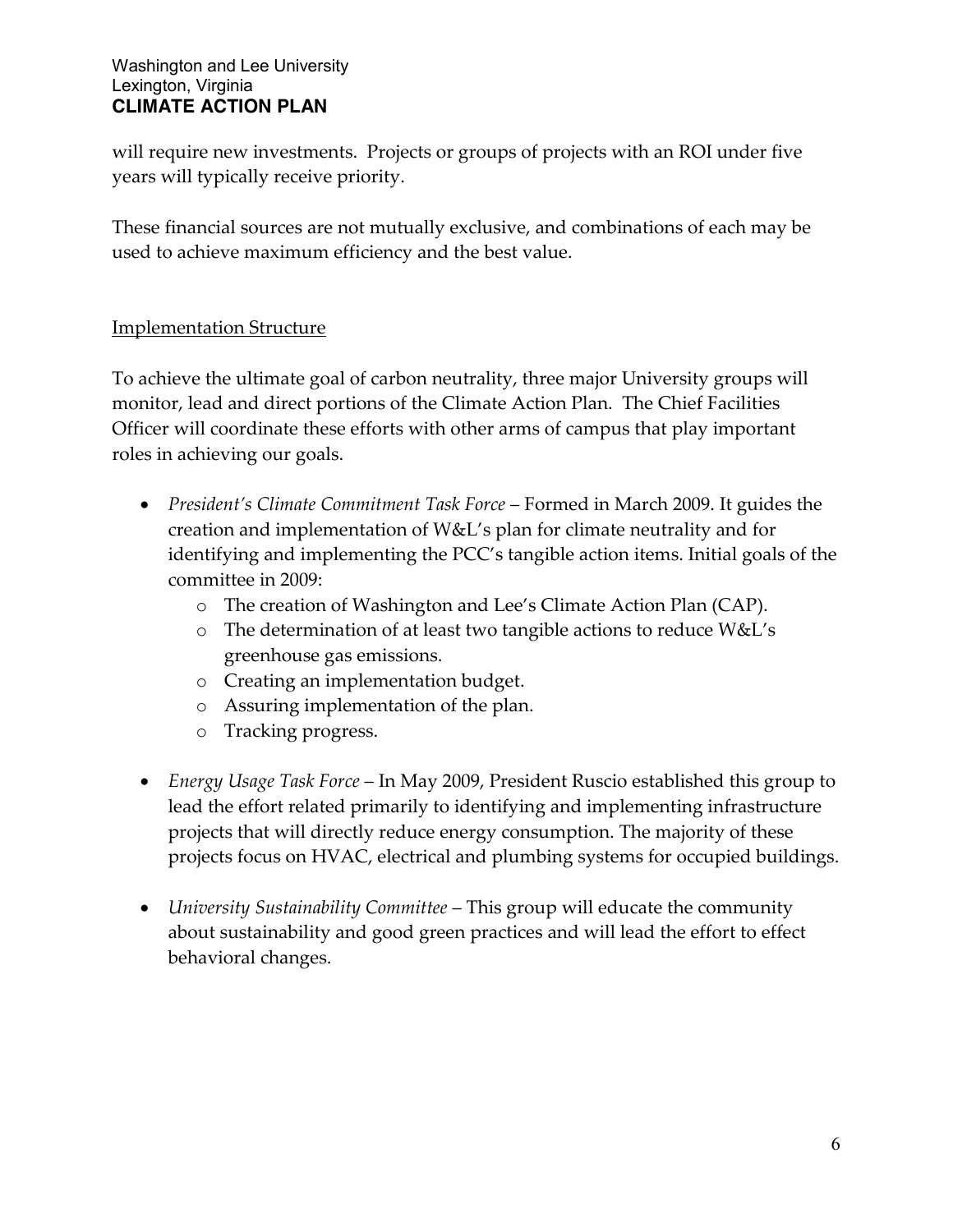#### **Summary**

The development of this Climate Action Plan (CAP) serves several purposes:

First, it is a vehicle to confirm Washington and Lee University's commitment to this important effort and to communicate this commitment and specific actions to W&L and the surrounding communities.

Second, it is a means to organize and analyze existing information and data specific to Washington and Lee and to create a roadmap leading to carbon neutrality.

Third, it becomes an existing baseline for Washington and Lee's energy/resource reduction efforts and a framework from which to build our continuing energy and education strategies.

We imagine this document to be fluid; immediate changes will be seen, and new technologies and strategies will bring expected and unexpected results. All of this will require altering certain strategies outlined in this document. W&L will re-evaluate this document regularly and make appropriate adjustments as needed.

Our approach to energy savings is three pronged – cost reduction; usage reduction; and carbon footprint reduction. Any ECM undertaken will impact one, all, or some combination of each of these three prongs, but all not necessarily moving in the same direction at the same time. For example, W&L might reduce energy usage and reduce its carbon footprint, but have no impact on the utility expense for a particular ECM that is implemented.

While flexibility in this document and in our energy strategies is essential, the ultimate goal for Washington and Lee University to *achieve carbon neutrality by 2050* remains a constant.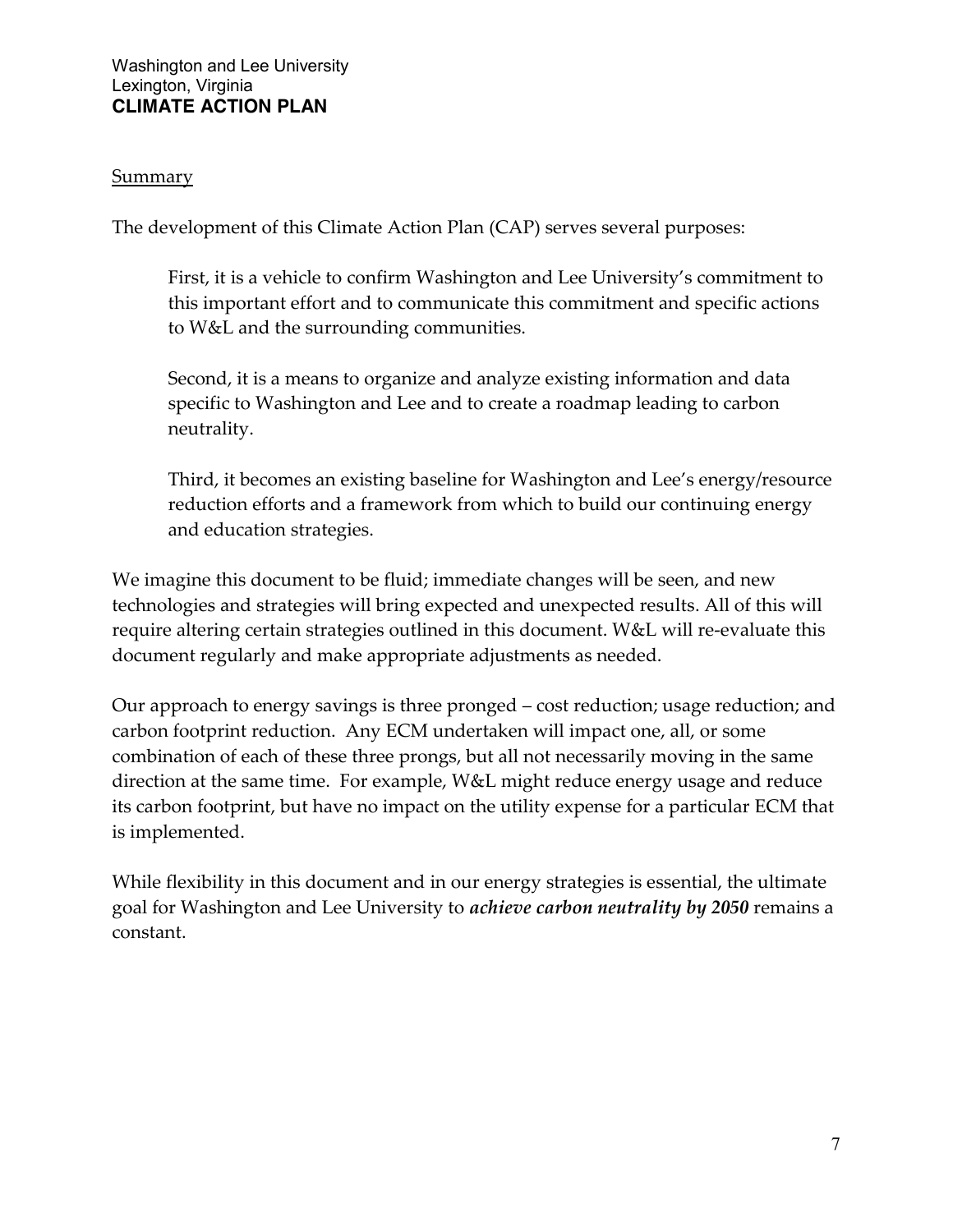# **B. Washington and Lee University's Climate Action History**

Washington and Lee University was founded in 1749, providing a liberal arts education that promotes "life-long learning, personal achievement, responsible leadership, service to others, and engaged citizenship in a global and diverse society." The University's motto is *non incautus futuri*, not unmindful of the future. It is a clear representation of the long-time commitment of the University community to consider how our decisions and actions will impact the future. Sustainability is clearly an important part of this notion.

During the five years Robert E. Lee served as president of Washington and Lee, beginning in 1865, Lee guided all areas of the university with a characteristic consideration for future generations. This also applies to the environment. President Lee exhibited environmental stewardship and provided an enduring legacy by planting trees throughout the W&L campus. More recently, the University has become involved in climate action through a variety of avenues.

**ACS Environmental Initiative (1997)** - The University is a member of the Associated Colleges of the South (ACS) (http://www.colleges.org). The ACS initiated an Environmental Initiative in 1997 and W&L students, faculty and staff have participated in many of the programs associated with the initiative. President Ruscio was the first University ACS faculty fellow.

**Environmental Studies Program (1990's)** - W&L's program in Environmental Studies originates from an environmental studies major that was initially created in the Geology department. The Environmental Studies Program was then established as the result of a faculty approved proposal presented by the environmental studies committee. (The Environmental Planning and Management Committee, EPMC, was also created at that time.) Dr. James Kahn was hired in 2000 as the Environmental Studies Program Director as a result of a grant from the Jessie Ball duPont Foundation to support the program. The Environmental Studies Program is designed to educate students in a broad class of issues related to the environment and humanity's place in the natural world. [\(http://www.wlu.edu/x11627.xml](http://www.wlu.edu/x11627.xml) ) While serving as a professor of politics at W&L, President Ruscio chaired the committee that created the Environment Studies Program and was the program director until Dr. Kahn's arrival. He also chaired the search committee that hired Dr. Kahn.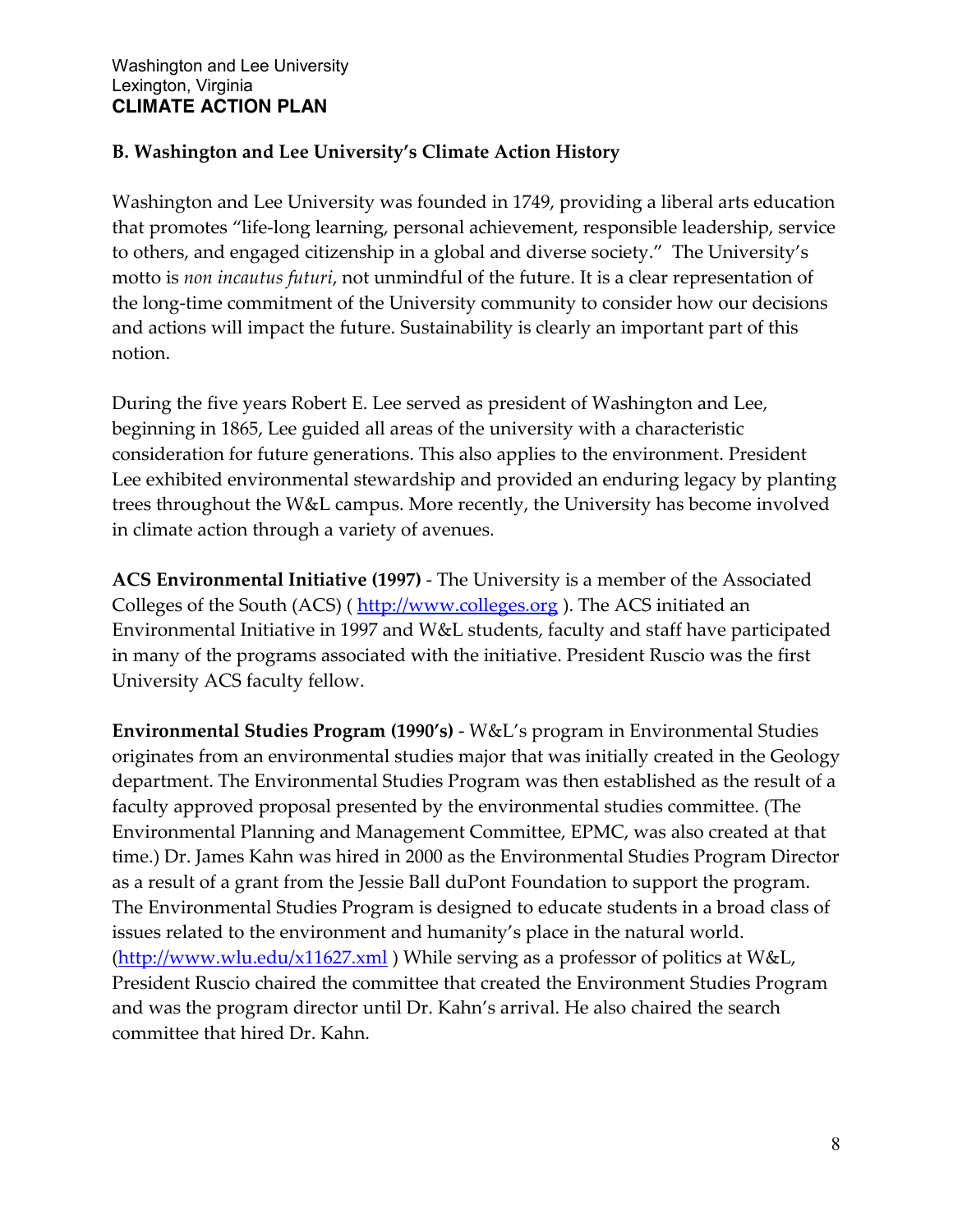**Environmental Planning and Management Committee (1999)** – The EPMC was the precursor of the University Sustainability Committee. It was formed in 1999 as a result of the Associated Colleges of the South's Environmental Citizenship Initiative and student interest in recycling. The charge of the committee was to help with the "coordination, planning, management and implementation of issues related to environmental concerns in the operation of the University." The EPMC helped to raise awareness of environmental issues on campus including recycling, storm water management and environmentally sensitive campus master planning.

**Environmental Indicators Report (2005)** - The EMPC conducted a campus-wide environmental audit (Environmental Indicators Report) that charted the way to a more sustainable campus in 2005.

**Green House Gas Inventory (2006)** - In 2006 Mr. Laurence Eaton conducted a green house gas (GHG) inventory of University emissions with the assistance from students in Dr. James F. Casey's *Environmental and Resource Economics* class. This inventory was one of the first inventories of a higher education institution in the state of Virginia. Mr. Eaton , a W&L 2005 Economics major, served as a Program Coordinator for the Environmental Studies Program from 2005 to 2007. He raised awareness of global warming issues with the EPMC and the rest of the campus community. Mr. Eaton is presently a Post-Masters Research Associate at Oak Ridge National Laboratory in Tennessee.

**Environmental Management Coordinator (2006)** - Mr. Joseph Grasso, Washington and Lee's Vice President of Administration from 2003 to 2007, was instrumental in providing support and funding for various operational programs that made the campus more sustainable. An Environmental Management Coordinator, Mr. John C. Wise, was hired in 2006 to coordinate sustainability efforts on campus and in the surrounding community.

**Talloires Declaration and Presidents Climate Commitment (2007)** - President Ruscio signed both the Talloires Declaration and the Presidents Climate Commitment early in 2007. He was the founding faculty member of the University's Environmental Studies program when he served as a professor of politics and has a longstanding interest in, and commitment to environmental protection and sound environmental policy. President Ruscio signed these documents to signal the University's commitment to improving the world's climate and to help educate Washington and Lee's students about the challenges and opportunities that they will encounter in their future.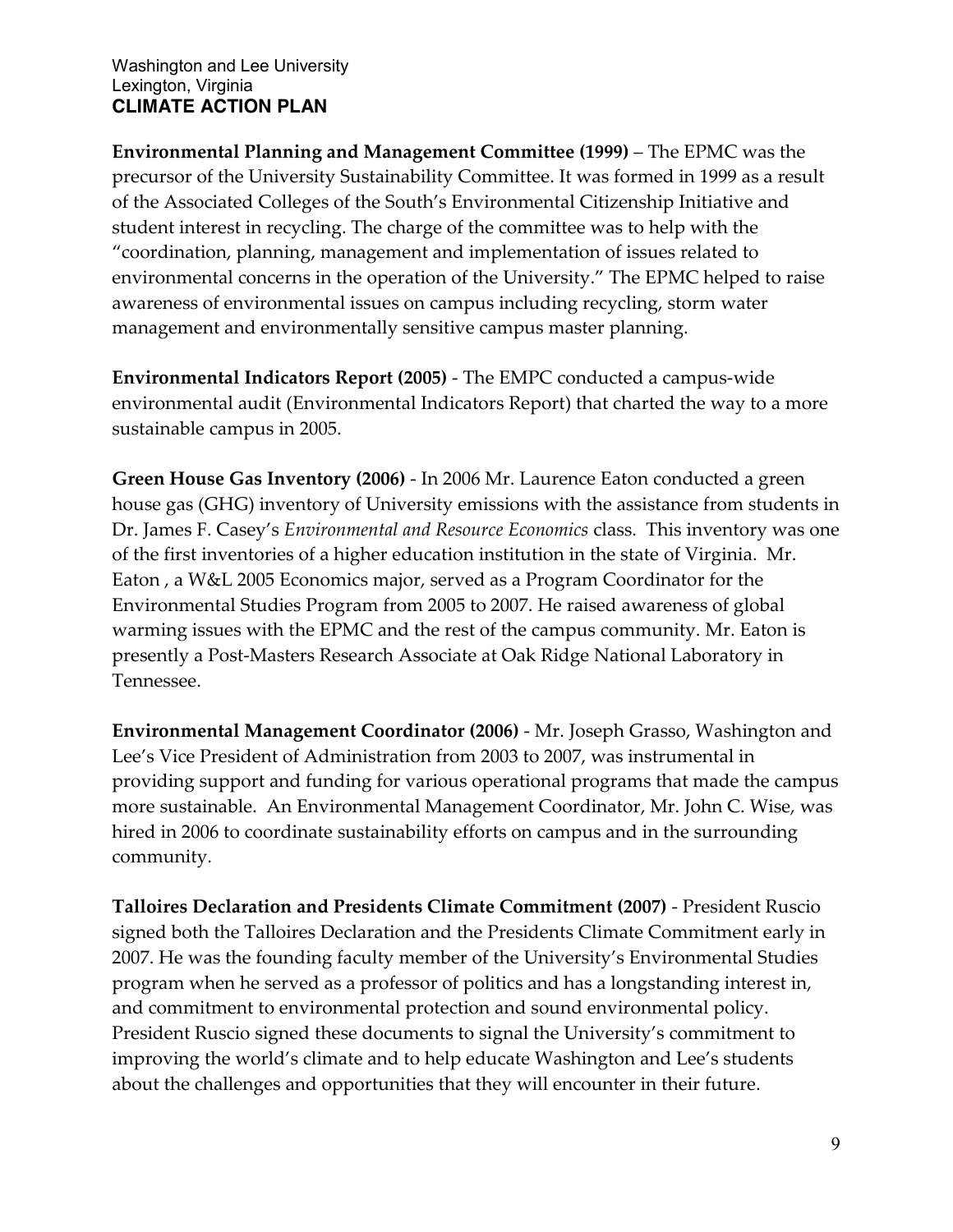**Sightlines Greenhouse Gas Inventory (2007)** - Sightlines, a facilities asset advisory firm, conducted a green house gas (GHG) inventory for the University that was used as the base line for ACUPCC reporting.

**Energy Conservation Performance Contract (2007) -** Ameresco conducted an energy conservation performance contract project for the University at a total project cost of \$2.4 million which reduced annual electric consumption by 2 million KWH in electricity use and annual natural gas consumption by 20,000 MMBtu. These actions resulted in an overall reduction of more than 2,000 metric tons of GHG emissions and annual utility expense savings of \$470,000.

**University Sustainability Committee (2008)** - The University Sustainability Committee (USC) was established in 2008 to further the work of the EMPC and expand into other areas of sustainability such as education, co-curricular activities and coordination with other community organizations interested in sustainability. It is the responsibility of the USC to help the University to meet the goals of the Talloires Declaration and Presidents Climate Commitment.

**Sustainability Week (2008)** - Campus Sustainability Week at Washington and Lee University in September 2008 was an educational and awareness event to bring sustainability to the forefront of the consciousness of W&L students, faculty and staff and the Lexington/Rockbridge community. All events were open to the public and were planned and organized by a multi-discipline group of W&L departments including Dining Services, Facilities Management, the Biology Department and the Program in Environmental Studies.

**Temperature Regulation Policy (2009)** - A campus-wide temperature regulation policy was implemented to reduce energy consumption by limiting temperatures to a maximum of  $68^{\circ}$ F in the winter and a minimum of  $74^{\circ}$ F in the summer.

**Presidents' Climate Commitment Task Force (2009)** - In March 2009, the PCC Task Force at W&L was formed by President Ruscio to create and implement W&L's plan for achieving climate neutrality. This group is also responsible for identifying and ensuring the implementation of the PCC's tangible action items.

**Energy Usage Task Force (2009)** - The Task Force was charged by President Ruscio to look at how Washington and Lee can reduce its energy consumption. A detailed list of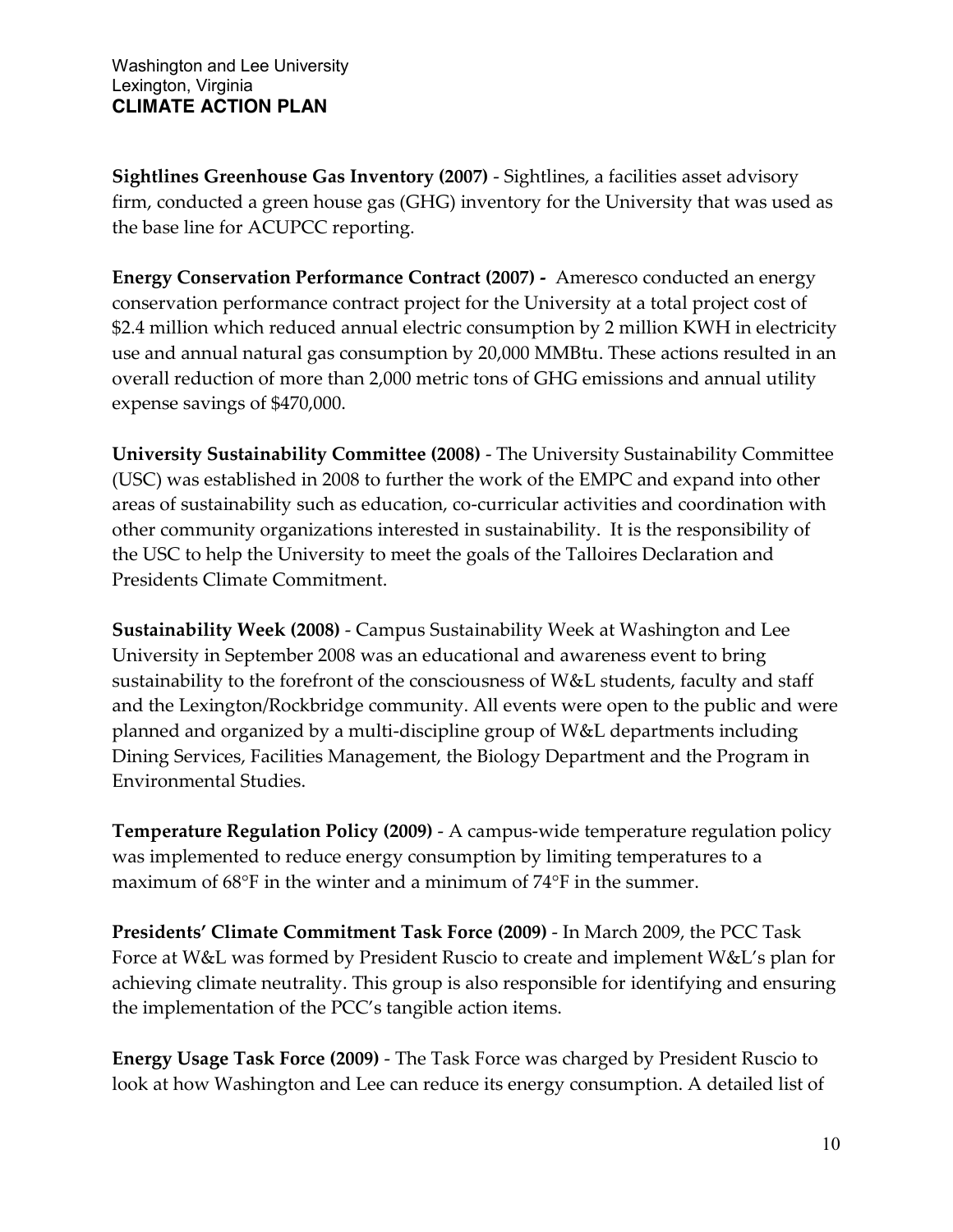the committee's charges is presented in *Part I, Section C. Climate Commitment at Washington and Lee* of this document.

**Energy Consultant Services (2009)** - ENERACTIVE, an energy consulting firm, was contracted to develop an Energy Master Plan for the university and will complete this work in early 2010.

**Cultivating Sustainability Conference (2009)** - Washington and Lee Dining Service hosted the [Cultivating Sustainability Conference](http://wlugreen.files.wordpress.com/2009/09/3foodsystems1.pdf) in September 2009. Attendees included school nutrition and food service personnel, school and university officials, local legislators, administrators, farmers, producers, and those involved in food system development. This conference offered strategic directions for scaling up a regional food system, discussed the critical role institutions can play in the development of a regional food system, and provided practical approaches for food service personnel to learn to source locally for their institutions.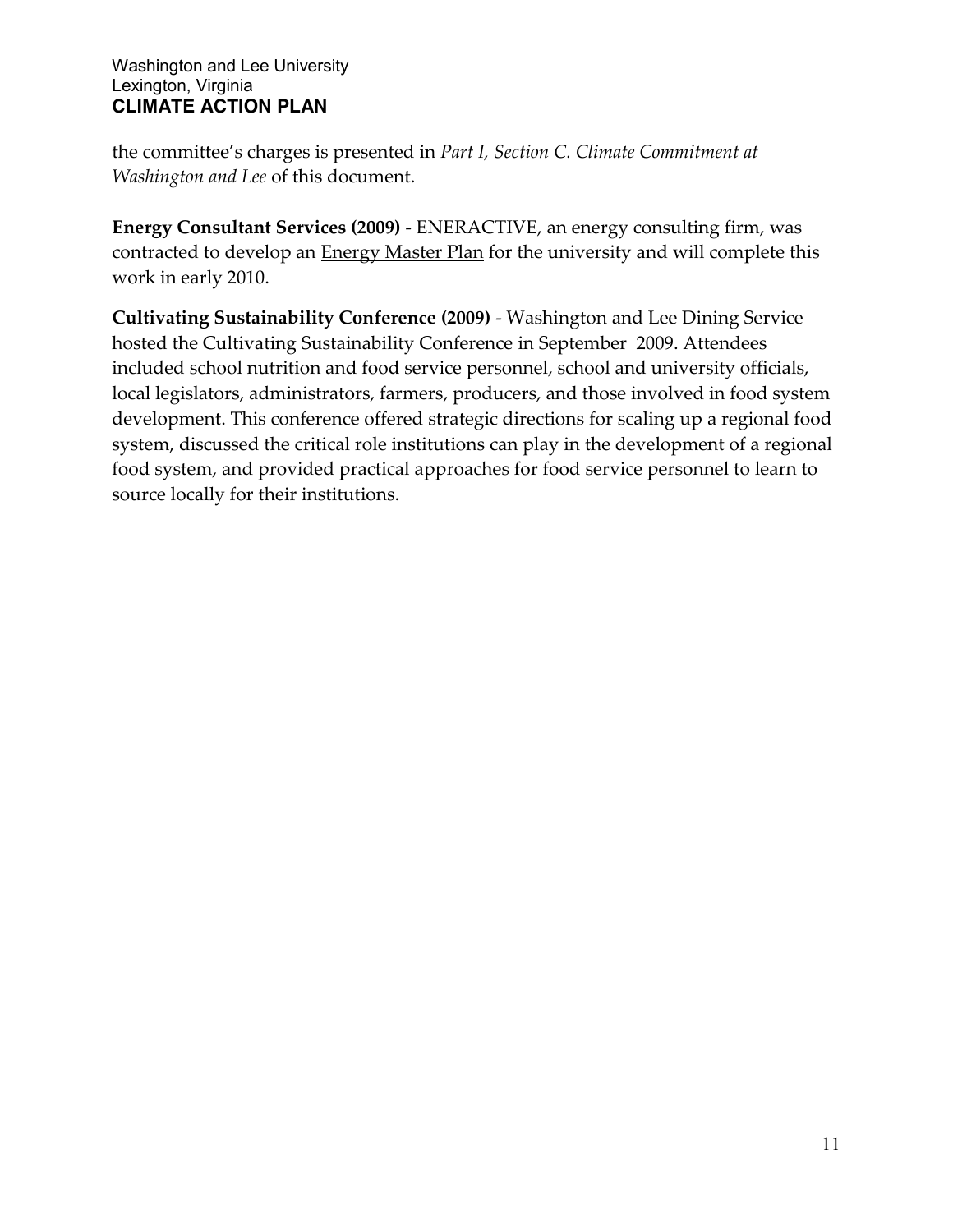#### **C. Climate Commitment at Washington and Lee**

As stated previously, Washington and Lee's motto is *non in cautus future,* meaning not unmindful of the future. The mission of the University is to provide *" … a liberal arts education that develops students' capacity to think freely, critically, and humanely and to conduct themselves with honor, integrity, and civility. Graduates will be prepared for life-long learning, personal achievement, responsible leadership, service to others, and engaged citizenship in a global and diverse society."* The commitment to prepare students for the challenges they will face requires that the University educate by exhibiting leadership as well as academic and co-curricular instruction. Climate change is one of many challenges that our students will confront.

The University's commitment to achieve climate neutrality is comprehensive in nature. The basis of that commitment is the Talloires Declaration and the Presidents Climate Commitment. These policies go beyond the promise to become carbon neutral by including other aspects of sustainability including education, community involvement, social responsibility and environmental stewardship. In order to reduce greenhouse gas emissions, solutions will be sought and identified in all areas of the University's operations, and all reduction options will be fully explored and evaluated.

#### • Energy Usage Task Force

The goals for the Energy Usage Task Force highlight the comprehensive nature of Washington and Lee's commitment to achieving carbon neutrality, and focus on the largest contributor to W&L's GHG emissions "picture" – the consumption of energy to heat, cool, plumb, and light buildings.

- o Identify strategies to help reduce the number of BTUs per square foot of campus by at least 25% over the next four years.
- o Identify measurement instruments to determine effectiveness of each strategy as it is deployed. This will ensure that results match expected assumptions and will assist with needed adjustments where this does not occur.
- o Develop a set of metrics that can be shared regularly with senior administrators and the Lexington / Rockbridge communities in which we are located. Develop protocols for managing utilities across campus. These may include more detailed policies related to temperature set points, management of both centralized and distributed utilities, and guidance to the community on utility utilization.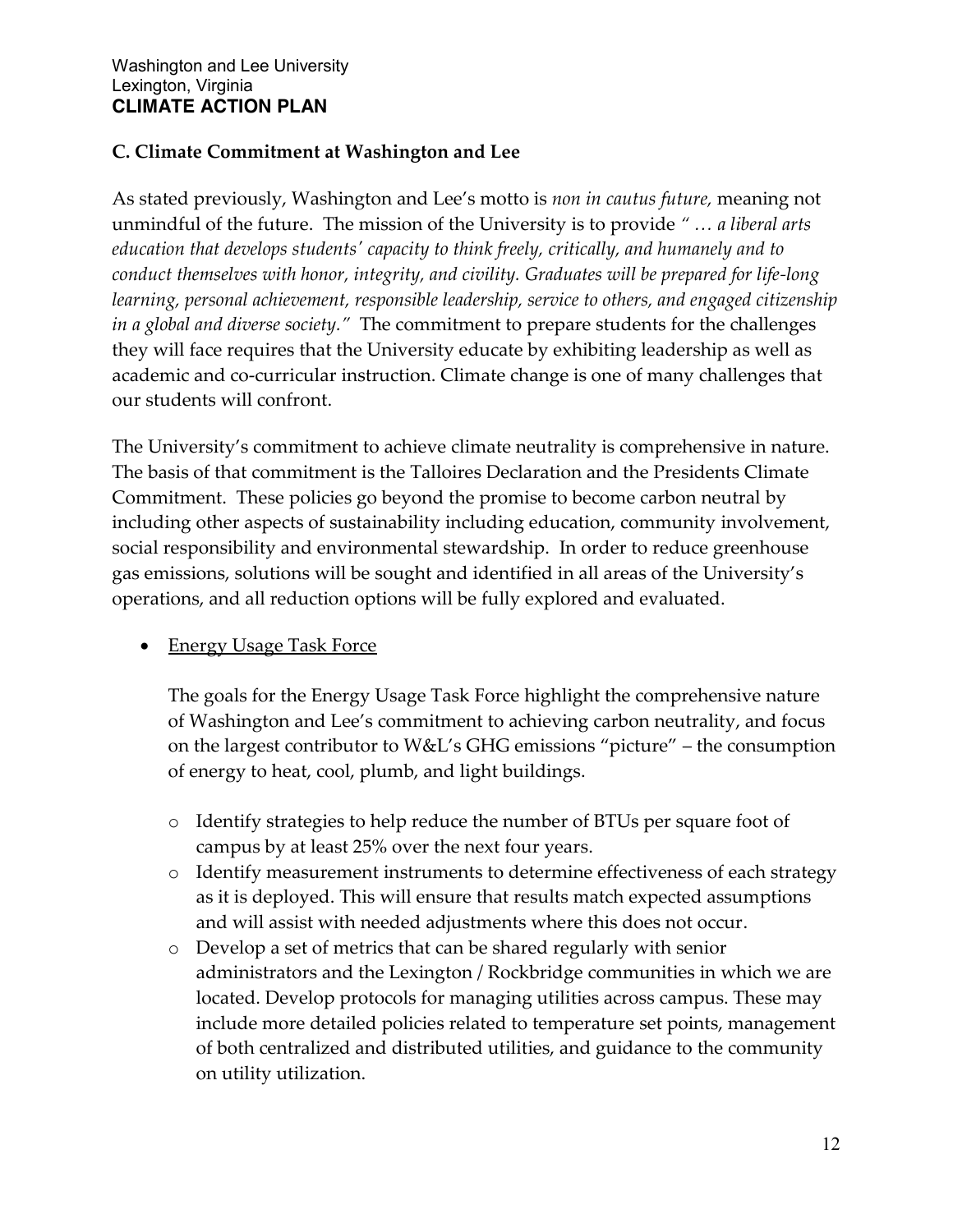o Determine what investments are needed to assist in meeting or exceeding objectives, and evaluate the payback period for those investments.

Facilities Management, Dining Services, Mail Services, the Printing and Copying Center, and the University Store all have sustainability initiatives. Other sustainability efforts on campus include service learning courses, various student service organizations, the Campus Garden, and Campus Kitchens program.

Information on all of these programs are available on the W&L Sustainability website at [http://gogreen.wlu.edu](http://gogreen.wlu.edu/).

## Policies

- *Temperature Regulation* In 2009 a temperature regulation policy was implemented campus wide in order to reduce energy consumption The policy set the maximum winter temperature at  $68^{\circ}$ F and the minimum summer temperature at 74°F degrees.
- *Energy Star* Washington and Lee has committed to the purchase of Energy Star rated products as part of the [Presidents Climate Commitment.](http://www.presidentsclimatecommitment.org/html/commitment.php) ENERGY STAR is a joint program of the US Environmental Protection Agency and the US Department of Energy helping us all save money and protect the environment through energy efficient products and practices.
- *Leadership in Energy and Environmental Design (LEED)* LEED is an internationally recognized green building certification system**,** providing third-party verification that a building or community was designed and built using strategies aimed at improving performance across several energy management areas. These include increased energy savings, increased water efficiency, reduced CO<sub>2</sub> emissions, improved indoor environmental quality, and stewardship of natural resources.

# Education and Culture Change

Institutions of higher education are the logical setting to provide education and to implement energy and sustainability initiatives. College courses offer a controlled, formal setting to discuss the latest facts (scientific data) and perspectives regarding the state of the environment, energy usage, and social justice issues. Academic courses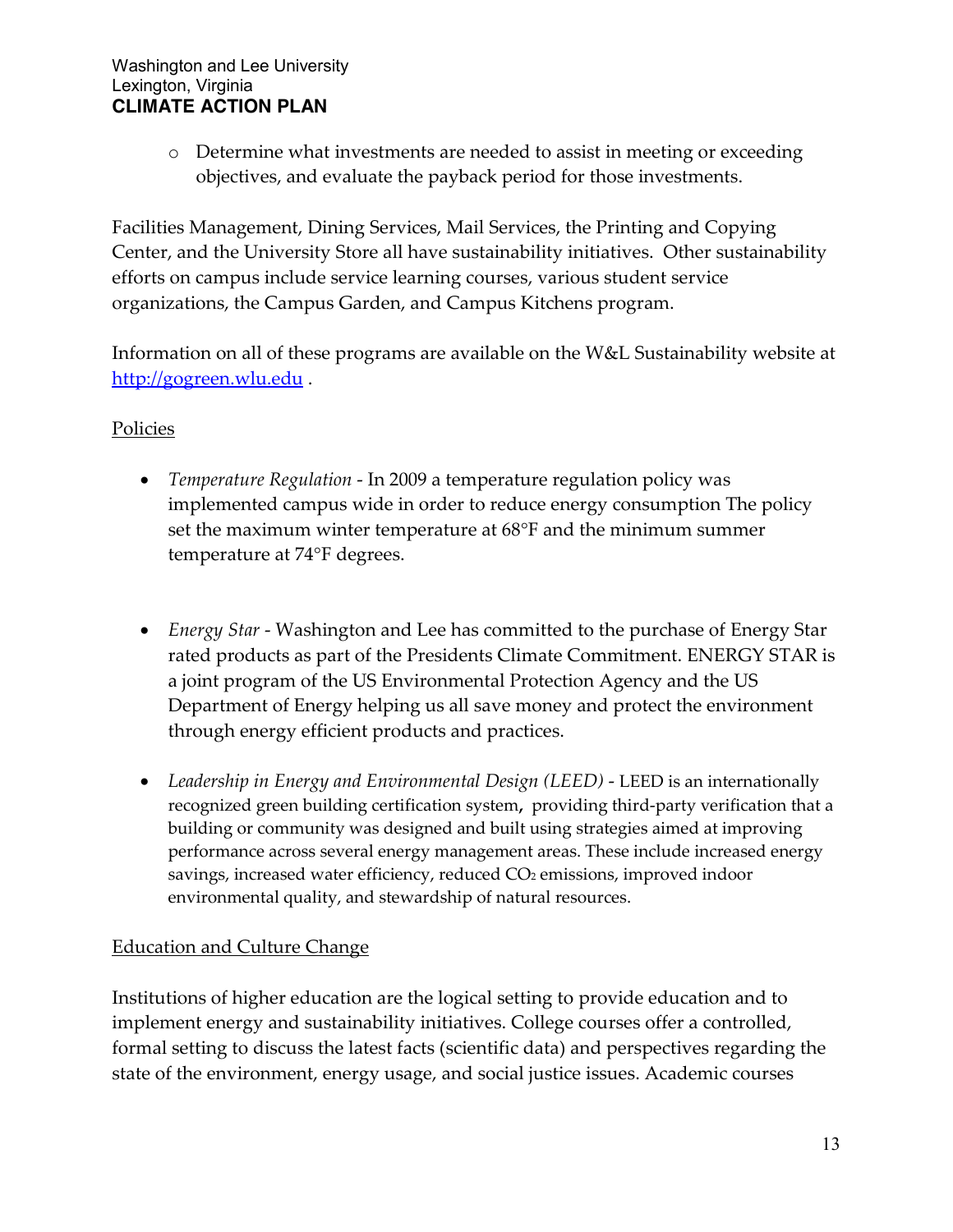inspire problem solving discussions and create new research that may be used in future energy savings initiatives, some of which have yet to be discovered.

University Sustainability Committee

W&L's University Sustainability Committee (USC), which has evolved out of early grassroots actions, is now a formal committee appointed by the president. The USC includes students, faculty and staff. Among other initiatives, it leads W&L's sustainability educational efforts that supplement formal classroom instruction.

o *Curriculum -* Washington and Lee has a solid record of offering courses that address sustainability and environmental issues . Courses and other programs offered to undergraduates and Law School students explore these issues, their fundamental connections, and serve as examples of W&L's educational commitment with regard to climate neutrality.

# Undergraduate Colleges

## o Environmental Studies Program

The Environmental Studies [major](http://www.wlu.edu/x17984.xml) and interdisciplinary [minor](http://registrar.wlu.edu/catalogs/current/EnvironStudies.pdf) require an understanding of the sciences, social sciences, and humanities. The program is designed to educate students in a broad class of issues related to the environment and humanity's place in the natural world. Experiential learning opportunities are also available through several Signature Programs.

*Service learning opportunities* are offered each semester under the topics of environmental education, community supported agriculture and regional conservation issues.

*The U.S./Brazil Higher Education Consortia Exchange Program* offers curriculum based on issues of energy, the environment and sustainable development with a focus on training future leaders to make sound decisions in regard to developing future local, regional, and global energy portfolios.

*Chesapeake Bay Program* is a place-based learning initiative confronting regional and national issues pertaining to the Chesapeake Bay and its watershed.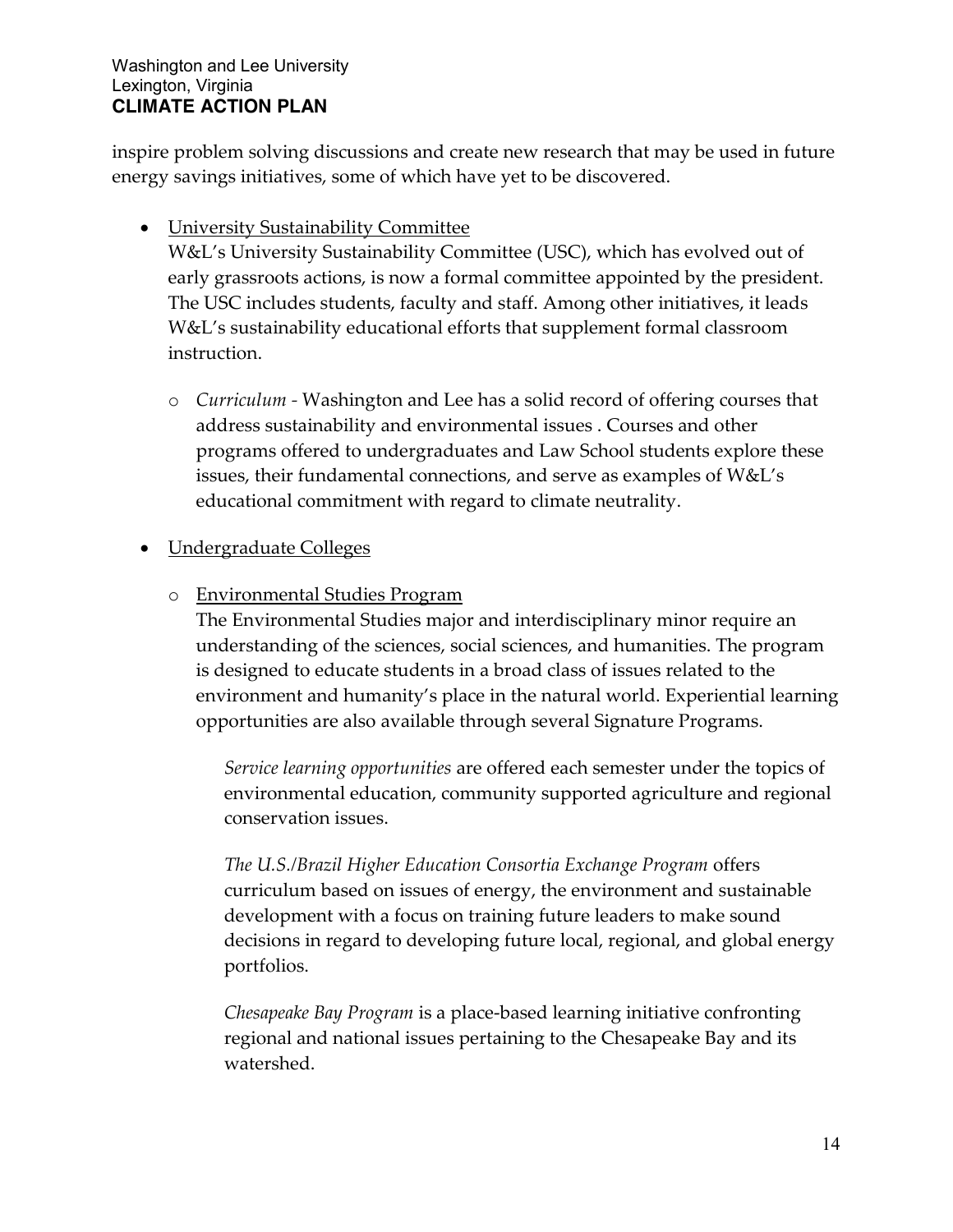*Co-curricular Events* are educational opportunities to students, staff and faculty both in and outside of the classroom.

The Environmental Studies **Capstone Course** is an interdisciplinary course intended for students in the program in environmental studies. Students analyze a particular environmental issue and attempt to integrate scientific inquire, political and economic analysis and ethical implications. The issues under examination change annually during the winter term.

In addition to regular course offerings, the Environmental Studies program hosts monthly luncheons that are open to the public. Topics in fall 2009 include "Sustainability and Participatory Action Research" and "Hays Creek: A Local Water Quality Project of the W&L ENV Chesapeake Bay Program".

Below are topics from the 2008 – 2009 Environmental Studies Luncheon season.

*September 29, 2008* - The W&L Environmental Studies Program sponsored a water forum which included speakers from the Biology, Geology and History departments.

*October 16, 2008* - Dr. Harvey Markowitz (Sociology and Anthropology) discussed the Yupik Inuits of Southern Alaska's spiritual understanding of their relationship with seals, whales and other aquatic mammals and ceremonies performed to maintain this relationship.

*November 6, 2008* - Ecosystems Center and the Woods Hole Semester in Environmental Science Program.

*December 4, 2008* -Dr. James Casey, Associate Professor of Economics, presented "Valuing the Coastal Environment in the Caribbean."

*January 15, 2009* - Dr. Alexandre Rivas, environmental economist and visiting professor from the Universidade Federal do Amazonas, presented "Research and Development in the Brazilian Amazon."

*February 5, 2009* - The Washington and Lee University Environmental Law Society presented "Climate Change and the Obama Administration."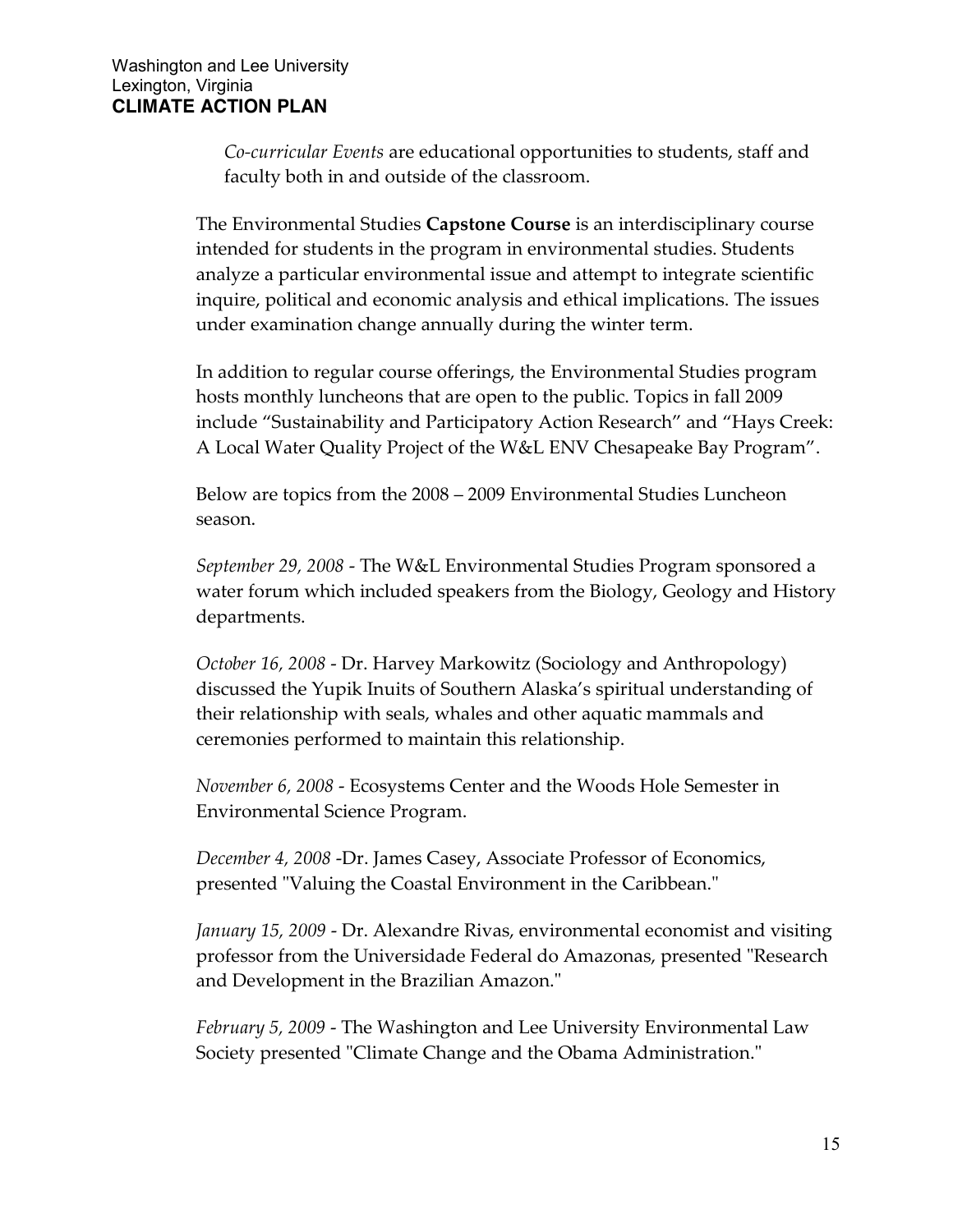*March 5, 2009* - Dr. James Warren, S. Blount Mason, Jr. Professor of English, presented poems of Mary Austin, a California nature writer who published *The Land of Little Rain* in 1903 and was a tireless advocate for Native American literature and culture in the Southwest.

*April 2, 2009* - The Environmental Studies 111 students presented "Community Service: The Rockbridge Area Conservation Council and the Lexington City Go Green Effort." Students presented their service projects.

*May 7, 2009* - Alumni, Sarah Tilbor, discussed W&L education and career opportunities in her presentation "Energy and Environmental Consulting."

W&L students who study abroad have an opportunity to take the following energy classes:

#### **Universidade Federal do Amazonas in Manaus**

- Impacts of petroleum activities on the rainforest
- Urban/industrial activities and sustainable development
- Independent Studies in Geology, Environmental Economics and Biology

#### **Universidade Federal do Rio de Janeiro**

- Alternatives of Energy
- Energy Planning
- Engineering and the Environment
- Economics of Oil
- Environmental Impacts of the Oil Industry
- Multidisciplinary Project in Oil Engineering
- Energy and the Environment
- Law School
	- o Courses

The law school offers several courses which teach students about subjects relevant to sustainability and/or provide them opportunities to assist with environmental projects. A brief description of each of these courses is found below.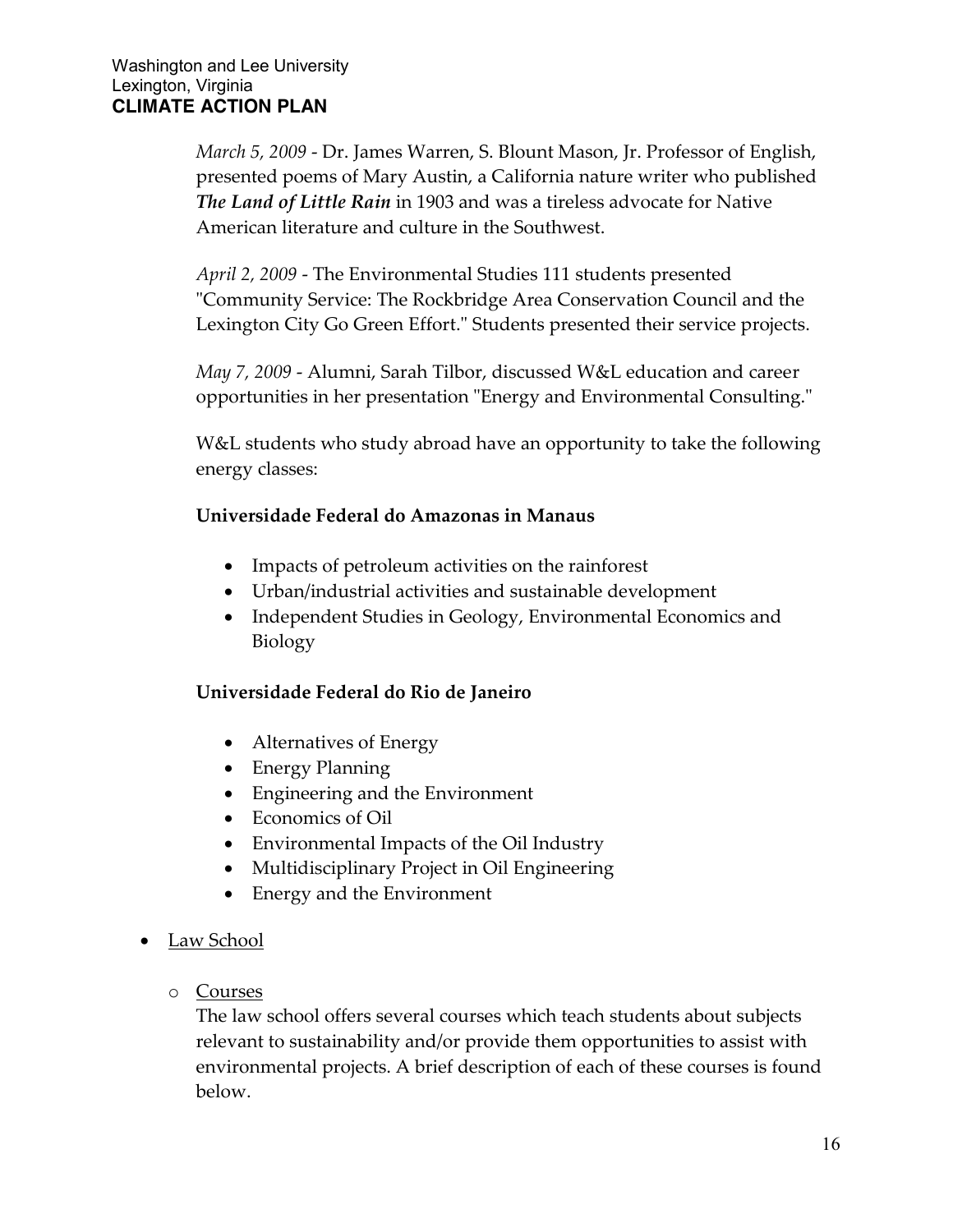**Climate Change and Environmental Law Seminar.** This course will provide an overview of the emerging law on climate change, and provide students interested in environmental law with an opportunity to engage in a serious writing project. Students will have the option of developing their own paper topics or writing on a subject that will be helpful to the Southern Environmental Law Center. The first two-thirds of the course will cover five main areas of climate change law and policy: international agreements, U.S. federal regulatory efforts, the European Union's and other countries' domestic approaches, transnational efforts by states and cities, and litigation. The final third of the course will be devoted to student presentations of their research projects.

**Climate Change Litigation Practicum.** Climate change litigation is rapidly emerging as an important practice area, with major private and nonprofit firms establishing practice groups to handle the various cases pending around the world. This course aims to prepare students to be competitive in that cutting-edge practice environment by giving them hands-on experience in developing litigation. The course surveys the range of climate change litigation taking place and its significance. It examines lawsuits and petitions filed in state, national, and international tribunals to explore how this type of litigation fits into transnational regulatory governance of climate change. Students then build from that background to engage in practical research projects on climate change litigation that will assist nongovernmental organizations with their work in this area.

**Environmental Law.** An overview of the response of the American legal system to the problems of environmental disruption. The initial class sessions will be centered around a discussion of the causes and the effects of changes in environmental quality. Next, a substantial number of classes will be devoted to an analysis of the perceived failure of traditional private litigation to redress environmental grievances and the subsequent resort to legislatively created and administratively implemented regulatory schemes. In this portion of the course special emphasis will be placed on the major federal environmental statutes.

**Federal Energy Regulation Practicum.** The class will study the federal government's regulation of energy products and services and will focus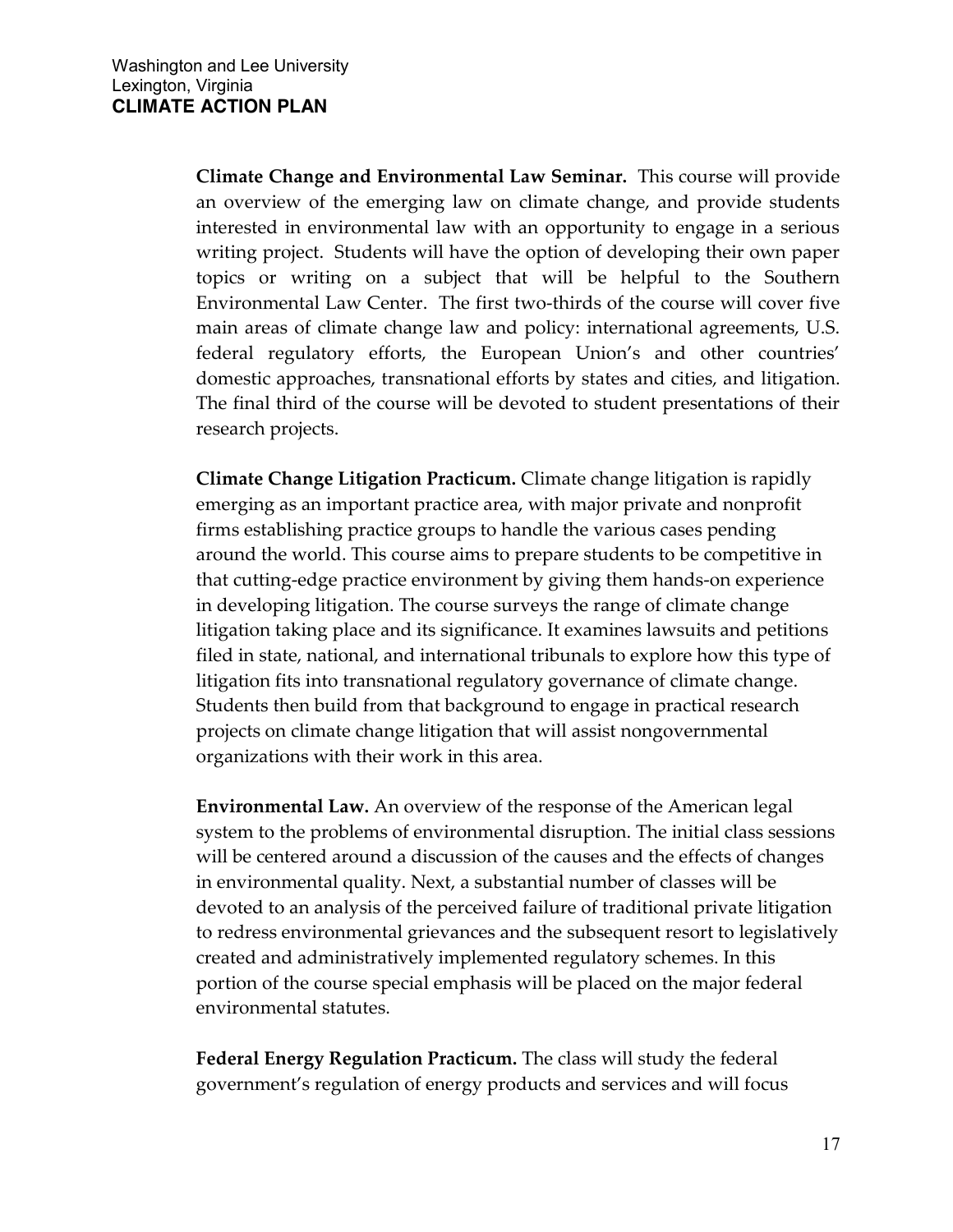primarily on regulation of the electric and natural gas industries by the Federal Energy Regulatory Commission under the Federal Power Act and the Natural Gas Act and by the Securities and Exchange Commission under the Public Utility Holding Company Act. After reviewing the basic regulatory framework, the class will consider controversies arising from deregulation and restructuring efforts being implemented at both the federal and state levels with respect to the electric and natural gas industries.

#### o Externships

- Fall 2009: Department of Justice Environmental Litigation Division in DC
- Spring 2010: Appalachian Center for the Economy and the Environment on **mountaintop removal issues**

## o Student Organizations

**Environmental Law Society (ELS).** The Environmental Law Society [ELS] strives to raise public awareness of the law's impact on environmental issues. Through guest speakers and discussion panels, ELS encourages a freeflowing exchange of ideas and educates others about career opportunities in the environmental field. Not content to merely talk about the environment, ELS members take an active, hands-on role in making the world a better place by helping to manage the law school's recycling program and by cleaning up the Panther Falls area as part of the Adopt A Stream program. <http://law.wlu.edu/els>[hiter.s@law.wlu.edu](mailto:)

**[Journal of Energy, Climate, and the Environment](http://law.wlu.edu/jece/)**. *The Washington and Lee School of Law Journal of Energy, Climate, and the Environment* (Journal) is a student-edited periodical published by student volunteers at the Washington and Lee University School of Law, whose members comprise the JECE. The *Journal* includes articles, notes, case summaries, and legislative summaries from professors, practitioners, and students focused primarily on the areas of law surrounding energy and the climate, including, but not limited to, energy generation, energy usage, and climate impacts. JECE publishes the *Journal* solely in an online format.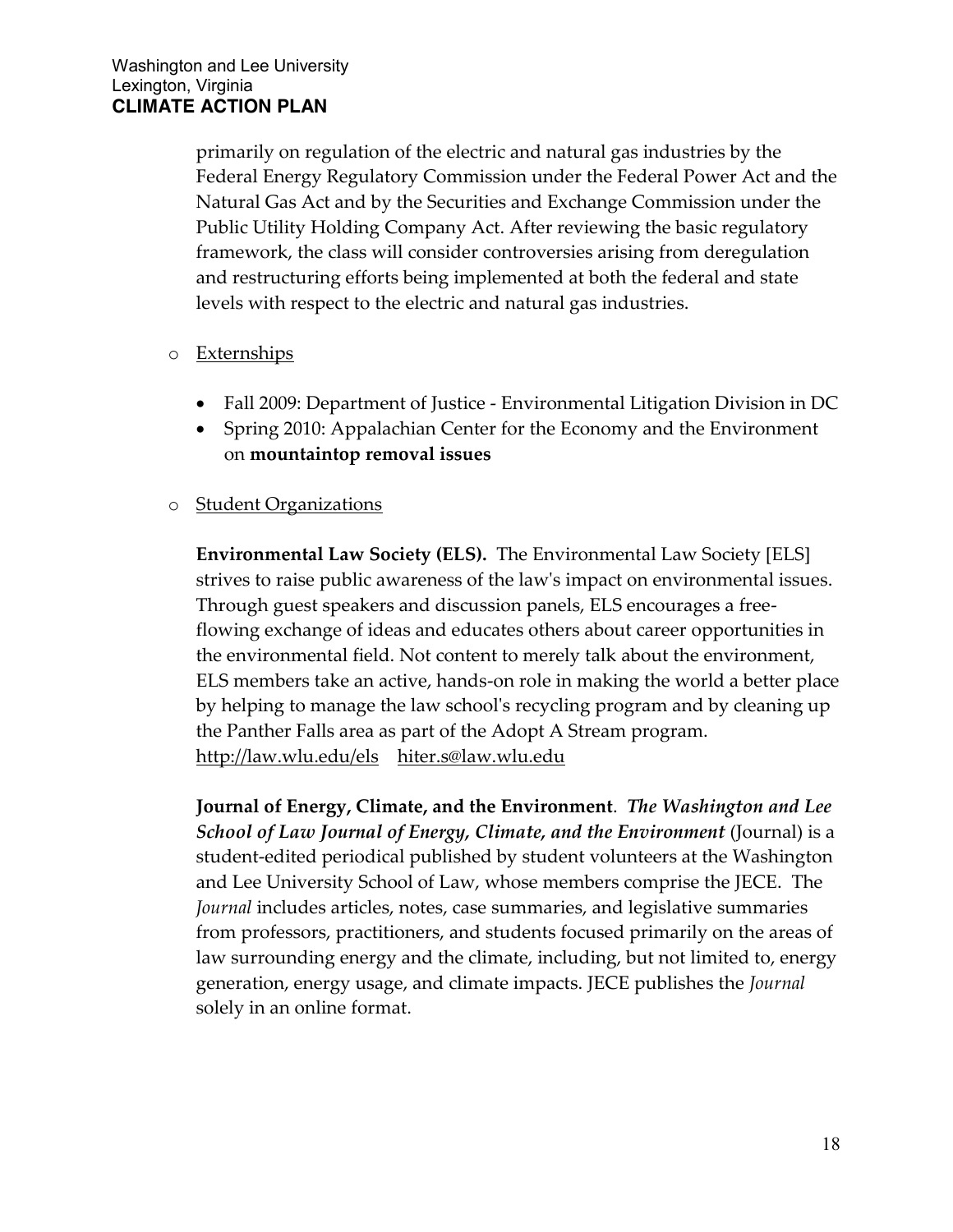#### **Third Year Service Activity**

This course is being taught at Virginia Tech with third year law students serving as teaching assistants.

- **Law, Science, and Technology: The Quest for Sustainability**. This course explores how law, science, and technology intersect with sustainability, which is generally defined as meeting the needs of the present generation without compromising the ability of future generations to meet their own needs. Topics will include: (1) the role of the patent system in sustainable development; (2) the challenges that advances in technology pose to sustainable development; (3) the use of the internet and e-commerce for sustainable development; and (4) policymaking and public law issues related to sustainable development. Through classroom discussions, readings, and presentations, students will gain insight and knowledge which can be used to inform the policies and practices that will shape a more sustainable future.
- o Events

**First Annual Symposium: Climate Policy for the Obama Administration** Sponsored by the Journal of Energy, Climate, and Environment and Environmental Law Society. Friday, February 20, 2009.

Symposium Description:

During his campaign, President Obama proposed a comprehensive energy plan which includes a major shift in U.S. climate policy. Among other commitments, he supported an economy-wide cap-and-trade system designed to reduce emissions to 80 percent below 1990 levels by 2050, and a reengagement with the U.N. Framework Convention on Climate Change negotiations. In the first few days since his election, he reaffirmed these issues as a priority for his administration and began to take significant policy steps.

This interdisciplinary symposium, which was held one month after the Obama Administration takes office, assessed the Administration's initial steps on climate change and reflected on the road ahead. Our aim was to not only provide interesting academic discussion, but also to produce a policy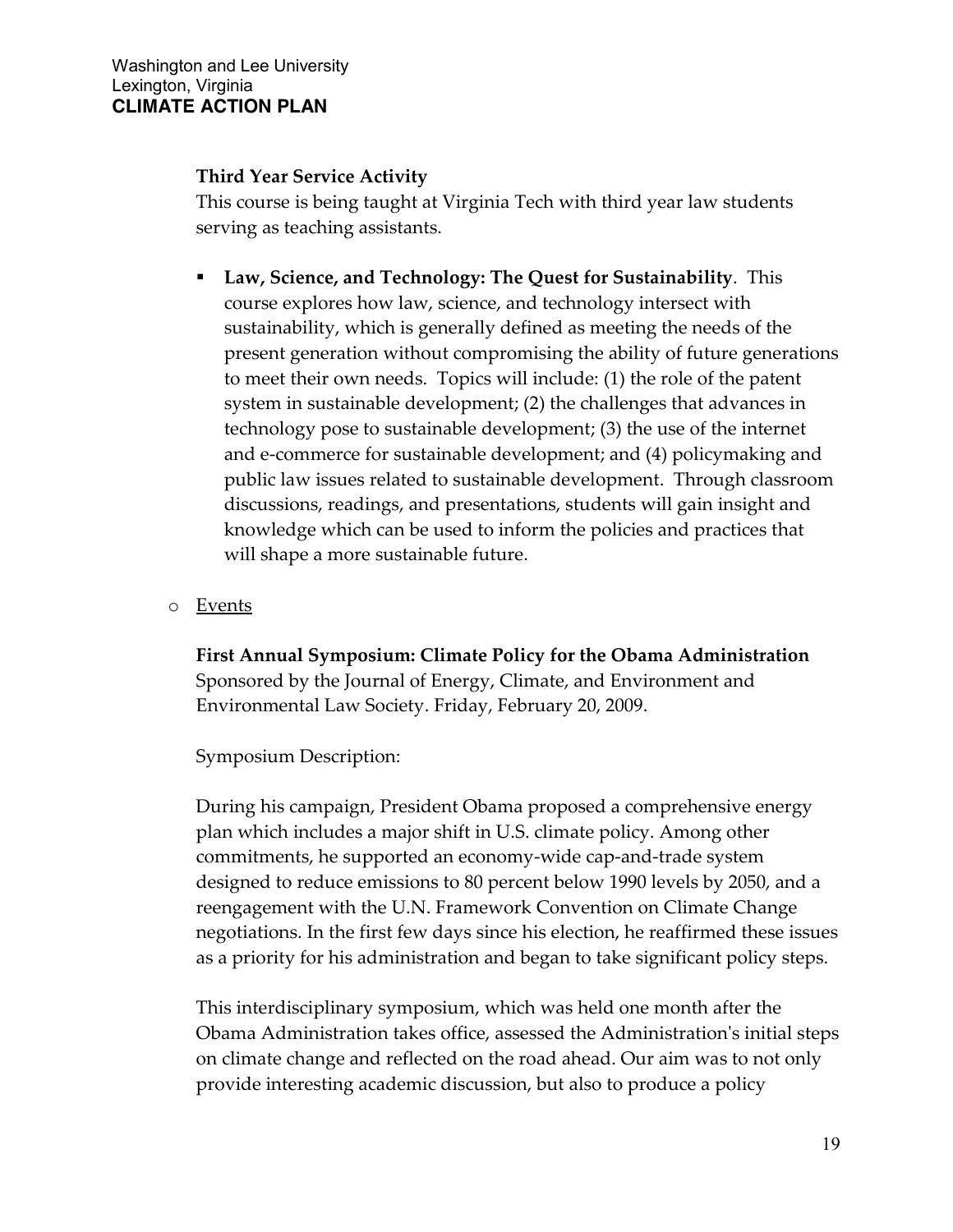assessment that might be useful to those advising the new Administration. Panels focused on managing scientific and policy uncertainty, addressing complexities of scale, re-conceptualizing energy policy, and achieving greater justice. A number of presenters participated remotely to reduce the carbon footprint of the conference.

The symposium also served as an initial planning meeting for a regional coalition of academics working on climate change issues. We are building from this dialogue to encourage greater collaboration and coordination among academics and policymakers in the region. If you are interested in participating in the coalition, please contact Hari Osofsky at [osofskyh@wlu.edu.](mailto:osofskyh@wlu.edu)

## **Second Annual Symposium: The Intersection of Renewable Energy Development and Geoengineering**

Sponsored by the Journal of Energy, Climate, and Environment and Environmental Law Society. Planned for Friday, March 19, 2010

Symposium Description:

In this symposium, leading scholars will grapple with the complexities of attempts to use technological innovation and transfer to address climate change. Renewable energy sources reduce our nation's dependence on foreign oil and nonrenewable energy sources, and in the process, our greenhouse gas emissions, but must be readily available and practical to provide the country with the energy it needs to continue to grow and prosper. Geoengineering is increasingly part of the policy discussion as concerns grow that our efforts at mitigation will be inadequate. However, this emerging field must contend with the potential for unexpected environmental impacts, as well as important legal and moral questions.

The first JECE/ELS symposium addressed climate change and greenhouse gas regulations facing the incoming Obama administration in 2009. We are in the process of finalizing the resulting publication from that symposium, which included a number of leading legal and social science thinkers, and served as the first meeting of a regional group of scholars working on climate change. The 2010 symposium expands on the work of the 2009 interdisciplinary project by exploring the legal, political, and social controversies surrounding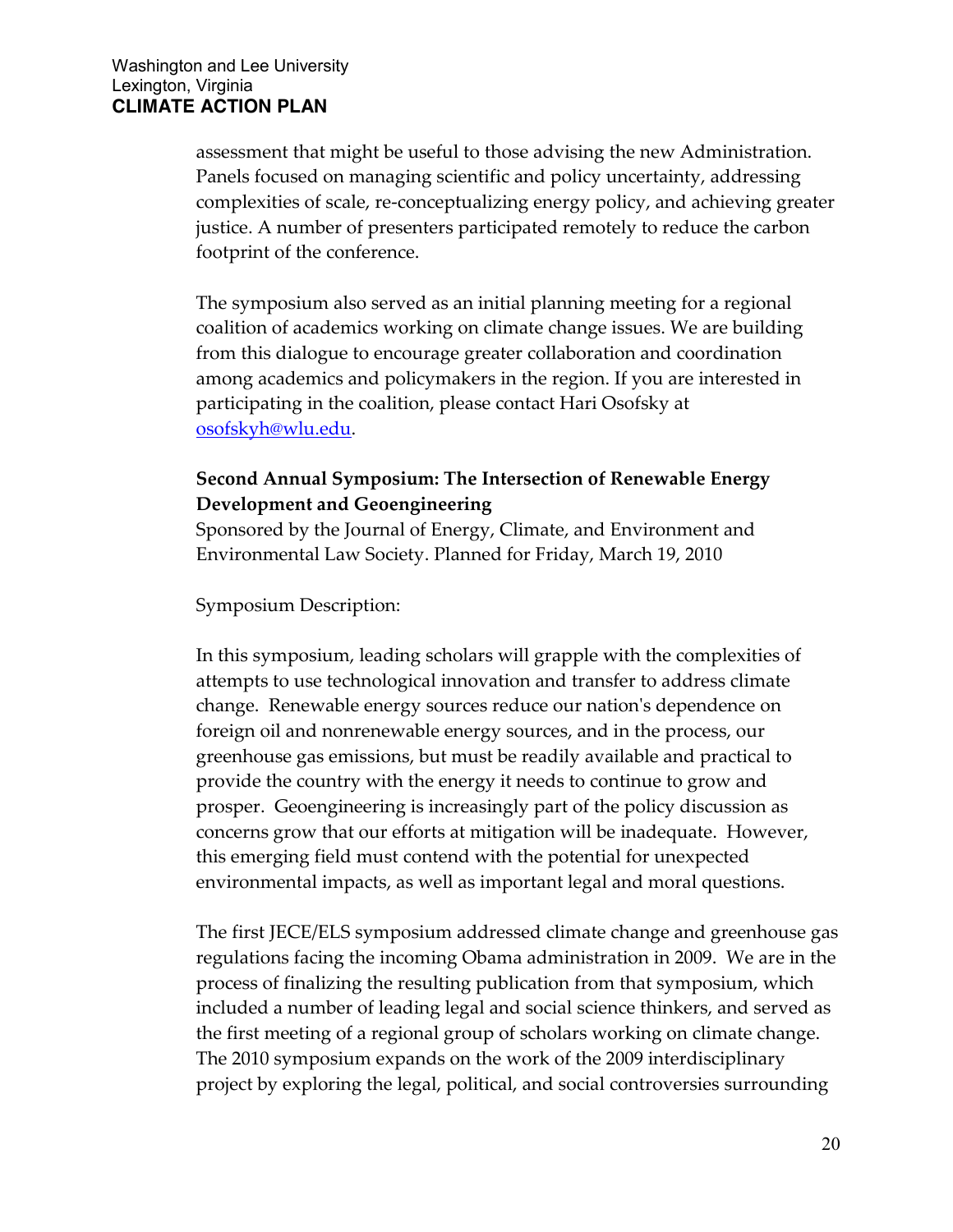the many policy initiatives focusing on the development of alternative energy sources while exploring other ways that science and technology may help in repairing our already-damaged climate. This intersection of law with science and technology poses critical ethical, environmental, national security perspectives.

The symposium also served as a second meeting of a regional coalition of academics working on climate change issues. We are building from this dialogue to encourage greater collaboration and coordination among academics and policymakers in the region. If you are interested in participating in the coalition, please contact Hari Osofsky at [osofskyh@wlu.edu.](mailto:osofskyh@wlu.edu)

A more detailed presentation of courses related to sustainability and energy, appears in Part II of this Climate Action Plan.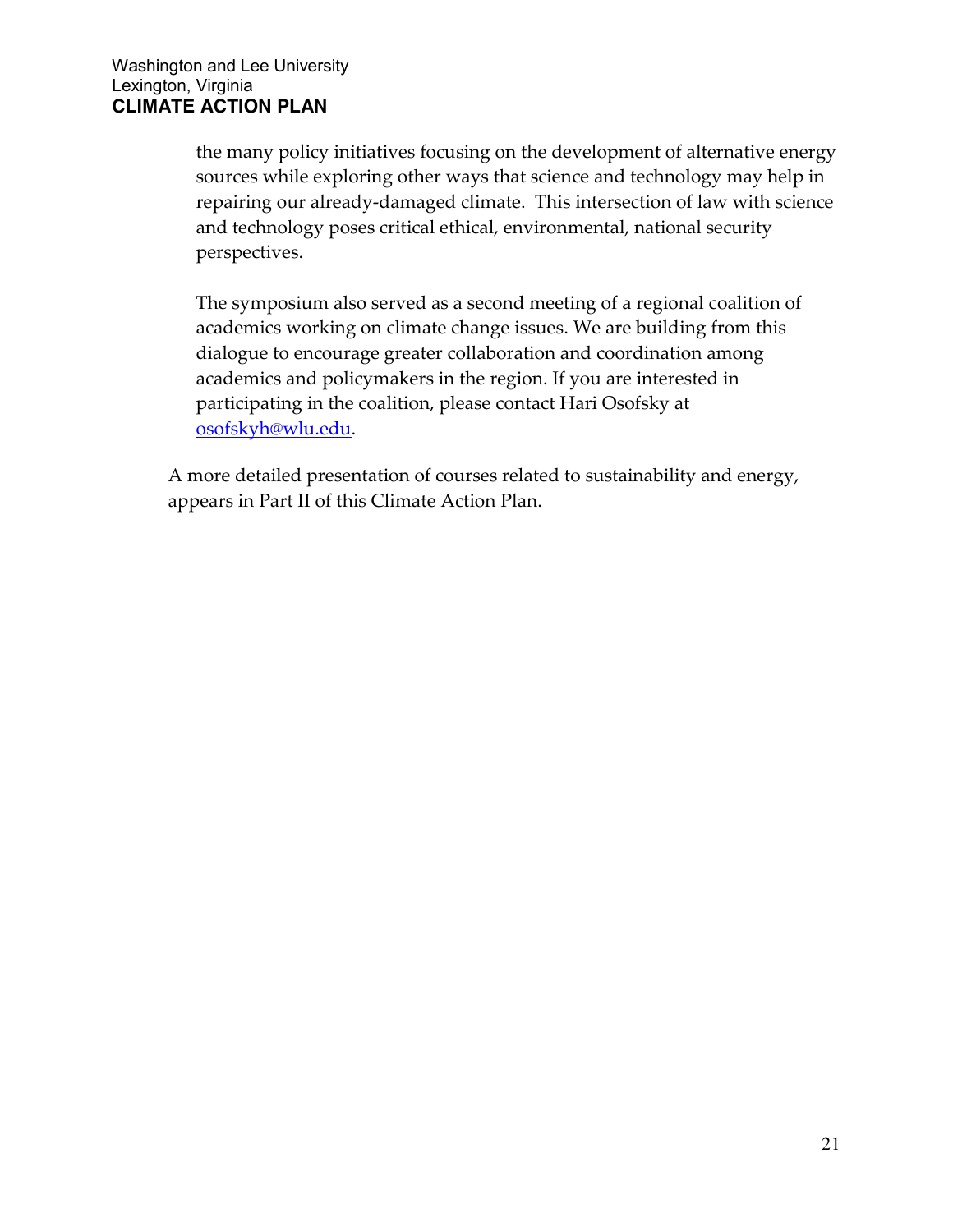## **D. Challenges to Implementation and Solutions**

As Washington and Lee moves towards climate neutrality as outlined in this Climate Action Plan, it is clear that several challenges will present themselves. Several of these challenges have already emerged and are presented here for discussion.

## **Behavior and Culture Change**

All members of the campus community – students, faculty and staff - need to be educated about the commitments that the university has made, their responsibilities in the efforts to achieve climate neutrality and how they can help reduce the University's carbon footprint. Education materials and written policies will need to continue to be developed to help in this process. Continued support of the Senior Administration remains critical.

The combination of all initiatives, formal and informal, over time will begin to positively impact behavior and cultural changes with regard to sustainability issues at Washington and Lee and the Lexington / Rockbridge community. This is a process that begins with education, the communication of the vision and goals, and the implementation of programs and initiatives that model the desired behavior. A more detailed presentation of campus community involvement can be found in *Part II: D - Communication and Campus Community Involvement.*

- Challenges:
	- o Breaking old habits and educating folks to think differently and creatively
	- o Changing perceptions about importance of issues and the need for change
	- o Increasing the level of awareness and communicating W&L's commitment at a community-wide town hall meeting to be held in February, 2010
- Solutions:
	- o Course offerings; Educational opportunities
	- o Communication; Up-to-date website with specific examples highlighting successful efforts
	- o Support of student programs and initiatives
	- o Climate Action Plan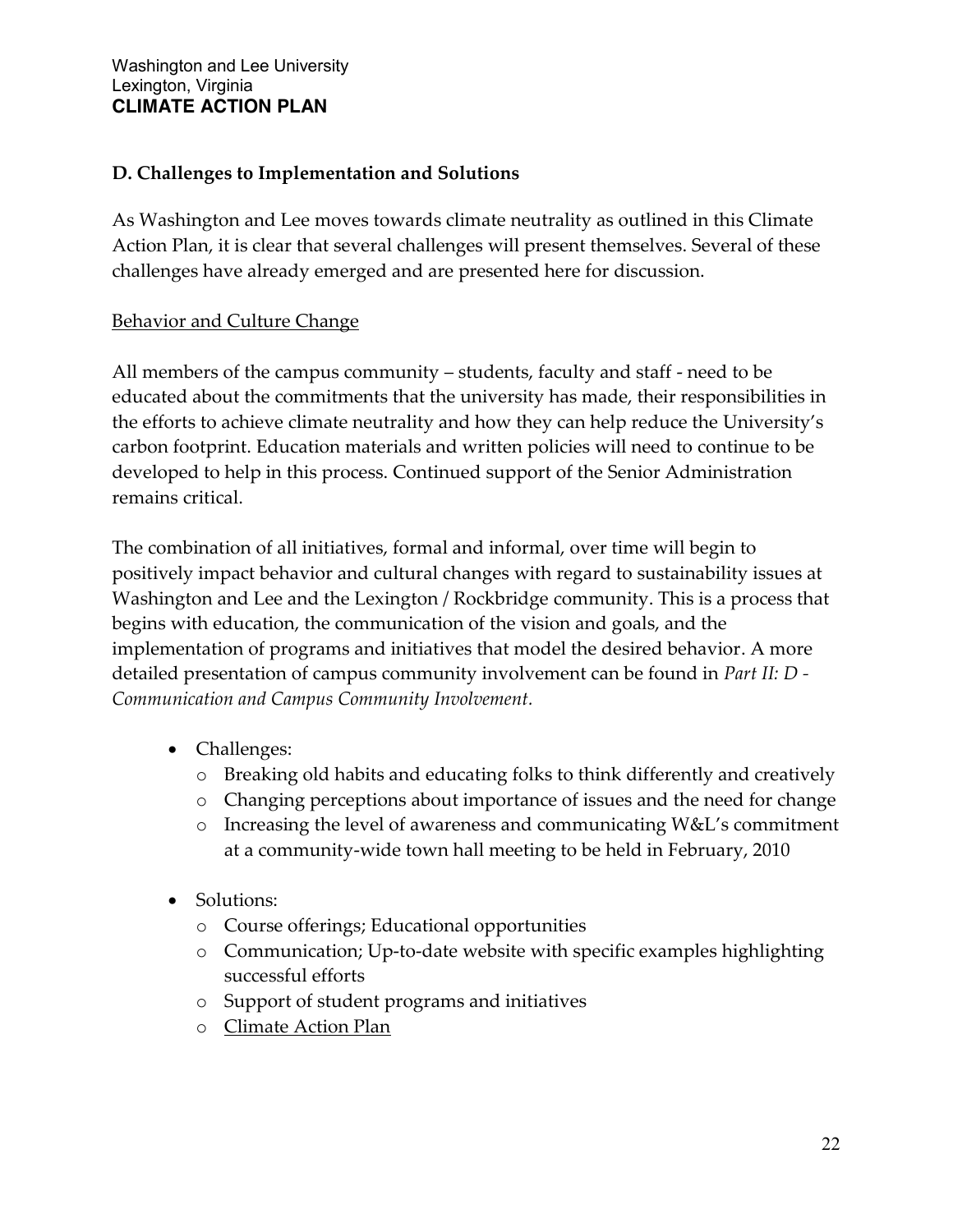## Funding / Return on Investment (ROI)

Funding for sustainability initiatives is currently overseen by the Vice President for Finance who receives input from the Energy Usage Task Force on suggested energybased items for implementation. The goal is for the majority of the initiatives to become self-funding over time through accumulated savings.

Financial support for energy conservation measures (ECM's) will be determined on an annual basis within the University's yearly capital budgeting process. The Energy Usage Task Force has been charged with identifying, prioritizing, and recommending ECM's that support the needed initiatives to move towards climate neutrality.

- Challenges:
	- o Competing demands in other critical areas of the University
	- o Limited financial resources
	- o Cash flow financial resources will need to be available several years in advance of realized savings
- Solutions:
	- o Identify areas of overlap and duplication where funding may be reallocated
	- o Identify underutilized resources that may be sold, generating cash to support direct investment or to fund a cash flow that supports potential debt

#### Execution & Staffing

As ECM's are implemented and systems grow in complexity, the need to allocate different kinds of resources will also grow. From an operating budget perspective, there is continued focus to be most efficient with staffing. This focus along with the potential need for additional resources will stretch the institution and provide challenges in both implementation of the ECM projects as well as ongoing operations afterwards.

- Challenges:
	- o Identifying the additional staffing resources to implement the necessary ECM's
	- o Identifying new technologies and expertise required to operate more sophisticated HVAC equipment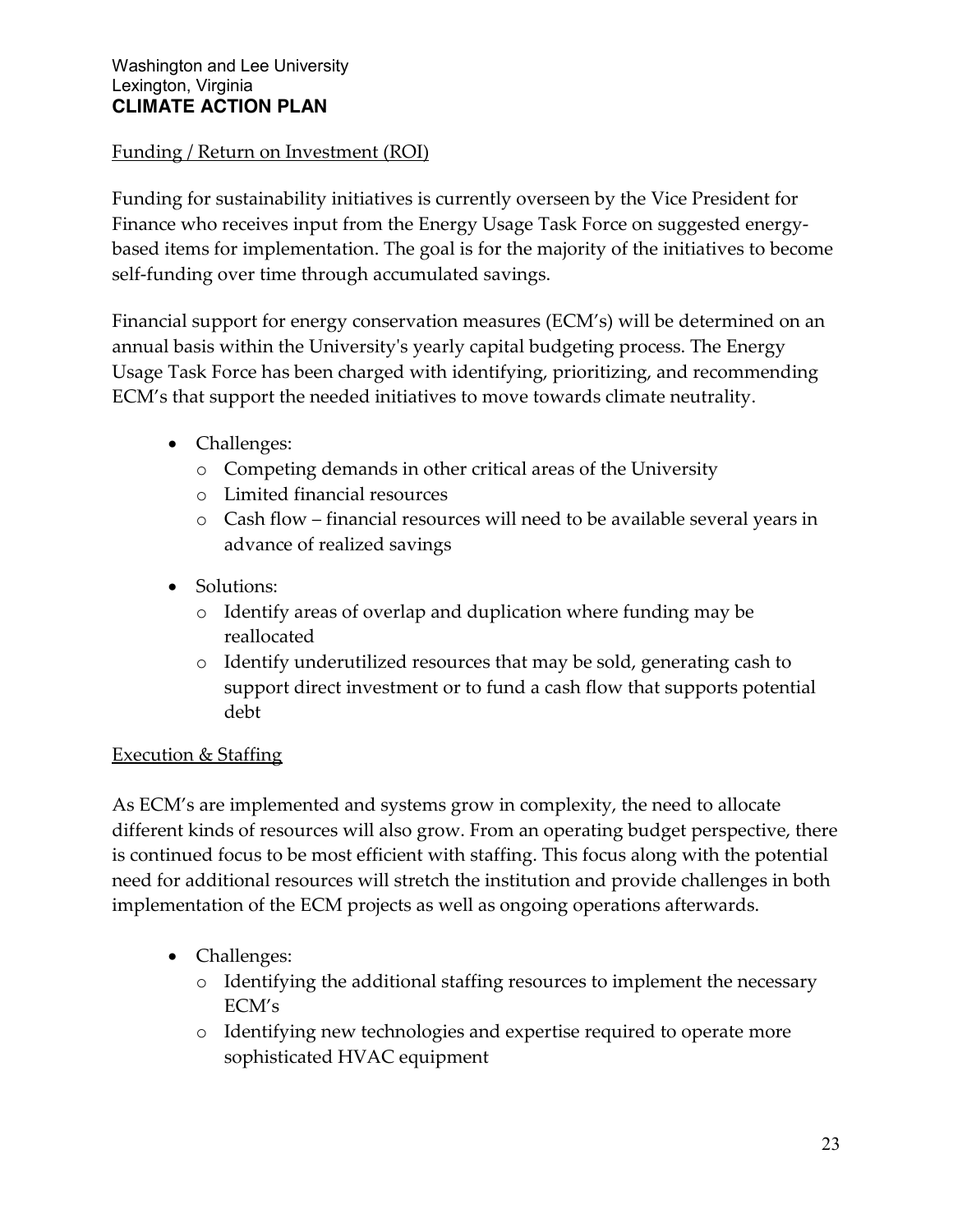- Solutions:
	- o Utilize in-house resources as much as possible
	- o Train and grow current staff as much as possible
	- o Utilize outside contracted resources in a directed manner for specific areas of expertise
	- o Consider the addition of a Facilities Engineer over time to consolidate and focus power plant and environmental management operations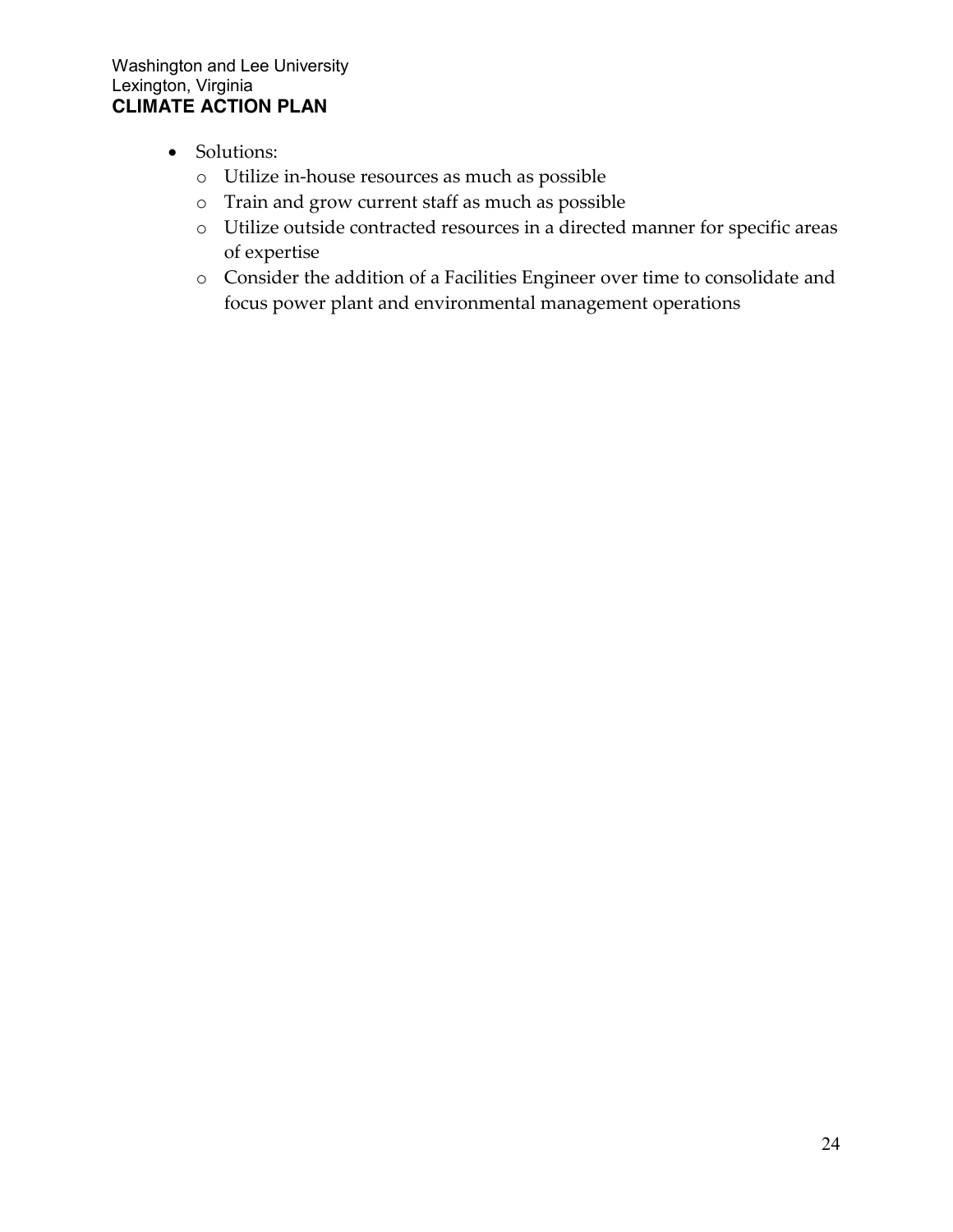#### **PART II: EVALUATION and IMPLEMENTATION**

#### **A. Greenhouse Gas Report**

Signatories of the Presidents Climate Commitment are required to prepare a greenhouse gas (GHG) emissions inventory for their institution within one year of signing the PCC. In 2007, Washington and Lee engaged the services of *Sightlines*, a facilities asset advisory firm, to inventory and evaluate the university's greenhouse gas (GHG) emissions. *Sightlines' GreenLine Analysis* provides tools that measure, monitor and benchmark an institution's carbon footprint to reveal environmental opportunities on campus. The inventory identifies the major sources of emission and quantifies the GHG emissions from 2004 to 2007 for Washington and Lee.

|                                                                      | <b>Emissions Source</b>     | <b>Total Carbon Emissions</b><br>MTeCO <sub>2</sub> | % of '07 Total<br>26,456 MTeCO2 |  |
|----------------------------------------------------------------------|-----------------------------|-----------------------------------------------------|---------------------------------|--|
| <b>Scope I: Direct</b>                                               | <b>Natural Gas</b>          | 8,672                                               | 32.8%                           |  |
| Emissions from the direct activities of<br>the campus                | <b>Vehicle Fleet</b>        | 297                                                 | 1.1%                            |  |
| Scope 2: Indirect                                                    | Electricity                 | 15,592                                              | 58.9%                           |  |
| Emissions from utility production not<br>at the institution          |                             |                                                     |                                 |  |
| Scope 3: Indirect                                                    | Faculty / Staff             | 964                                                 | 3.6%                            |  |
| Indirect emissions including<br>transportation, waste disposal, etc. | Commuting                   |                                                     |                                 |  |
|                                                                      | Solid Waste -<br>Landfilled | 880                                                 | 3.3%                            |  |

**Sightlines GreenLine Analysis Washington and Lee University GHG emissions findings FY 2007:** Expressed as Metric Tons of Carbon Dioxide (MTeCO2)

Business travel emissions were not included in the report. This will be included in future reports and updates.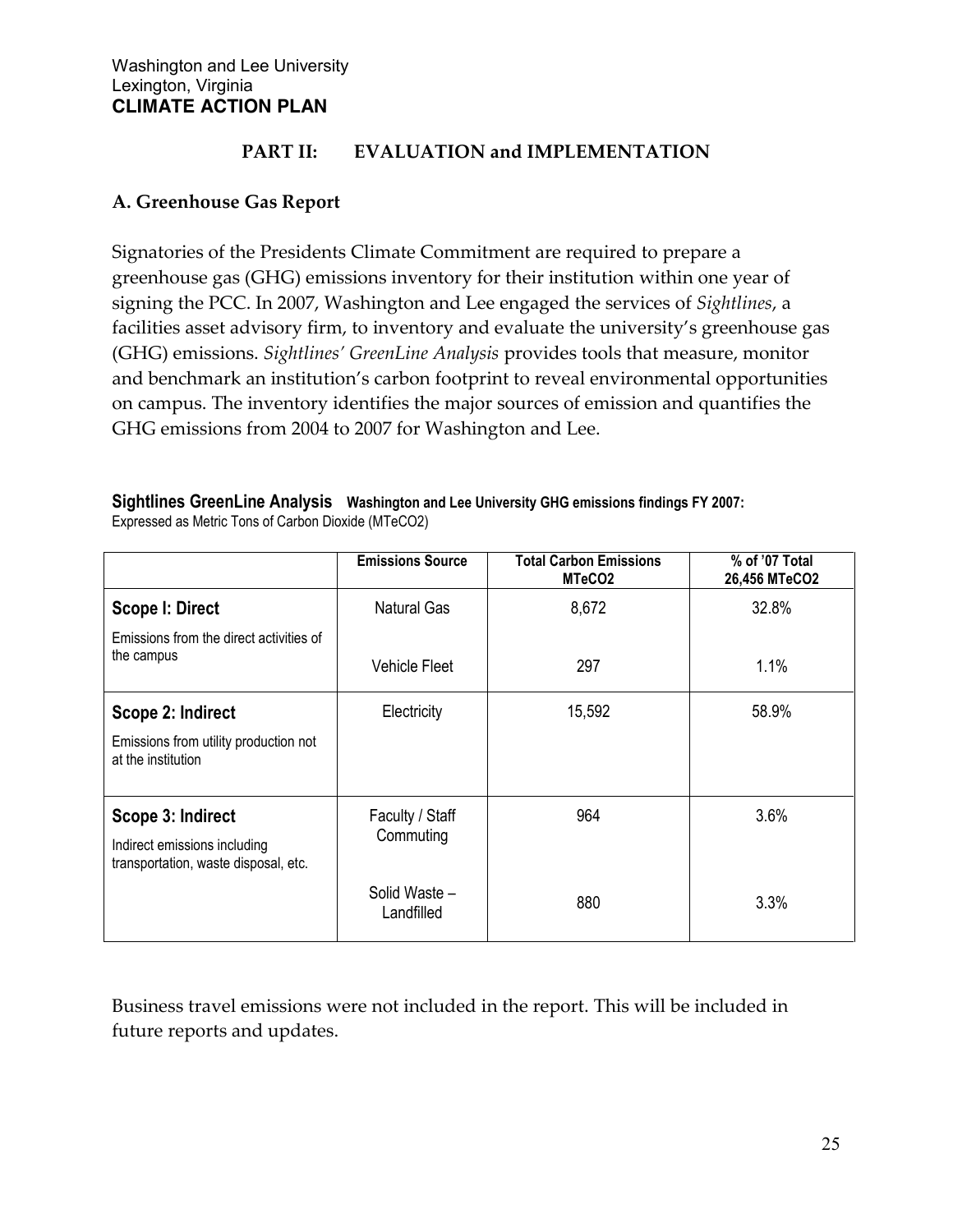

#### Historical Performance – Carbon Emissions

Historically, total carbon emissions in years 2004 - 2007 have been consistent across Scopes 1, 2 and 3. This has occurred even with the addition of more than 200,000 SF of new construction during 2000 – 2010. This indicates that more recent energy savings measures have had some impact in minimizing overall carbon emissions. We anticipate that more concerted and documented efforts along with new technologies, will have a much greater impact, allowing the University to move towards carbon neutrality over time.

In addition to the 2007 GHG Report led by Sightlines, W&L participated in the Jessie Ball DuPont Energy Conservation Conference in Richmond, Virginia in April, 2009. This conference, held in three different locations over a period of time, brought together thirty higher education institutions for discussion and comparison of energy policies. W&L was ranked in the lowest 10% of this data set of thirty institutions, highlighting several areas for improvement such as overall reduction of BTU/SF. The results of this evaluation are being used to help develop and frame a direction for energy conservation measures that will improve our overall carbon footprint.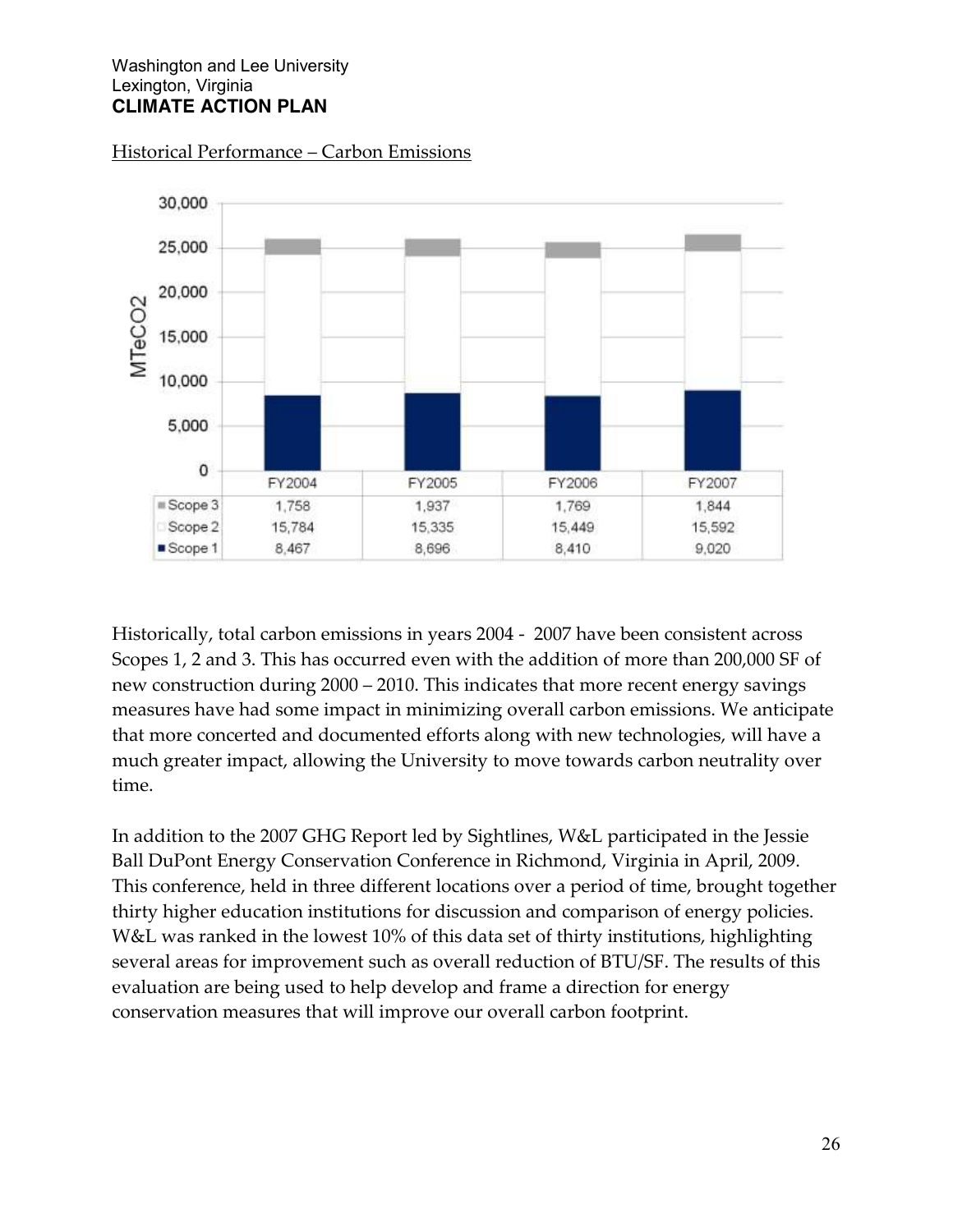- Challenges:
	- o 92% of W&L's carbon footprint comes from the consumption of electricity and natural gas
	- o W&L's electricity provider primarily burns coal in order to generate electricity
	- o Many energy saving initiatives have already been implemented
	- o Projects involving **renewable energy** are not always economically feasible
- Opportunities:
	- o Additional **carbon footprint reduction** initiatives are being identified
	- o Improved space utilization offers low cost and relatively "easy to implement" solutions to **reducing energy usage**
	- o Carbon offset investments will help the "larger" community

#### Carbon Emissions – The Future

The next GHG emissions inventory/report for Washington and Lee will be prepared in 2009 and at least every other year after that. In-house expertise will be utilized as much as possible to prepare the report, using the 2007 Sightlines GHG Report as the baseline data.

Washington and Lee has registered with the non-profit group Clean Air Cool Planet (CA-CP) Campuses for Climate Action program. This program "supports institutions in finding and demonstrating energy and global warming solutions." CA-CP provides a Campus Climate Action Toolkit which includes the Campus Carbon Calculator TM. This is in use by more than 1,000 campuses across North America.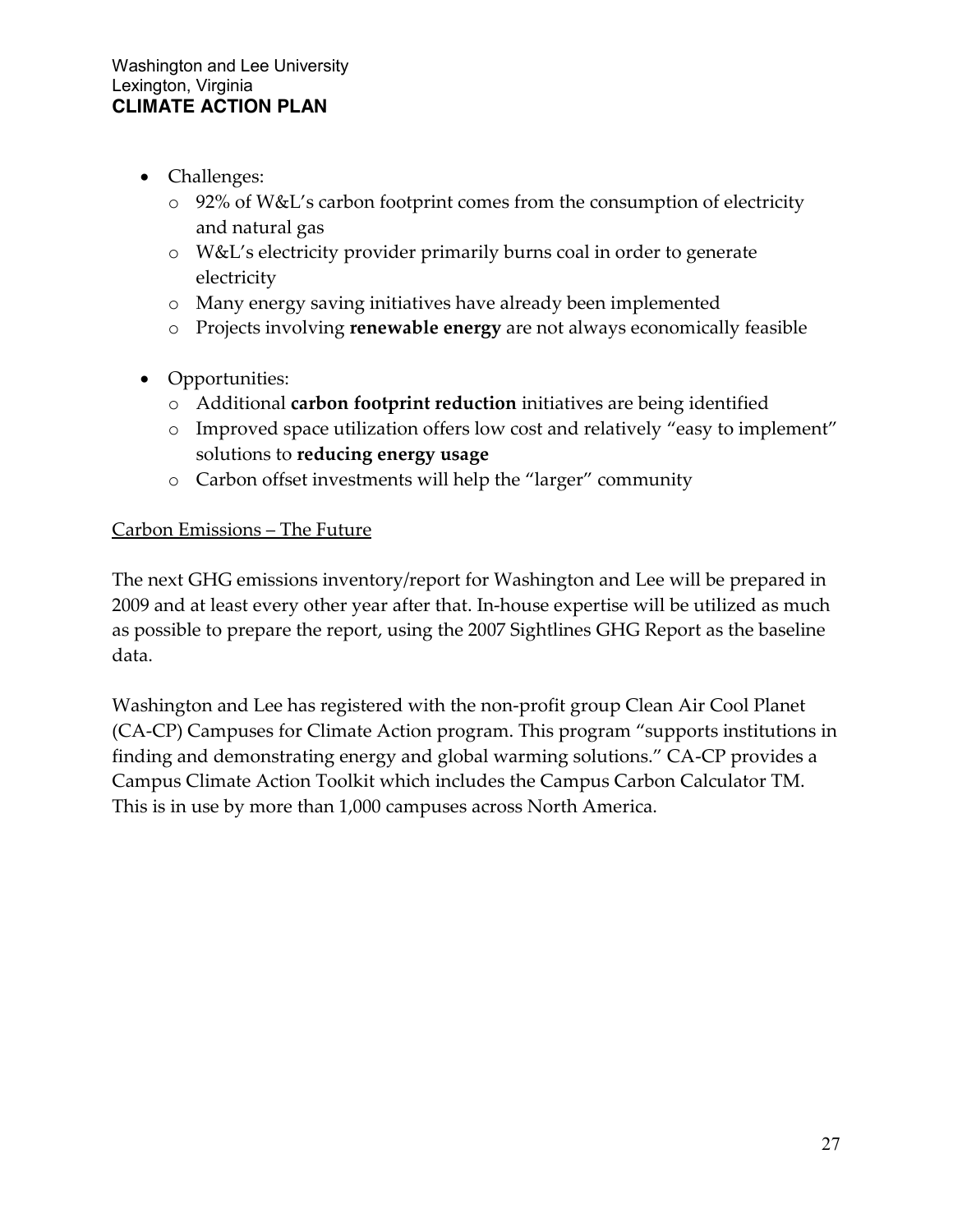## **B. Current Sustainability Initiatives**

There are a number of sustainability initiatives underway that are currently contributing to the overall reduction of W&L's carbon footprint. These may be generally categorized as Non-Energy and Energy initiatives and are outlined below.

Future energy initiatives will be outlined in Part II, Section E and will be identified as specific Energy Conservation Measures (ECM's). Related educational initiatives including specific course of study within the current W&L curriculum are outlined in Part II, Section C.

#### Non-Energy Initiatives

Non-Energy Initiatives at W&L are focused on waste minimization and include efforts to reduce, reuse and recycle.

• Reduction Strategies

Reduction Strategies include purchasing policies, water and energy conservation projects and educational efforts.

- o *[Copying Services](http://www.wlu.edu/x22891.xml)* provides paper for all University copiers that is 30% recycled content Sustainable Forestry Initiative certified paper. Some departments on campus are using 100% recycled content Forest Stewardship Council certified paper. The Copying Center also encourages clients to consider paper reduction strategies such as double sided printing.
- o In summer 2009, the University's *Copying Services* and *Information Technology Services* departments traded out all major University distributed copiers with a multi-function machine. The [recently installed](http://www.wlu.edu/x34687.xml) *BizHub* copier's default print setting is *duplex* and it has the ability to scan and attach documents to e-mails. This offers a good technology option to the more traditional approach of making single sided copies of all documents.
- o *[W&L Dining Services](http://www.wlu.edu/x21422.xml)* purchases local and organic food, uses non-disposable glass, china, and flatware and non bleached napkins in the Marketplace dining facility. Trays are not used thereby saving water required fo washing. Greenware containers are provided at the "to-go" venues. Green cleaning and recycled content paper products are used for cleaning. An inventory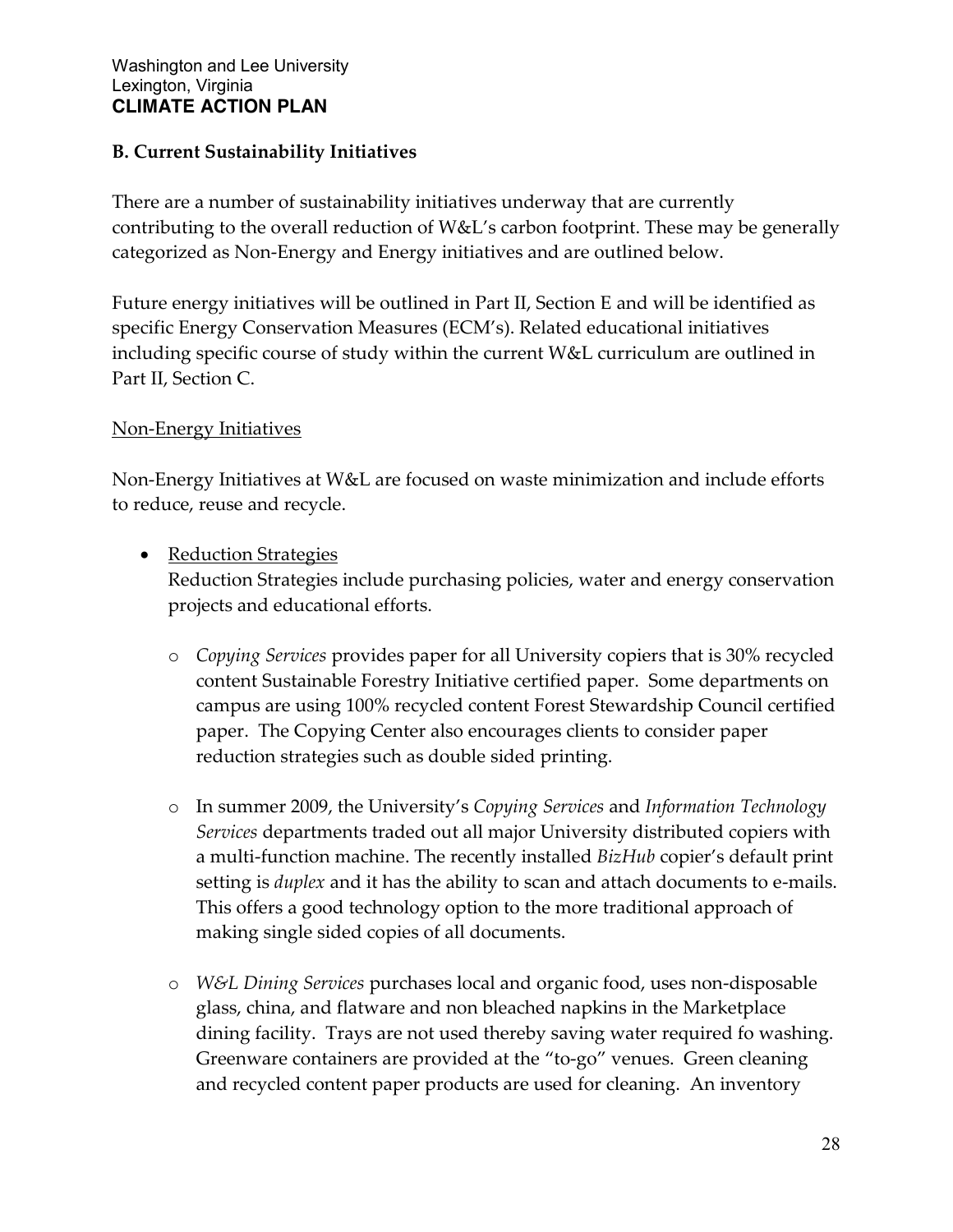control program is employed to reduce waste, and vendors are requested to minimize packaging and use returnable pallets.

- o The *[Facilities Management Department](http://www.wlu.edu/x21423.xml)* provides 100% recycled content paper products to offices and student housing excluding fraternities and sororities. A biodiesel blend is used in all mobile diesel engines.
- o The *[University Store](http://www.wlu.edu/x21421.xml)* sells a wide range of products that are made from natural sources or recycled materials.
- o Only *[Energy Star](http://www.energystar.gov/index.cfm?fuseaction=find_a_product.)* rated equipment is purchased by the university, including new washers and dryers installed in residence halls in summer 2009.
- o All new buildings and major renovations will be minimum **[LEED](http://www.usgbc.org/DisplayPage.aspx?CMSPageID=222)** compliant. Two new construction projects and one major renovation are currently underway and are expected to meet this goal.

## • Reuse and Recycling Strategies

The W&L recycling program is more fully explained in the recycling website <u>recycling.wlu.edu</u>. There is information on how to reuse and recycle materials both on and off campus.

Recycling initiatives include both traditional and non- traditional materials.

- o Each spring Habitat for Humanity collects donated materials from students as they move out at the end of the year. These are made available for reuse within the Lexington / Rockbridge community and provide an income source for Habitat.
- o Campus student organizations collect books, toner and ink jet cartridges, as well as clothes for reuse and recycling. Any money received through these efforts is used to fund community service projects.
- o Waste vegetable oil is donated to local farmers for use in agricultural production.
- o The student-run *[Kompost Krewe](http://www.wlu.edu/x18496.xml)* collects and weighs prep food scraps from all Dining Services' kitchens. This group then transports the material to the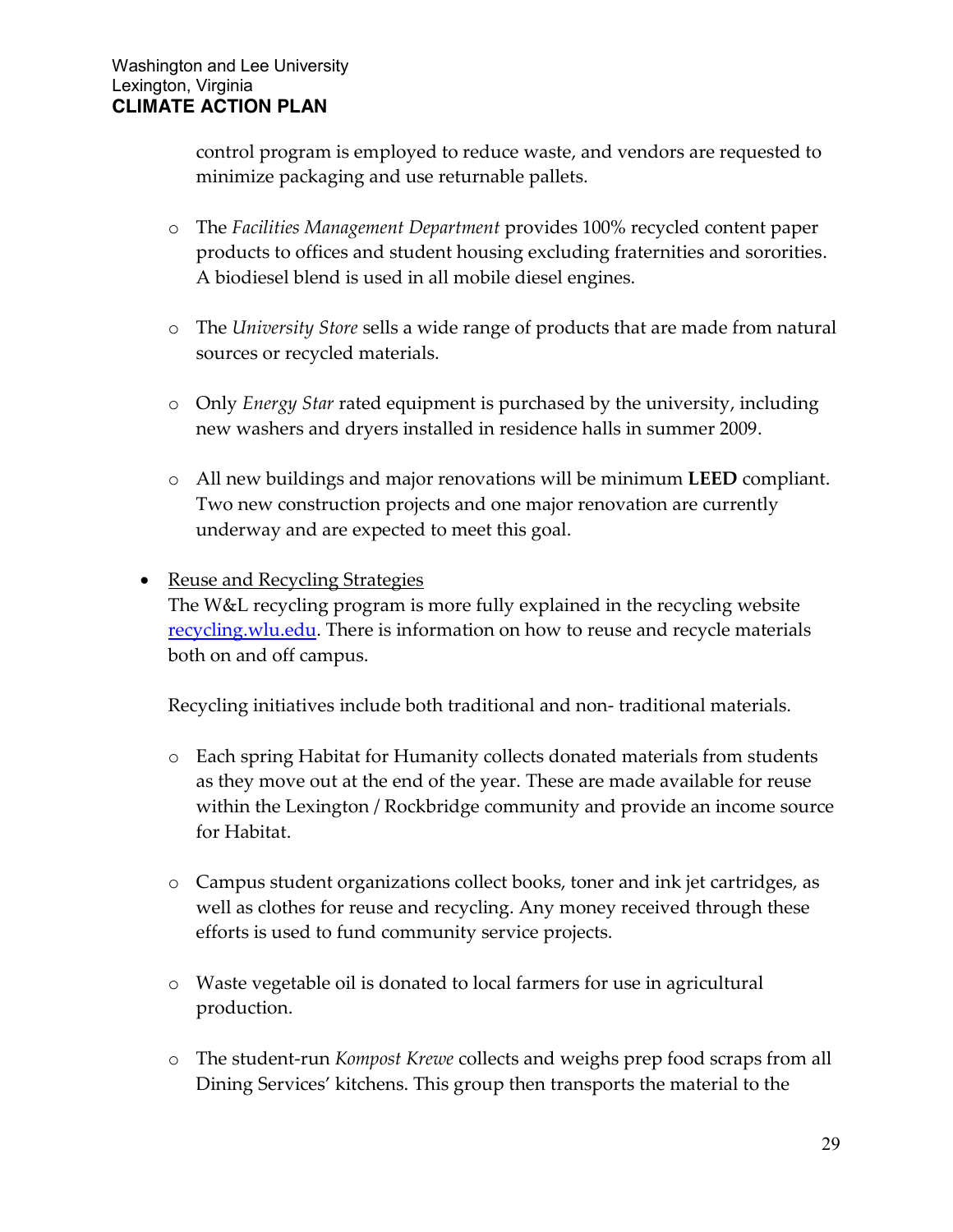compost machine at the Campus Garden where waste material is turned into compost for use in the Campus Garden.

- o The *[Campus Garden](http://www.wlu.edu/x18498.xml)* uses the compost to grow produce that is used by the Campus Kitchens and Dining Services. The garden is a cooperative effort of the Facilities Management, Biology and Dining Services Departments and Campus Kitchens. This completes the cycle as food waste helps grow new food to be consumed by the same folks that initially generated the waste.
- o *[Campus Kitchens](http://www.wlu.edu/x18641.xml)* receives food from Dining Services as well as other sources and then prepares and delivers meals to those in need within the Lexington / Rockbridge community.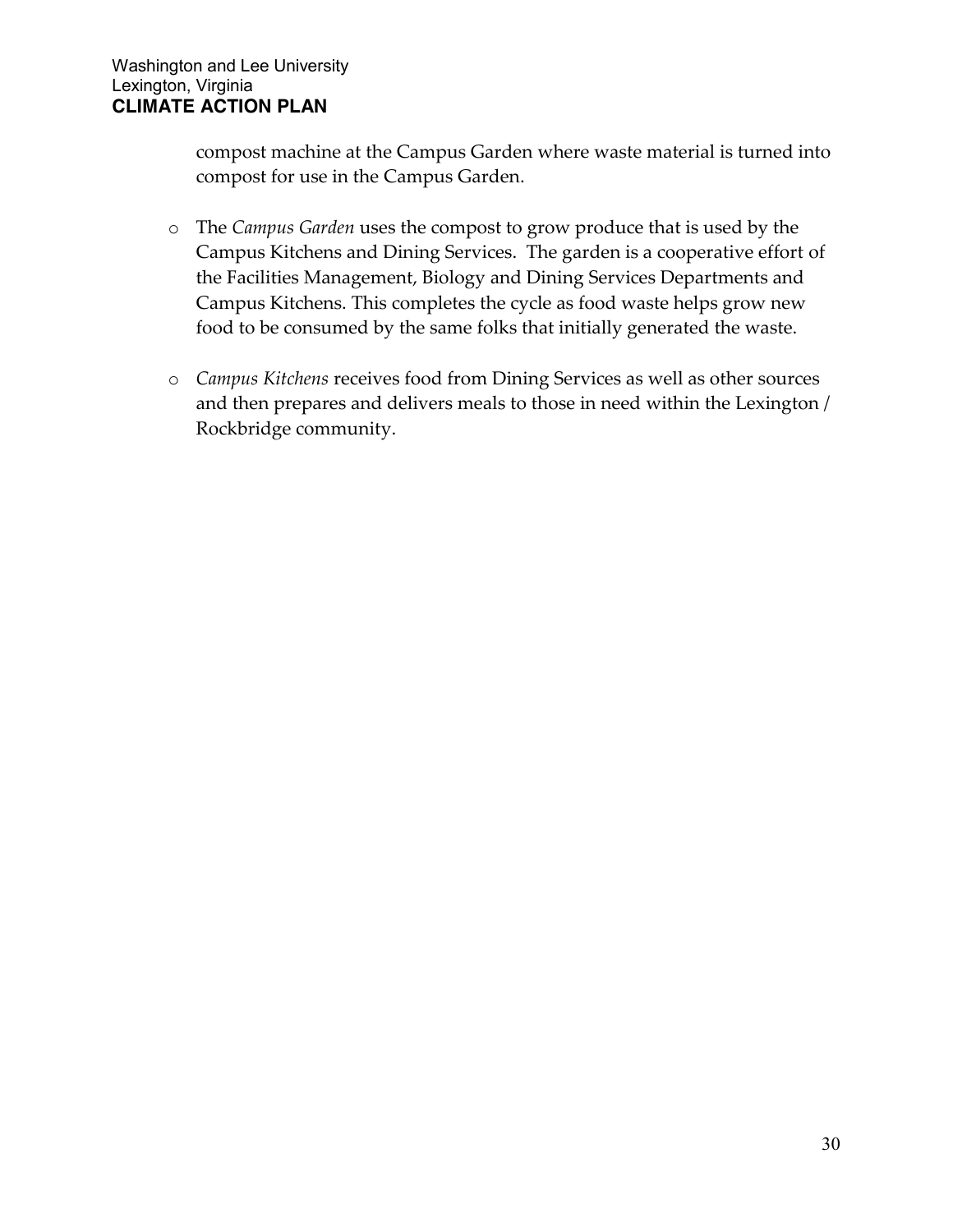## Energy Initiatives

Several initiatives have been implemented, and additional ECM's are planned for the future.

- Implemented a campus wide temperature regulation policy that limited the winter workspace temperature to maximum 68°F and the summer temperature to minimum  $74^{\circ}$ F.
- Upgraded boiler controls and changing control sequences on HVAC systems to improve efficiency.
- Installed variable frequency drives and high efficiency motors on HVAC systems.
- Reduced central heating plant steam boiler operational pressure from 100 psi to 75 psi.
- Installed boiler blow-down heat recovery system and stack gas economizer.
- Upgraded steam traps on campus steam line loop in order to recover more of the heated system "waste" water.
- Performed a high performance building evaluation in several buildings. For example, a recent evaluation of Huntley Hall (37,526 SF) identified \$10,000 in improvements that would generate \$14,000 savings in energy resulting in an ROI of less than one year.
- Lowered reset temperature values on systems that look at outside air temperature for reset.
- Adjusted parking lot light levels to correspond to actual usage patterns.
- Adjusted interior and exterior light levels to correspond more directly to user needs.
- Installed occupancy sensors for lighting control in many of our spaces.
- Upgraded to T8 fluorescent bulbs and installed universal voltage electronic ballasts.
- Replaced incandescent bulbs with compact fluorescent lamps in many of our spaces.
- Employed server virtualization for about 60% of the institutional need. This allows approximately seven physical servers to "act as" 50 virtual units, reducing electricity and cooling loads.
- Purchased two electric vehicles for on campus and in town use. The addition of these two new vehicles allowed the University to dispose of five existing inefficient gasoline vehicles.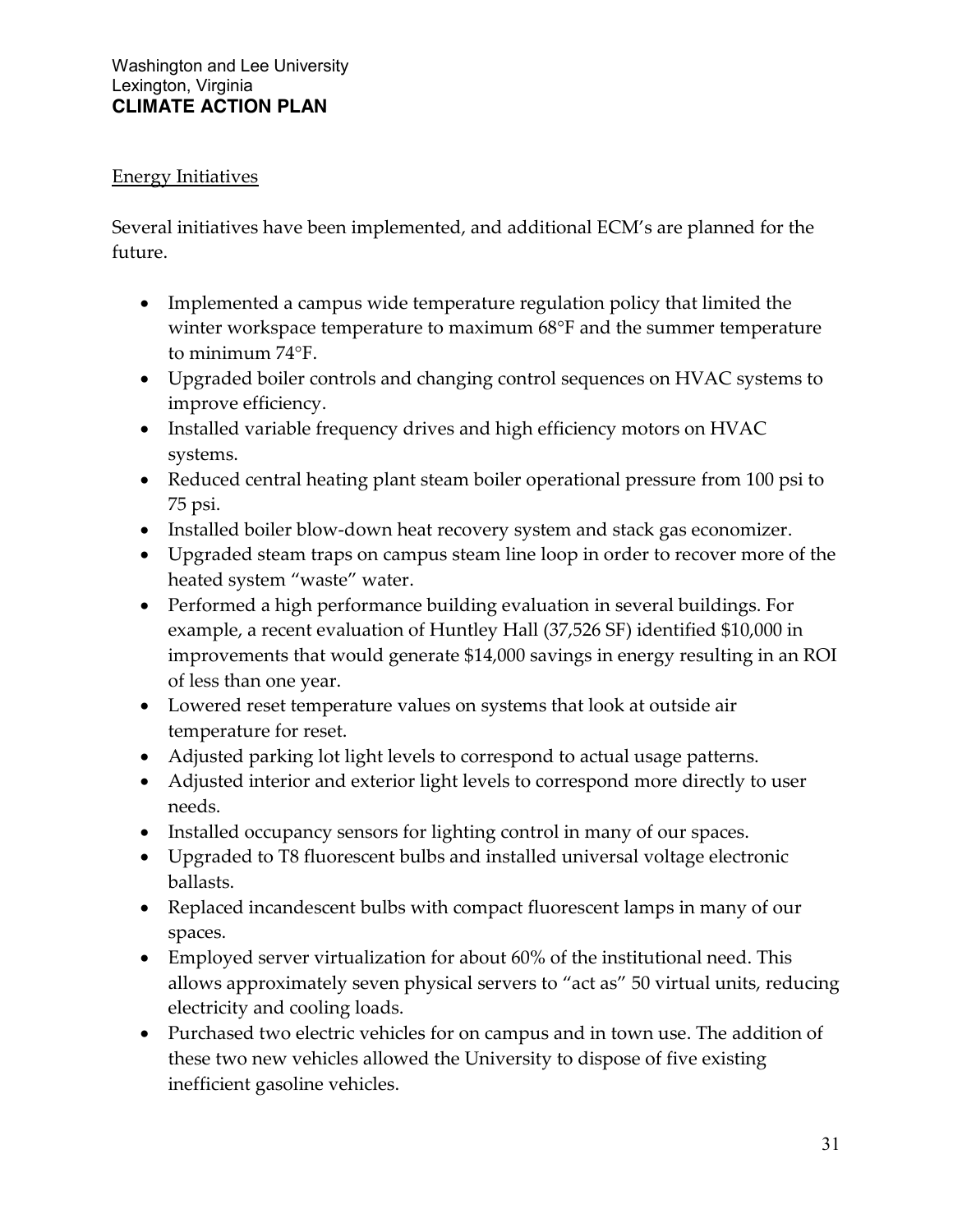- Provided five Blue Bikes loaner bikes available through library check out for travel around campus.
- Implemented the Traveller Safe Ride program available to reduce vehicle use. This is a student-oriented, free shuttle service to selected locations in the Lexington / Rockbridge community.
- Purchased biodiesel for use in all mobile diesel engines.
- Installed low flow fixtures, flow restrictors in public bathrooms. Installed front loading washers in laundry rooms reducing water consumption.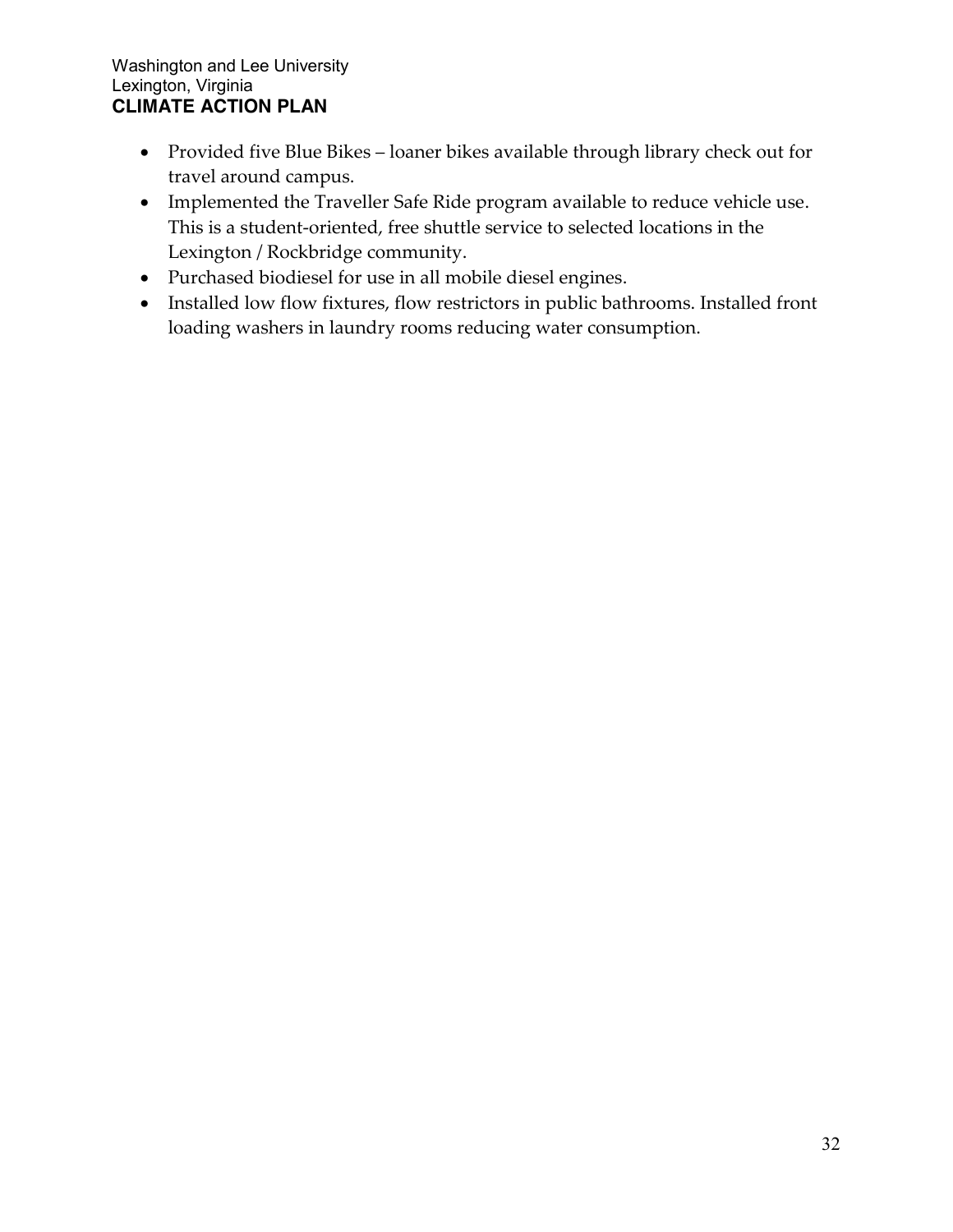# **C. Courses of Study**

The University offers credit-bearing classes related to sustainability, climate change and related subjects. Approximately 30 percent of all W&L students enroll in at least one of these courses. Continued integration into the curriculum topics related to sustainability is a key component of the overall sustainability strategy.

The information gathered and presented here indicates that Washington and Lee has experienced growth in academic course offerings, interest and student involvement with regard to climate and energy topics. The chart below lists undergraduate and law school courses offered at Washington and Lee University in academic years 2005-06, 2006-07, 2007-08 and 2008-09. Total enrollment for each course by year is included as well.

Based on the information gathered for this report, the percentage of undergraduates who have participated in energy/environment related courses since academic year 2005- 06 has increased each year (13 – 23%) with a more modest increase seen for law students  $(3 - 5\%)$ .

*What is notable is that while overall University student enrollment for each year has remained stable, the percentage of student participation in these classes has increased.*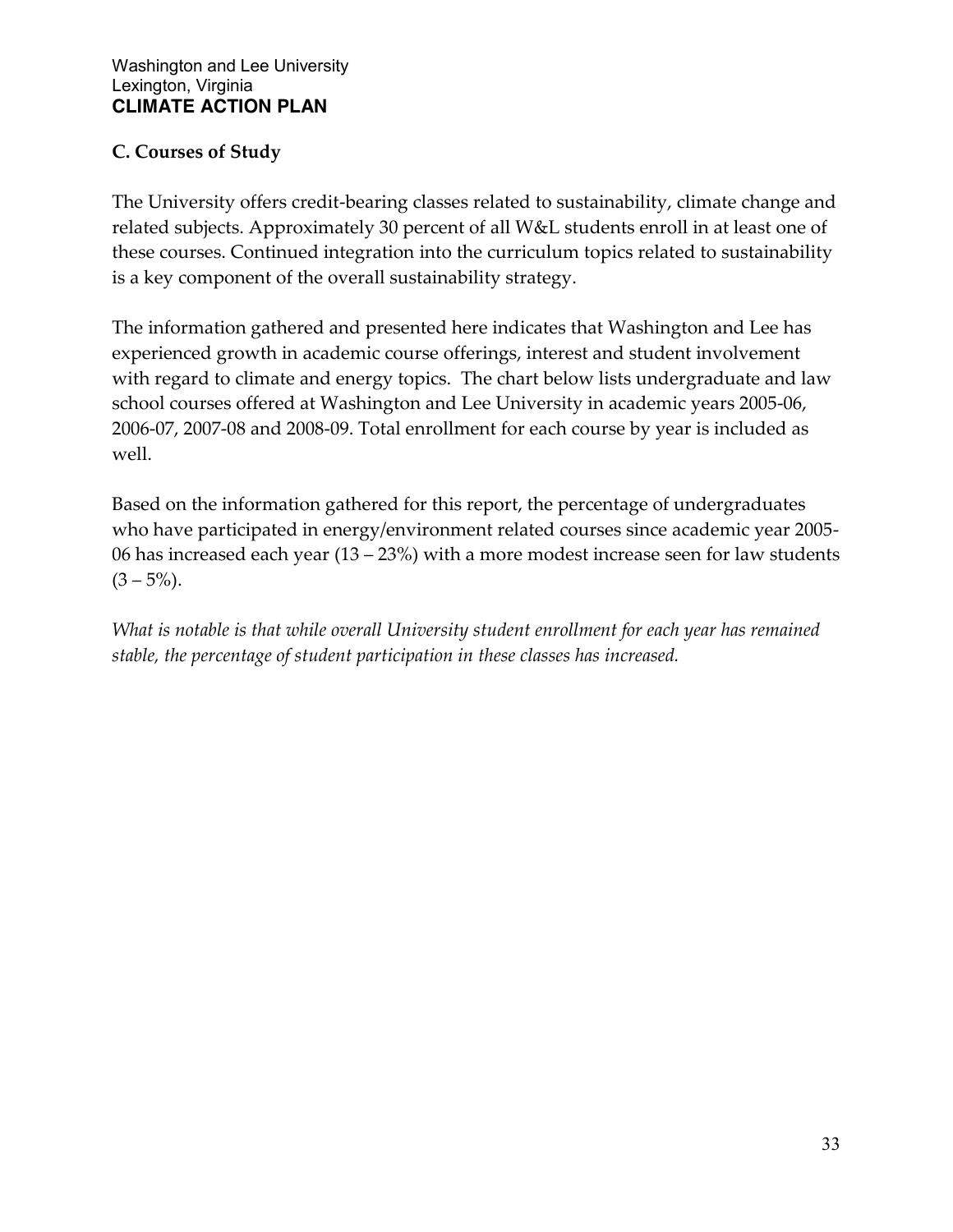# **Undergraduate Courses**

| <b>Department</b>                   | <b>Course Name / Description</b>                                                         | School Year /<br><b>Total Students per Course</b> |         |         |         |
|-------------------------------------|------------------------------------------------------------------------------------------|---------------------------------------------------|---------|---------|---------|
| <b>BIOLOGY</b>                      |                                                                                          | 2005-06                                           | 2006-07 | 2007-08 | 2008-09 |
|                                     | Environmental Biology BIOL 101                                                           | 20                                                | 23      | 24      | 26      |
|                                     | Tropical Ecology BIOL 216                                                                | 13                                                |         |         |         |
|                                     | Field Biogeography and Species Conservation BIOL 230                                     |                                                   | 9       | 10      | 9       |
|                                     | Field Ornithology BIOL 241                                                               |                                                   |         | 4       |         |
|                                     | Biological Diversity: Patterns and Processes BIOL246                                     | 2                                                 |         | 7       |         |
|                                     | Energy and Human Environment<br><b>BIOL 295</b>                                          | 8                                                 | 7       |         |         |
|                                     | Conservation Genetics BIOL 322                                                           | $\overline{4}$                                    |         | 10      |         |
|                                     | Ecological Modeling and Conservation Strategies BIOL 325                                 |                                                   |         |         | 1       |
| <b>Department</b>                   | <b>Course Name / Description</b>                                                         | School Year /<br><b>Total Students per Course</b> |         |         |         |
|                                     |                                                                                          | 2005-06                                           | 2006-07 | 2007-08 | 2008-09 |
|                                     | Experimental Botany: Global Climate Change BIOL 330                                      |                                                   |         |         | 3       |
|                                     | Plant Functional Ecology BIOL 332                                                        |                                                   | 8       | 5       | 6       |
| <b>BIOLOGY/</b><br><b>CHEMISTRY</b> | Atmospheric Science from the Ground Up BIOL 120 /<br><b>CHEM 120</b>                     | 9                                                 |         |         |         |
| <b>CHEMISTRY</b>                    | Describing Nature CHEM 133                                                               |                                                   | 4       |         |         |
|                                     | The Nuclear Age CHEM 195                                                                 |                                                   | 16      |         |         |
|                                     | Nuclear Power: Energy and the Environment CHEM 196                                       |                                                   | 14      | 13      |         |
| <b>ECONOMICS</b>                    | Environmental and Natural Resource Economics ECON 255                                    | 23                                                | 41      | 40      | 43      |
|                                     | Economics of the Environment in Developing Countries<br>ECON 356 (Also ECON 381 in 2007) |                                                   | 9       |         | 10      |
|                                     | Directed Study; Sustainable Development ECON 401                                         |                                                   |         |         | 6       |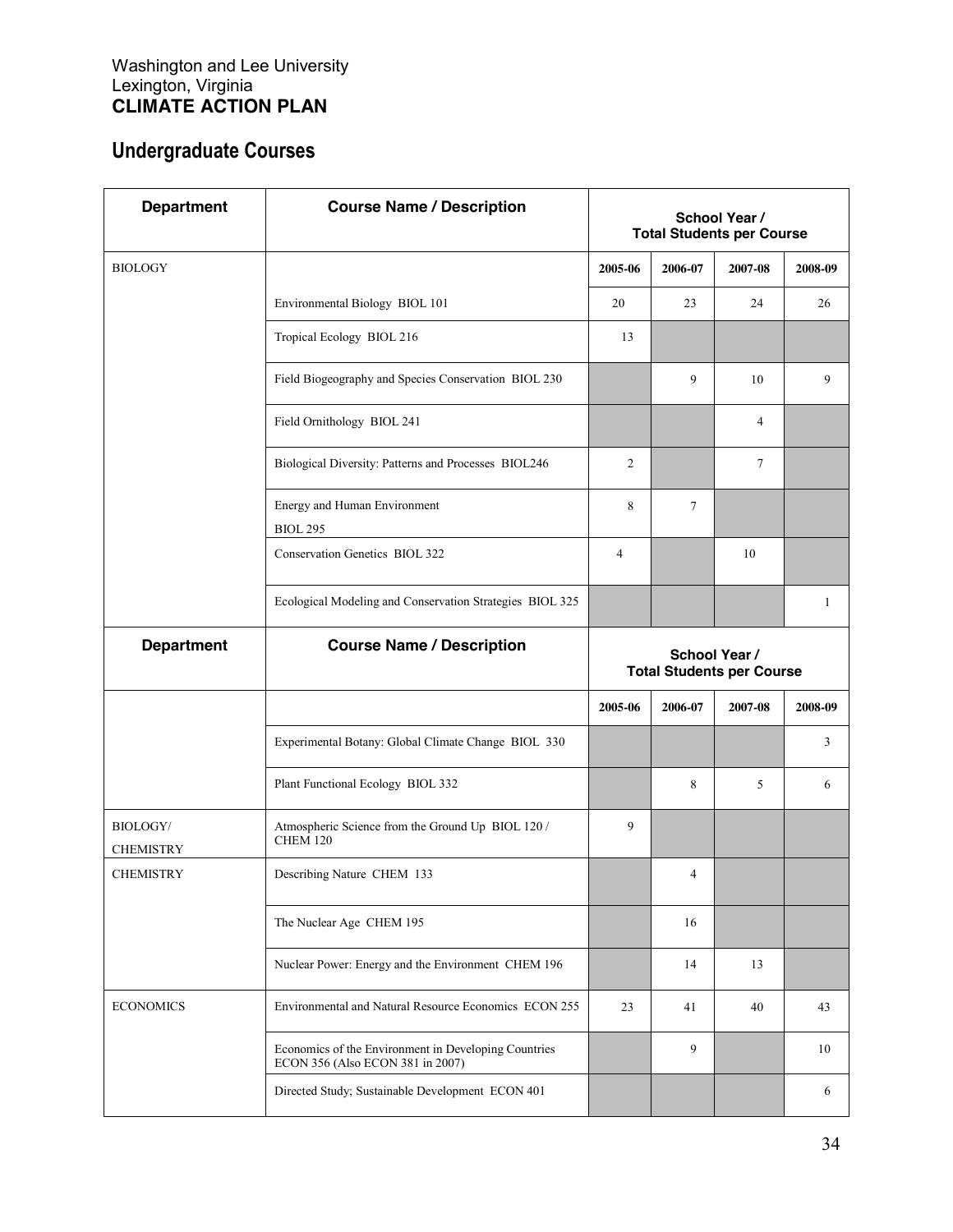| <b>ECONOMICS</b>                       | Directed Study; Economics Development & Environmental<br>Preservation ECON 402                        |    | 1  |     |     |
|----------------------------------------|-------------------------------------------------------------------------------------------------------|----|----|-----|-----|
| <b>ENGLISH</b>                         | Topics in Environmental Literature<br><b>ENGL 294</b>                                                 |    | 9  | 10  | 9   |
|                                        | Advanced Seminar; Environmental Rhetoric ENGL 380                                                     |    | 6  |     | 8   |
| <b>ENVIRONMENTAL</b><br><b>STUDIES</b> | Intro to Environmental Studies<br><b>ENV 110</b>                                                      | 24 | 42 | 115 | 113 |
|                                        | Environmental Service Learning<br><b>ENV 111</b>                                                      | 1  | 15 | 13  | 14  |
|                                        | Ethics, Ecology, and Economics in Land-Use Practices;<br>Surface mining in Central Appalachia ENV 250 |    |    |     |     |
|                                        | Special Topics in Environmental Studies ENV 295                                                       | 9  |    | 6   | 9   |
|                                        | Global Environmental Governance: Law, Policy, and<br>Economics<br><b>ENV 381</b>                      |    |    |     |     |
|                                        | Special Topics: Interdisciplinary Approaches to<br><b>Environmental Issues</b><br><b>ENV 390</b>      |    |    |     |     |
|                                        | Special Topics in Environmental Ethics ENV 395                                                        |    | 9  | 6   | 22  |
| <b>ENVIRONMENTAL</b><br><b>SCIENCE</b> | Senior Seminar in Environmental Studies ENV 397                                                       |    | 10 | 13  | 15  |
| <b>GEOLOGY</b>                         | Global Climate Change GEOL 141                                                                        | 59 |    | 46  | 33  |
|                                        | Water Sources GEOL 150                                                                                |    |    |     |     |
|                                        | GIS and Remote Sensing<br><b>GEOL 260</b>                                                             | 9  | 6  | 8   | 17  |
|                                        | Petroleum Geology and Geophysics<br><b>GEOL 335</b>                                                   |    |    |     |     |
| <b>HISTORY</b>                         | Seminar: Environmental History of Latin America HIST<br>336                                           |    |    | 13  |     |
|                                        | Seminar: The Struggle Over China's Environment HIST<br>387                                            |    |    | 5   | 5   |
|                                        | Historical Struggle/China's Environment HIST 389                                                      | 10 | 14 |     |     |
| LITERATURE IN<br><b>TRANSLATION</b>    | Environment in Modern Chinese Literature & Film LIT 295                                               |    |    | 26  |     |
| PHILOSOPHY                             | Ethics and the Environment<br><b>PHIL 108</b>                                                         | 21 | 24 | 14  | 22  |
| <b>POLITICS</b>                        | Environmental Policy POL 233                                                                          |    | 12 |     |     |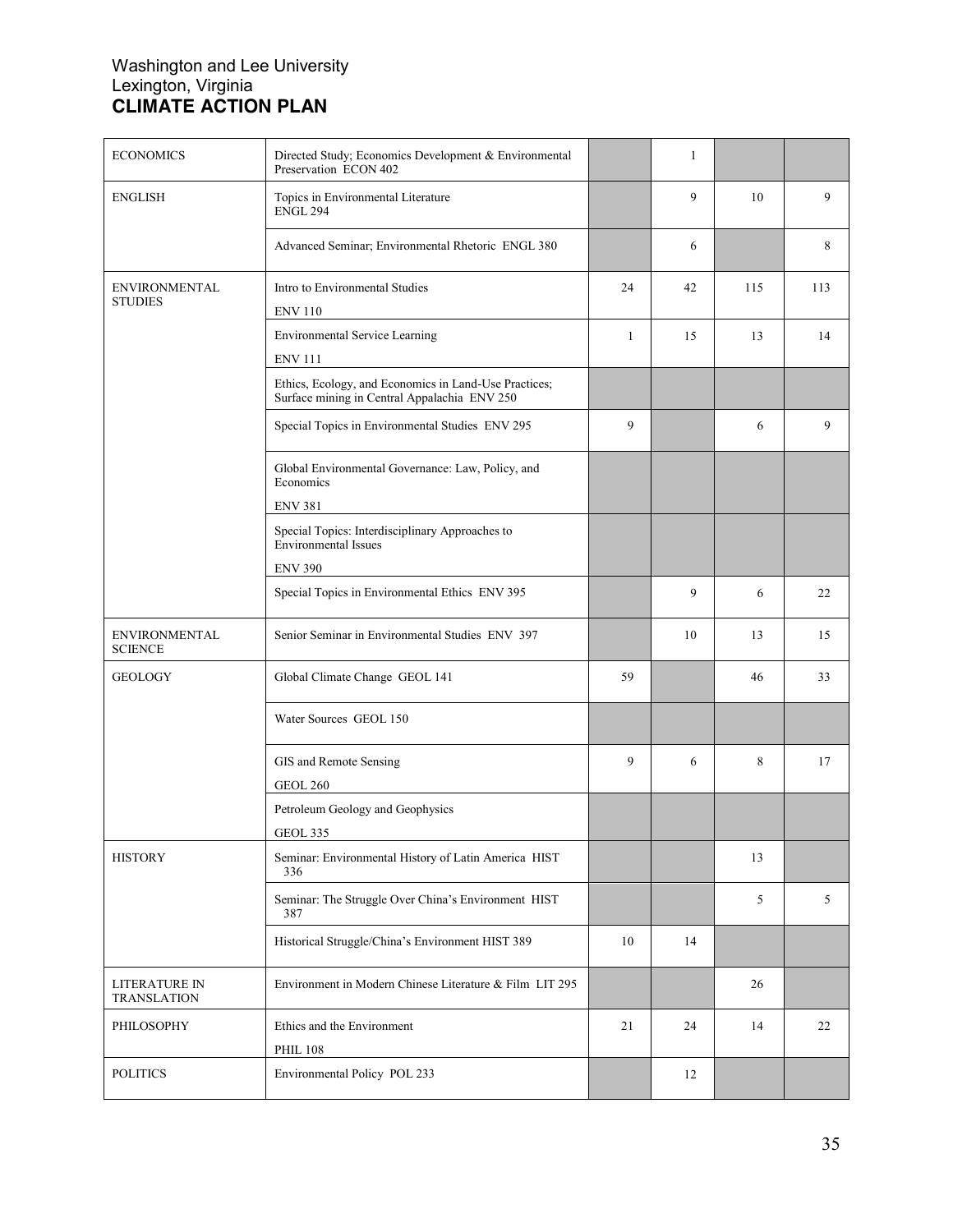| <b>SOCIOLOGY</b>    | Cities and Regions SOC 266                                                | 12   |      |      |      |
|---------------------|---------------------------------------------------------------------------|------|------|------|------|
| <b>BUSINESS</b>     | Seminar; International Business Sustainability BUS 305                    |      |      |      | 13   |
| <b>ANTHROPOLOGY</b> | Special Topics in Anthropology (Economic Anthropology)<br><b>ANTH 290</b> |      |      |      | 15   |
|                     |                                                                           |      |      |      |      |
|                     | <b>Total Enrollment by School Year</b>                                    | 224  | 279  | 388  | 399  |
|                     | <b>Percentage of Undergraduates</b>                                       | 13%  | 16%  | 22%  | 23%  |
|                     | <b>Total Undergraduates by School Year</b>                                | 1738 | 1741 | 1770 | 1740 |

# **Law School Courses**

| <b>Department</b> | <b>Course Name / Description</b>         | School Year /<br><b>Total Students per Course</b> |         |         |         |
|-------------------|------------------------------------------|---------------------------------------------------|---------|---------|---------|
|                   |                                          | 2005-06                                           | 2006-07 | 2007-08 | 2008-09 |
| LAW               | Environmental Law LAW 275                | 11                                                | 26      | 10      | 19      |
|                   | <b>Percentage of Law Students</b>        | 3%                                                | $7\%$   | $2\%$   | $5\%$   |
|                   | <b>Total Law Students by School Year</b> | 390                                               | 391     | 401     | 399     |

Additional Courses in the Williams School

- In addition to the many courses already in the catalog, there are several courses in various stages of planning and development that will include some level of focus on energy and sustainability. These include:
	- o *African Political Economy and African Economic Development* (spring term abroad program first offered in spring 2009) – Jointly offered by Prof. Tyler Dickovick (politics) and Prof. Niels-Hugo Blunch (economics), this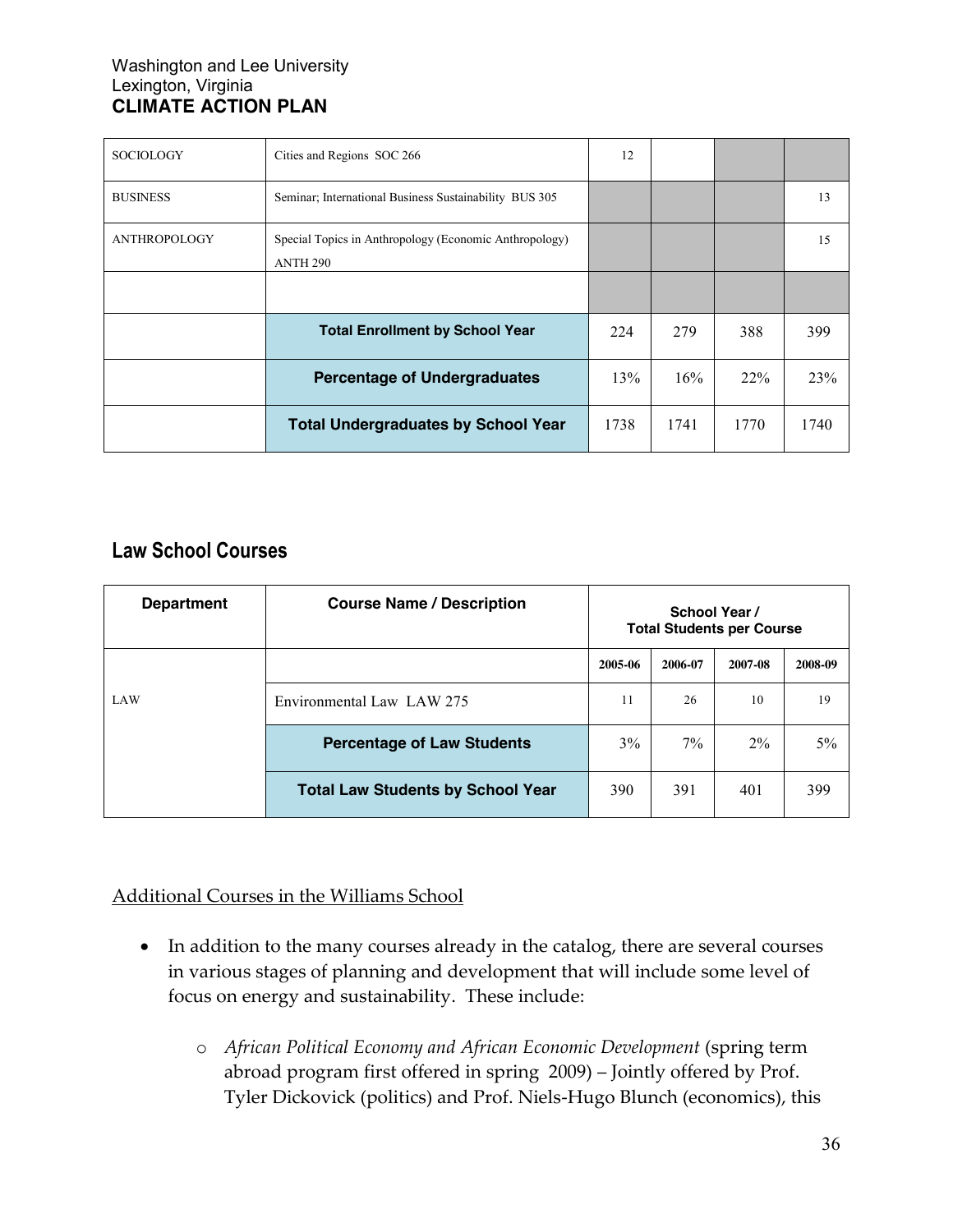course involved firsthand observation of a variety of economic and political issues in Ghana.

- o *Business in a Developing Economy* (spring term abroad program in Nicaragua, spring 2010) – Led by Prof. Sandy Reiter (business administration), this course will look at the role that business has played in helping/hindering the economic development of the 2<sup>nd</sup> poorest country in the Western Hemisphere. In addition to carrying credit as an upper level business course, the course will satisfy elective requirements in both the poverty program and the environmental studies program.
- o *The Economics of Tropical Coastal Seascapes* (spring term abroad program in Puerto Rico, spring 2010) – Based upon the research conducted on a recent sabbatical by Prof. Jim Casey (economics), this course introduces students to the techniques economists have developed to value non-market environmental resources. In addition to credit as an economics elective, this course will satisfy elective credit in environmental studies.
- o *The Environment and Economic Development in Amazonas* (spring term abroad program in Manaus, Brazil, spring 2010) – Led by Prof. Jim Kahn (economics and environmental studies), this course will focus on both rural and urban settings, looking at the role of the environment in sustainable development in Manaus and the Amazonian rain forest which surrounds Manaus. In addition to credit as an economics elective, this course will satisfy elective credit in environmental studies.
- o *Sustainable Accounting* (either on campus or offered as a spring term abroad program in Copenhagen, Denmark, spring 2011) – Led by Prof. Jane Weiss (accounting), this course will examine the emerging need for reliable accounting methods to value sustainable business practices. Initial meetings suggest that either The Danish Institute for Study Abroad (DIS) or the Copenhagen Business School's Center for corporate Social Responsibility (cbsCSR) as partner institutions in Copenhagen. The course will likely serve as an upper level accounting elective and may play a role in the environmental studies program and/or poverty program as well.
- o *Economics of Climate Change* (field study course, spring 2011) Taught by Prof. Joseph Guse (economics), the course will provide students first-hand exposure to the economics issues associated with climate change. Periodic field trips from Lexington to a variety of locations will give students a chance to examine these issues outside of the classroom.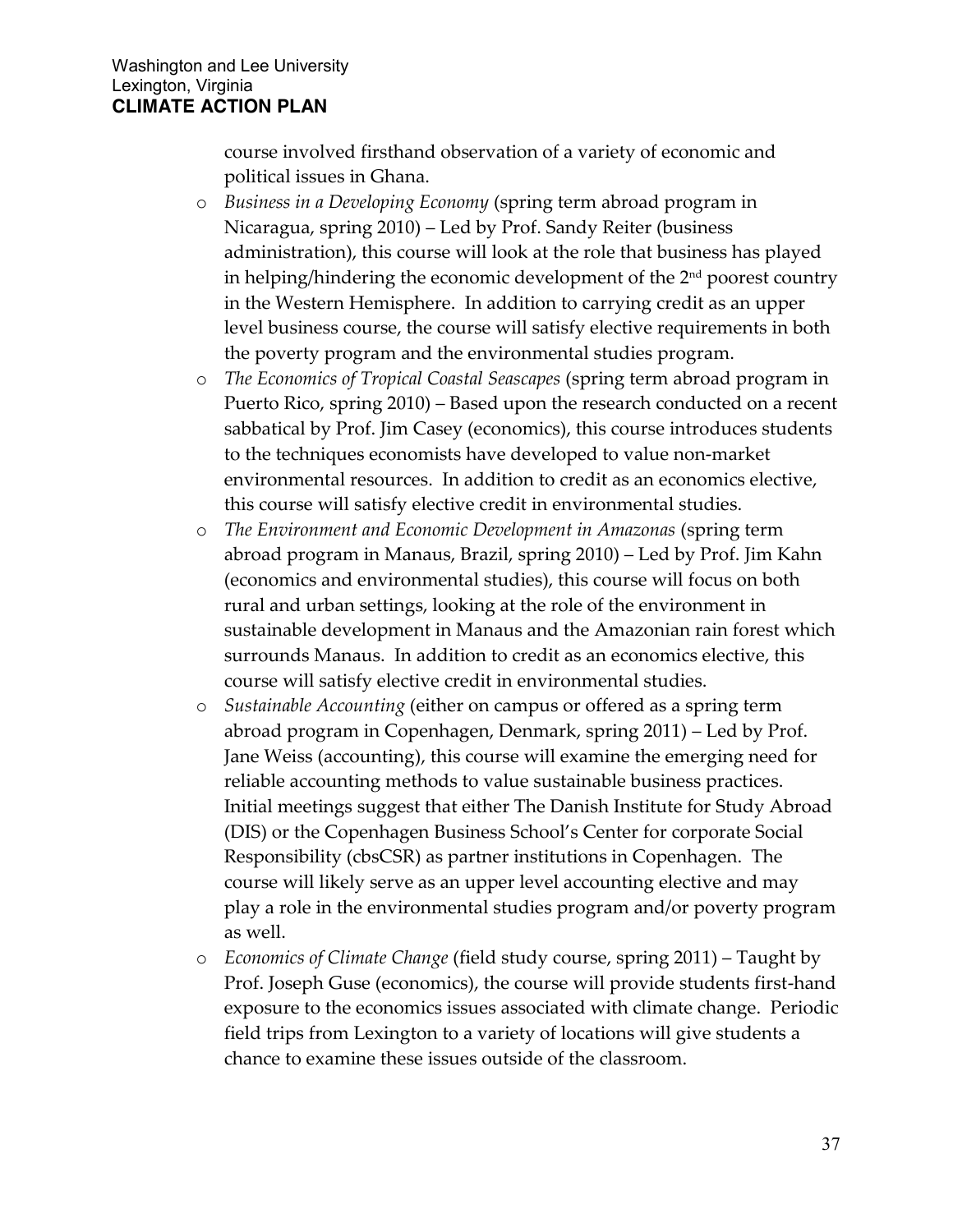o *International Corporate Social Responsibility and Sustainability* (spring term abroad in Copenhagen, Denmark, spring 2011) – Led by Associate Dean Rob Straughan (business administration), this course uses corporate strategy as a means to explore the interplay between business, government, and the individual citizen as agents for social change. Crosscultural variation in the relative role of the various players in addressing such issues is considered. The course will be a first-year seminar offered in conjunction with either DIS or (cbsCSR). Possible credit in both the environmental studies program and the poverty program will be determined.

#### **Summary**

W&L's course offerings provide students with a well-balanced presentation of the effects of current human behavior and the possibilities to incorporate change in multiple arenas, including their own lives. Faculty leadership, from all disciplines, is committed to expanding existing programs and exploring ways to enhance the learning experience for students to enhance sustainability.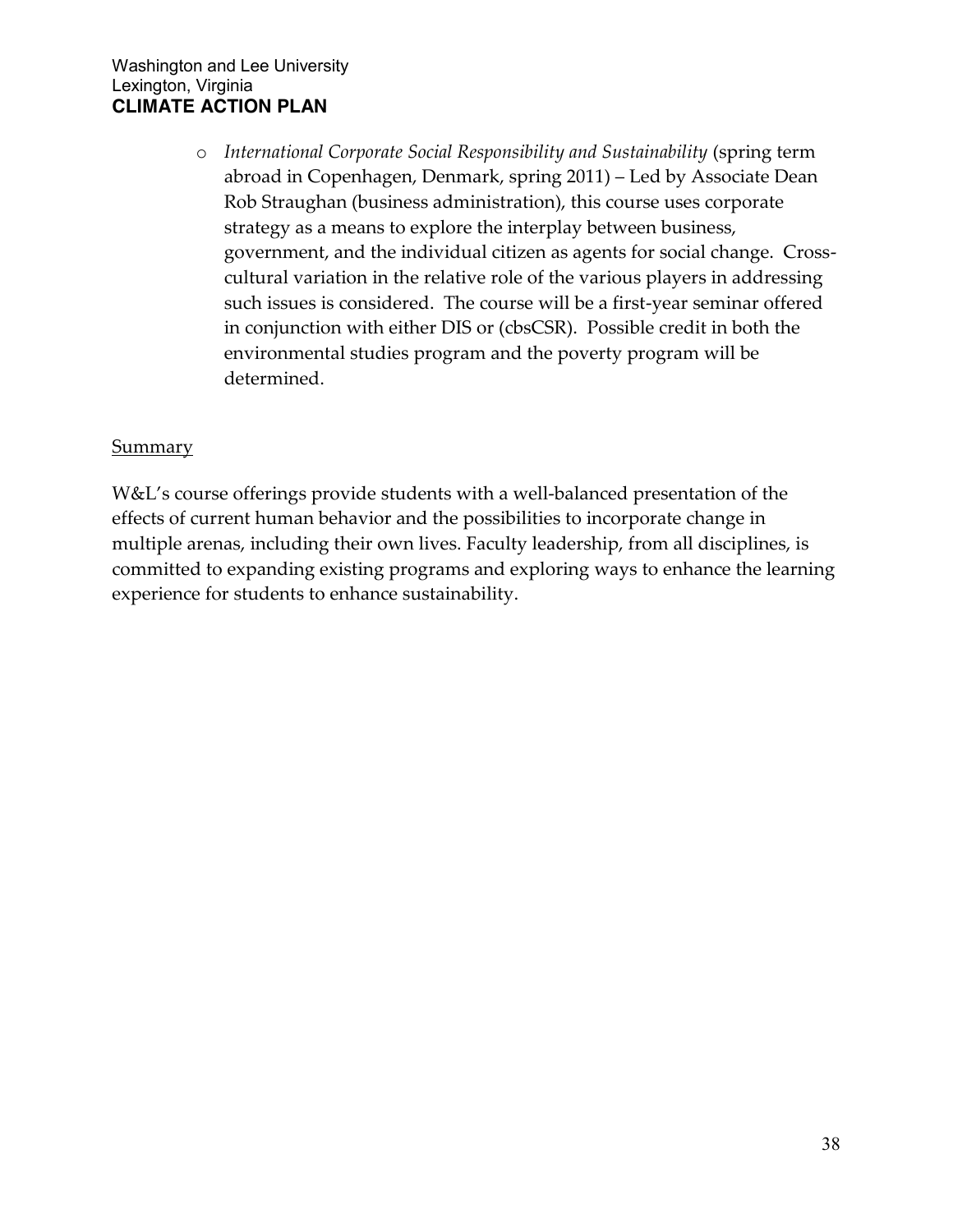## **D. Communication and Campus Community Involvement**

[The University Sustainability Committee](http://www.wlu.edu/x21845.xml) and the Energy Usage Task Force are both charged with identifying specific communications related to initiatives outlined in the Climate Action Plan. The University *[Communications and Public Relations Department](http://www.wlu.edu/x29089.xml)* is also participating in this effort, by providing editing and centralized management of these communications.

Past and present communication efforts include:

#### The University Sustainability Website [http://gogreen.wlu.edu](http://gogreen.wlu.edu/)

The Sustainability homepage displays the latest updates from the Sustainability Blog, a featured student or faculty member profile, upcoming "eco-events," a featured "did you know" fact and local sustainability news items. Tabs provide links to sections that elaborate upon all aspects of sustainability at Washington and Lee.

These tabs include:

- *W&L's Commitment* This section provides an overview of the official aims of the University as determined by the administration. Institutional goals are listed, and links to the Presidents' Climate Commitment and the Talloires Declaration are established.
- *Sustainability News* This tab redirects users to the Sustainability Blog, which features information on recent activities, efforts, and developments in campus sustainability.
- *Eco-Events/Sustainability Calendar* This calendar displays information specifically related to sustainability and environment-related events, speakers, and meetings, both on campus and in the surrounding area. There are also links to other calendars that may have similar events listed.
- *Campus Initiatives* This page provides links to ongoing sustainability efforts on campus such as: Departmental Initiatives and Policies, Recycling, Composting, Local and Organic Foods, Resource Conservation/Carbon Footprint, Purchasing and Transportation.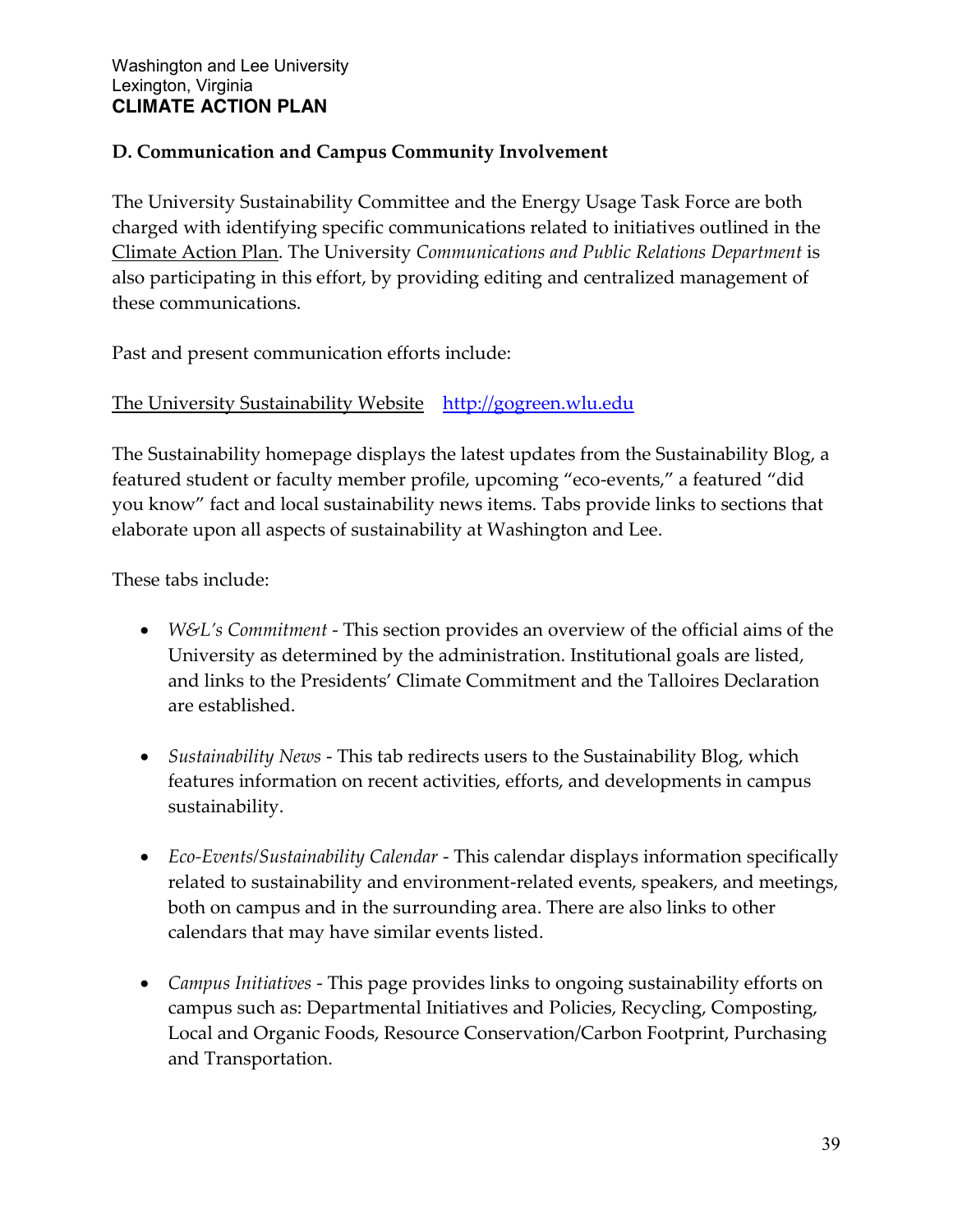- *Education and Research* On this page, links are provided to the Environmental Studies Department, sustainability related undergraduate and law courses, service learning courses, and other opportunities.
- *Community Outreach* This section highlights some of the programs at W & L that have a direct effect on off campus communities including service learning courses and clubs and organizations that undertake service work. There is also information about various community resources. Links are provided to: Campus Kitchens, the Campus Garden and the Nabors Service League.
- *Resources and Tips* Links are provided for Sustainability Educational Resources and Local and State Environmental Organizations. Both of these pages offer information on how to recycle, promote sustainability, and get involved in off campus sustainability efforts.
- *Taking Action* This section recognizes faculty , students, and alumni as well as organizations on campus who active in promoting sustainability and environmentally friendly behavior.
- *Contacts* This page lists e-mail contacts for people active in campus sustainability efforts and provides a link to the members of the University Sustainability Committee.

#### Environmental Studies Luncheons

This is a monthly forum where speakers from inside and outside of the campus community talk about various environmental and sustainability issues. The programs are free and open to the public and provide an opportunity for detailed discussion on critical topics.

#### Recyclemania

This is national competition to see which higher education institutions recycle the most materials during a 10 week period each spring. It also helps to educate students about the University's recycling and waste minimization efforts.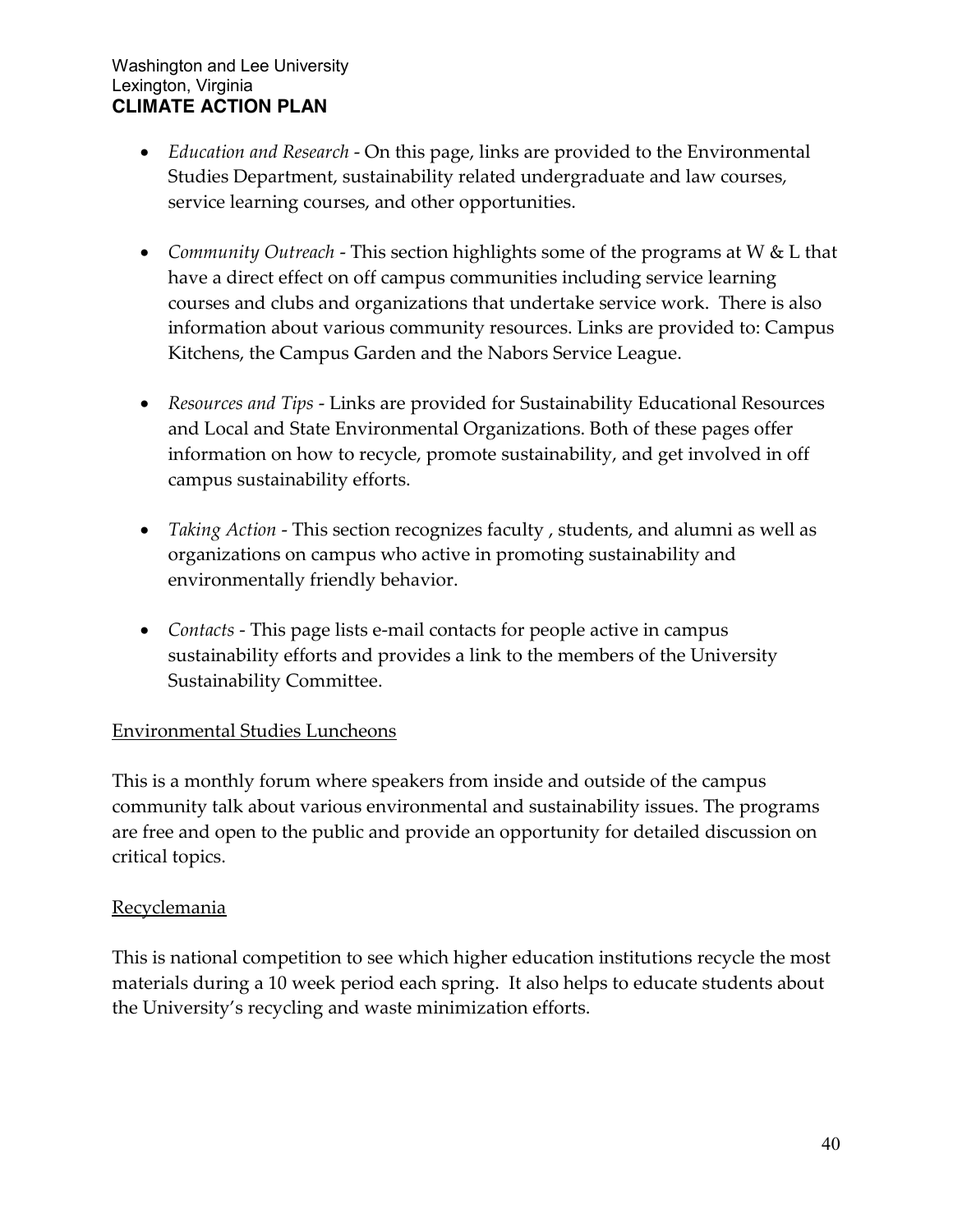# Room Thermometers and How to Talk to Your Thermostat

This is an effort to help educate the campus community about the temperature regulation policy. The thermometers give individuals a way to see if their space is too

hot or too cold and the 'how to' stick up cards help explain how to adjust radiator controls. These cards are placed throughout campus offering folks a daily reminder of specific actions they may take to assist with energy management efforts.





# Campus Sustainability Week

This is a cooperative effort involving the Environmental Studies, Biology, Dining Services and Facilities Management departments. Various education events are held during the week including demonstrations, talks, films, and poster board presentations. A Local Fall Harvest dinner, presented by Dining Services is the highlight of the week. This meal features local foods and includes producers as well as interested parties from the Lexington / Rockbridge community.

# **Student Participation and Community Outreach**

Washington and Lee has a variety of student groups directly involved with environmental issues.

- *Student Environmental Action League (SEAL)* the Student Environmental Action League (SEAL) is active in promoting environmental issues on campus and within the community. The group aims to increase environmental awareness among students, promote campus sustainability, and inform students about environmental service opportunities.
- *Environmental Law Society (ELS)* the Environmental Law Society [ELS] strives to raise public awareness of the law's impact on environmental issues. Through guest speakers and discussion panels, ELS encourages a free-flowing exchange of ideas and educates others about career opportunities in the environmental field.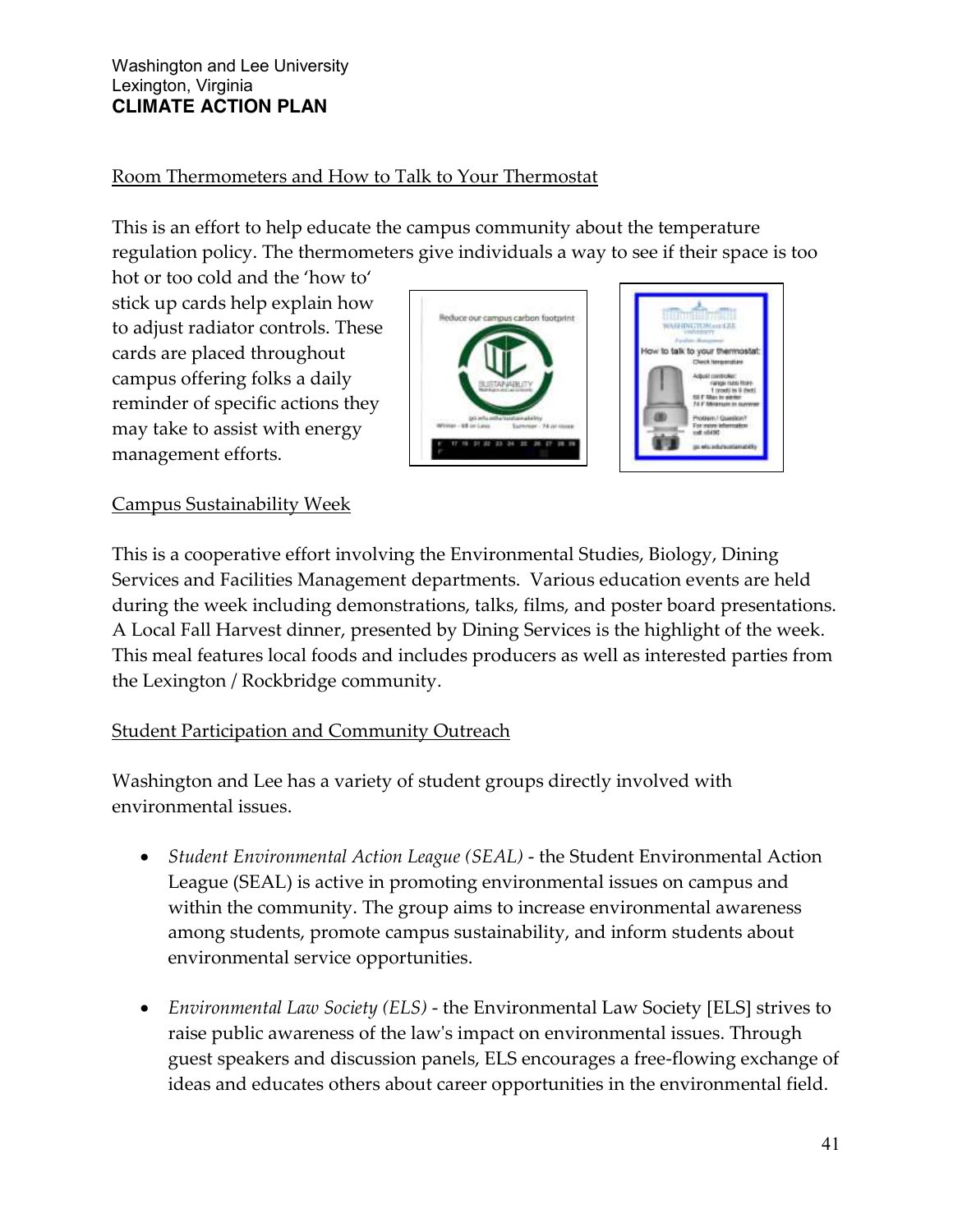Not content to merely talk about the environment, ELS members take an active, hands- on role in making the world a better place

- *Kompost Krewe* the student-run Kompost Krewe is a group of students paid to collect and weigh food waste from the Dining Services kitchens before transporting it to the composting operation at the Campus Garden.
- *The Campus Kitchen Project* Campus Kitchens at Washington and Lee is an organization focused on hunger relief and leadership development. The program is a unique partnership between W&L's Shepherd Poverty Program and the Campus Kitchens Food Project, collaborating with on- and off-campus dining services and local non-profit organizations to make use of surplus food and provide hunger relief in the Lexington / Rockbridge community.
- *Nabors Service League* Through the League, students identify and manage community service projects in the Lexington / Rockbridge area. The League assists a network of other student organizations to coordinate and support all undergraduate and law efforts to serve the local community.
- *Project Nicaragua* Project Nicaragua seeks to encourage participation and fundraising in support of their annual Spring Break service trip to Nicaragua. Used toner cartridges are collected and recycled to help provide funding for the trip.
- There are also [other student organizations](http://www.wlu.edu/x18432.xml) that are working on related aspects of sustainability such as social justice and equity. The sustainability web site also has a section highlighting faculty, students, staff and alumni who are [taking](http://www.wlu.edu/x29895.xml)  [action](http://www.wlu.edu/x29895.xml) to build a more sustainable world.

# Future Communication Efforts

The [University Communications and Public Affairs](http://www.wlu.edu/x29089.xml) Department is developing new ways to educate the campus community about the President's Climate Commitment and the University's climate action plan. Some of the strategies include:

 *Sustainability Site/Blog:* Keep campus community abreast of University initiatives on the<gogreen.wlu.edu> site with frequent updates to the sustainability blog. Include energy saving tips and a "Green Guide to Off-Campus Living" to help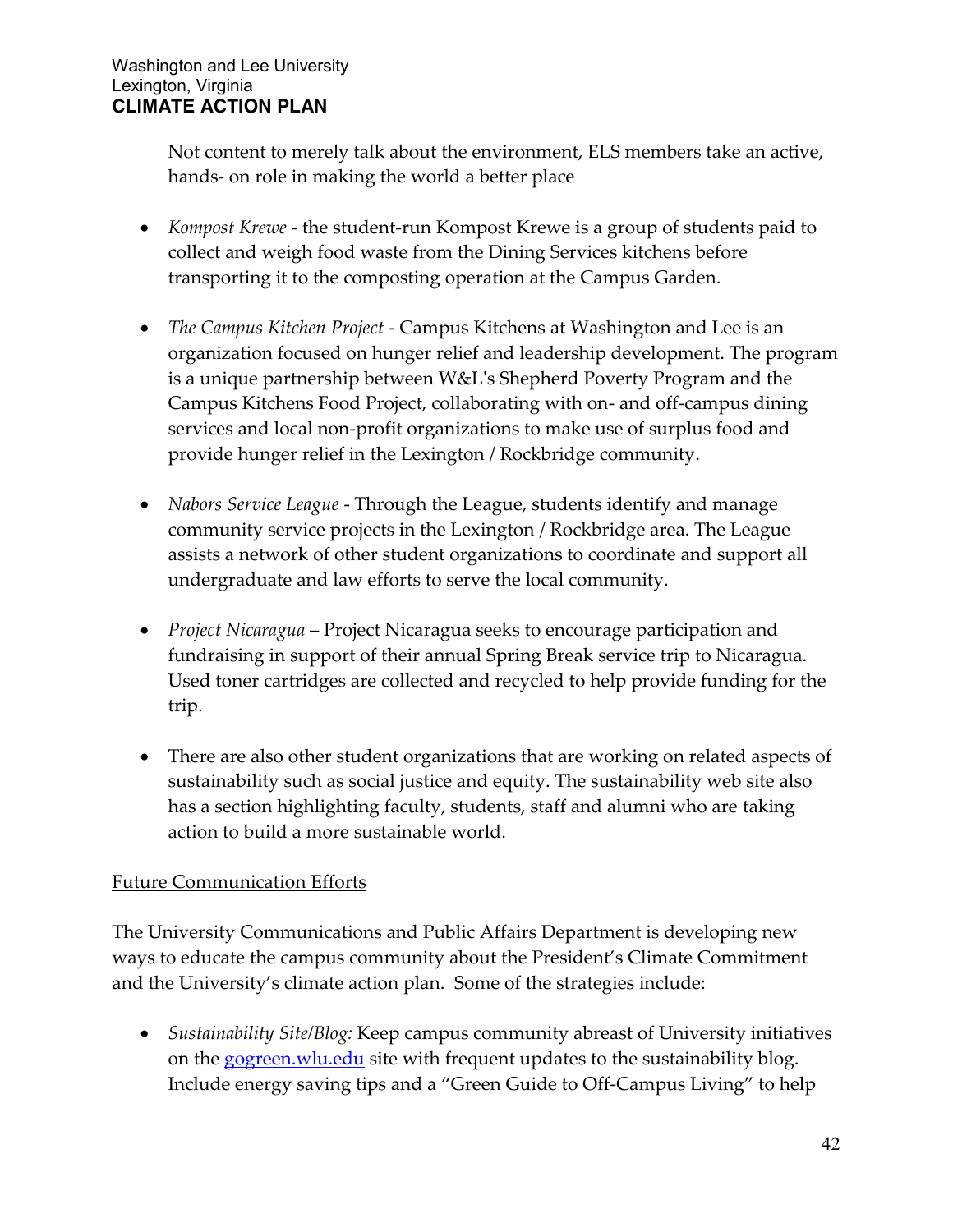employees, students, parents and alumni reduce their personal energy consumption.

- *Homepage banner:* Create a permanent banner on the University homepage linking to [gogreen.wlu.edu.](gogreen.wlu.edu)
- *Suggestion Boxes:* Create sustainability suggestion boxes on the "Faculty/Staff" and "Current Students" web dashboards to draw members of the campus community into the process.
- *Sustainability Pledge:* Establish an online sustainability pledge with sections devoted to each area (electricity, gas, water). Include specific action items in each area, with information and tips to educate visitors about the importance of specific steps they can take and their impact on campus, at home, and on the overall environment.
- *25/25:* Create a list of 25 ways to reduce one's personal impact on the environment, tying into the University's commitment to reduce consumption by 25%.
- *Personal Energy Audits:* Offer department meetings and personal workspace audits to encourage buy-in from campus employees and students. Facilities Management staff could make recommendations for how to save energy at home as well as on campus.
- *Book Clubs:* Establish a book club or series of book clubs devoted to reading books on sustainability-related topics. Include faculty, staff and students, with moderators from the USC.
- *Speakers:* Bring in a notable speaker each term to educate the community on sustainability issues.
- *Competitions:* Encourage friendly rivalry between residence halls, Greek houses and departments and offer rewards such as pizza parties to the group who proves to be the "greenest."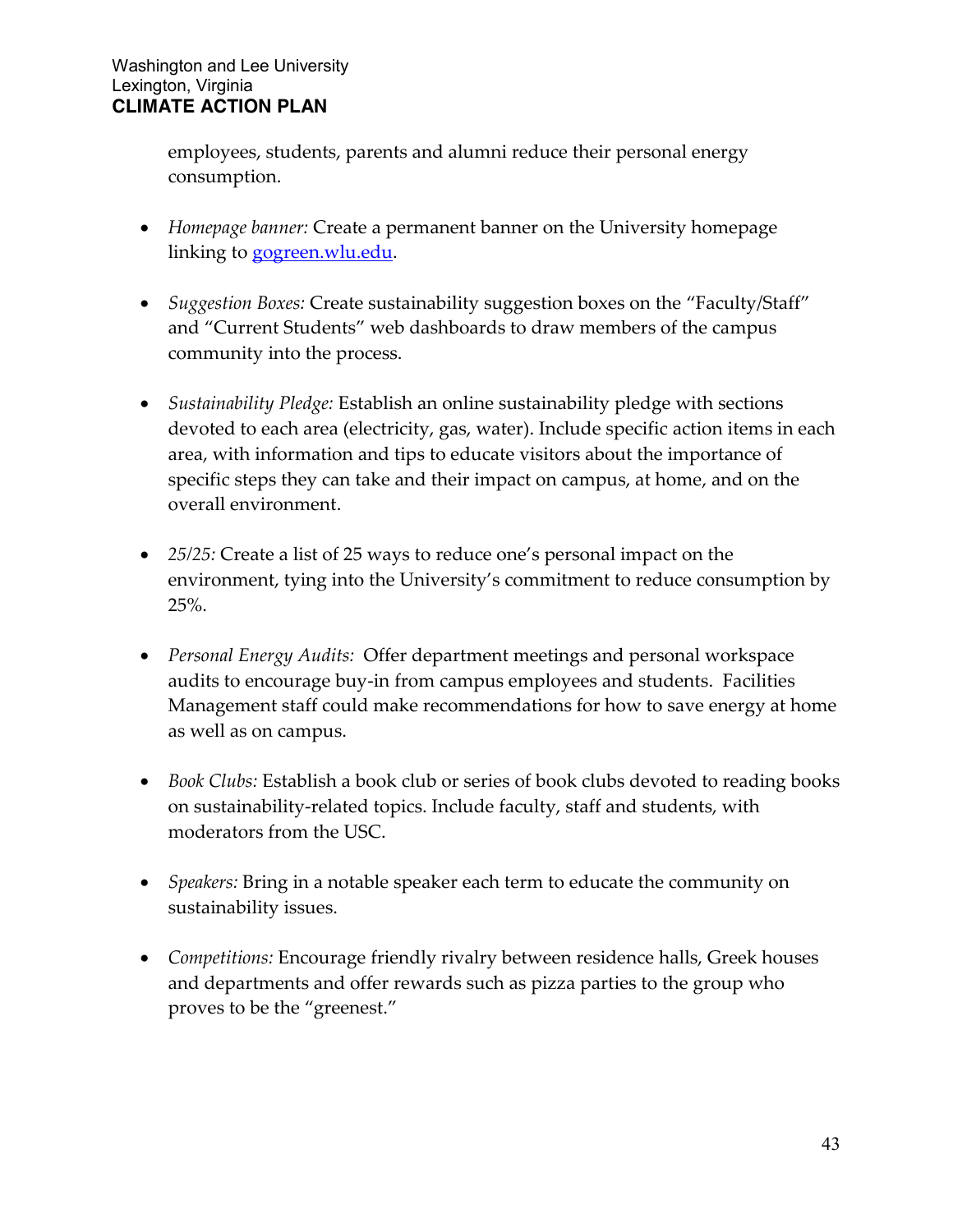# **E. Energy Conservation Measures (ECM) Project List**

## Energy Consultant Services / Energy Master Plan Objectives

The University is currently engaged in a process that will result in the development of a comprehensive and focused Energy Master Plan. The energy consulting firm, ENERACTIVE Solutions, LLC, Asbury Park, NJ, has been engaged to partner and guide Washington and Lee through the necessary steps to create this plan and is assisting the institution in developing specific energy conservation measures.

ENERACTIVE's focus will include the following:

- Produce for Washington and Lee University an Energy Master Plan for the campus that develops a comprehensive and coordinated list of actions that help move the institution towards carbon neutrality.
- Provide the University with information, analysis, and recommendations to set a long-term strategy to reduce overall campus energy consumption, lower operating cost, and reduce the carbon footprint.
- Consider available grants, incentives, and other partnering opportunities.
- Provide a financial framework, including ROI analysis, that will enable the University to successfully implement these strategies.
- Develop strategies to increase renewable generation, investigate alternative energy sources, prioritize energy efficiency measures, develop long-term planning of major infrastructure and review measurement and verification issues.
- Work with the Energy Usage Task Force to help with an education program for the campus to understand how each person plays a part in the Master Plan.

# Three-Pronged Approach

A "three-track" approach was identified by Facilities Management to evaluate and analyze decisions regarding energy. The criteria are derived from several goals that have been specified by W&L sources: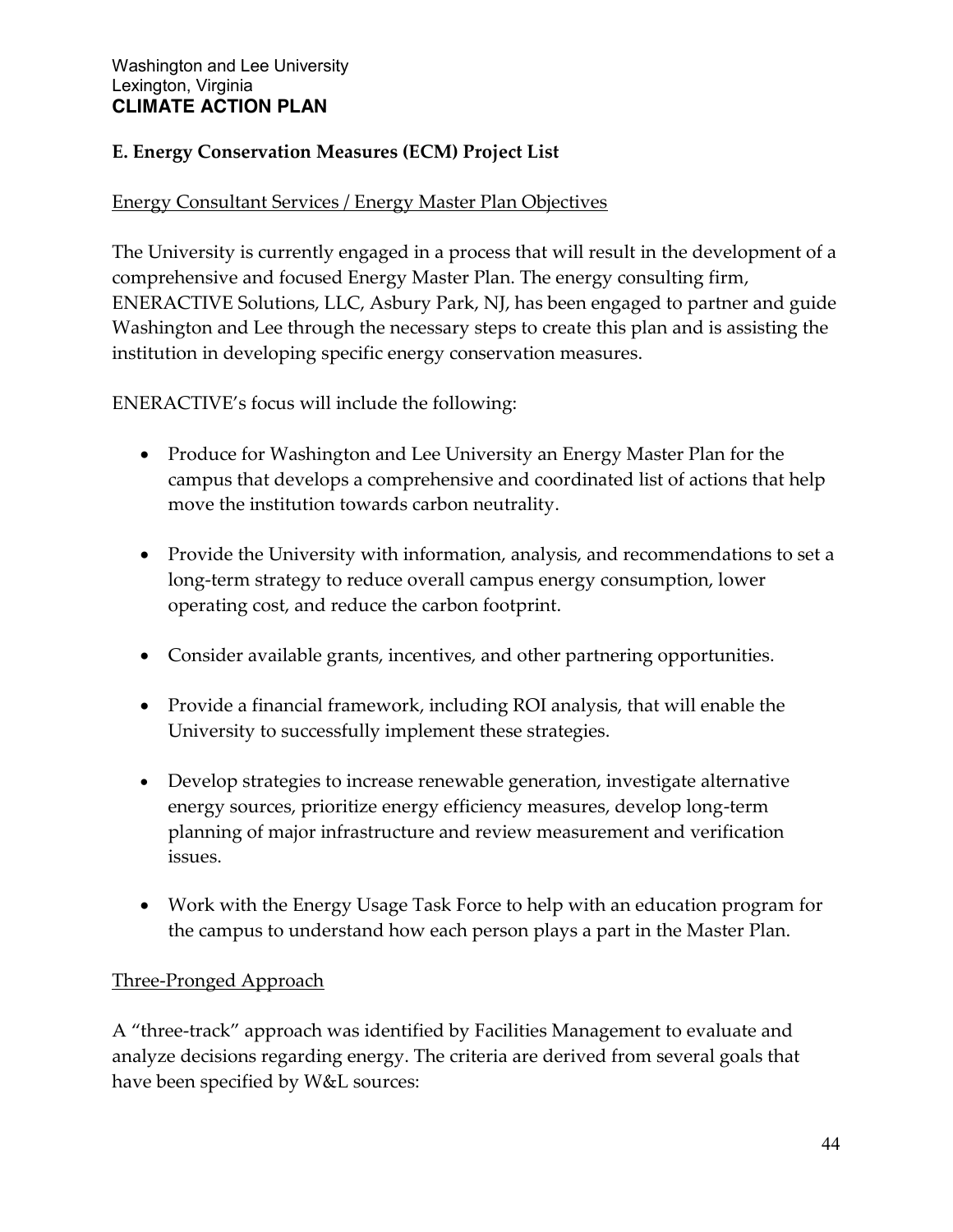- Greenhouse Gas Reduction (20% reduction of current levels by 2020; goal set forth by Presidents Climate Commitment)
- BTU to SF of Space (25% reduction of current levels by 2013; goal set forth in charge to Energy Usage Task Force)
- Utilities Cost Reduction (Reduce by \$1M by 2011; goal set forth by Treasurer's Office)

ENERACTIVE's analysis of each new energy initiative or system change will take into account the impact in each of the three areas above. W&L understands that all three areas may not be impacted in every case or carry a positive outcome.

Energy conservation measures will be divided into four categories reflecting the commitment to short-term, intermediate-term, and long-term initiatives to move towards carbon neutrality as well as the need to implement both physical projects and educational initiatives.

The four ECM categories are organized as follows:

- A. ECM's Operational
- B. Energy Programs
- C. ECM's Capital
- D. Emerging Technologies

# **A. ECM's Operational**

- 1. Central Plant retro commissioning
	- o Retro commissioning of campus boiler steam system
	- o Verification and optimization of demand, loads, steam flow, conversion to heating hot water, temperatures, set points and schedules
	- o Retro commissioning takes into consideration original design intent and current building operating conditions to optimize systems performance for electrical, natural gas, oil and water conservation thus creating utility cost savings
- 2. Fuel management (electric vehicles, bio-mass)
	- o Electric vehicles and equipment, renewable charging sources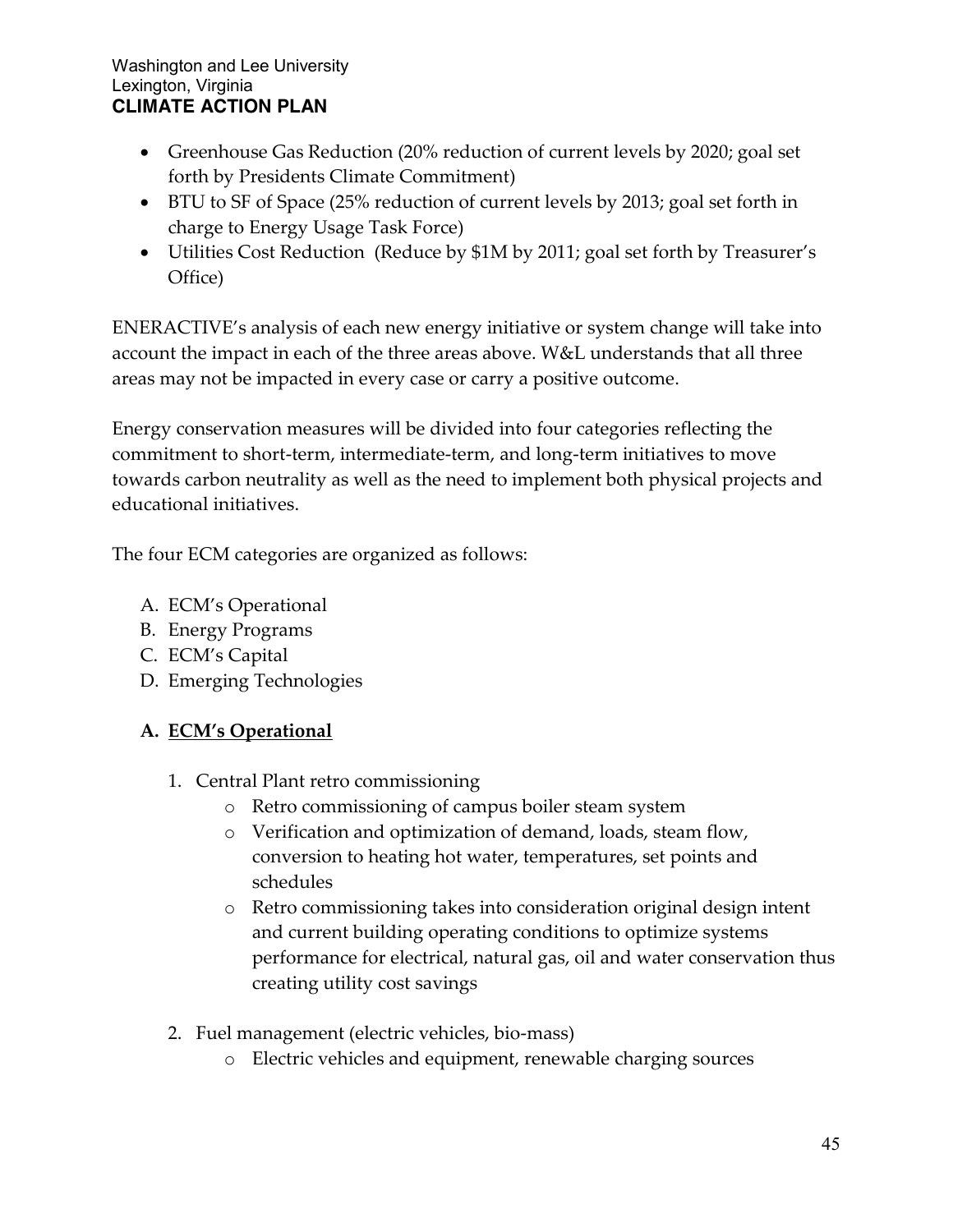- 3. Optimize free cooling
- 4. Retro Commissioning by building,
	- o Building level retro commissioning
	- o Verification and optimization of HVAC and electrical equipment, demand, flows, temperatures, set points, schedules and functionality
	- o Building occupant comfort and system use surveys
	- o Retro commissioning takes into consideration original design intent and current building operating conditions to optimize systems performance for electrical, natural gas, oil and water conservation thus creating utility cost savings

# **B. Energy Programs**

- 1. VEM (Virtual Energy Management)
	- o Continuous commissioning through evaluation and response to automated trending data on HVAC equipment
	- o Trend HVAC system performance, respond to and return to optimization performance trending points that drift outside of normal performance parameters
- 2. Asset Monetization
- 3. Cultural Transformation
	- o Conservation versus Efficiency
	- o New student orientation
	- o New student energy awareness training
	- o Demand Response
- 4. Policy Opportunities
- 5. Commissioning as a guiding principle for energy practices
	- o Commission all new construction and major renovations

# **C. ECM's Capital**

- 1. Decentralization
	- o Perform analysis on boiler and chiller systems in individual buildings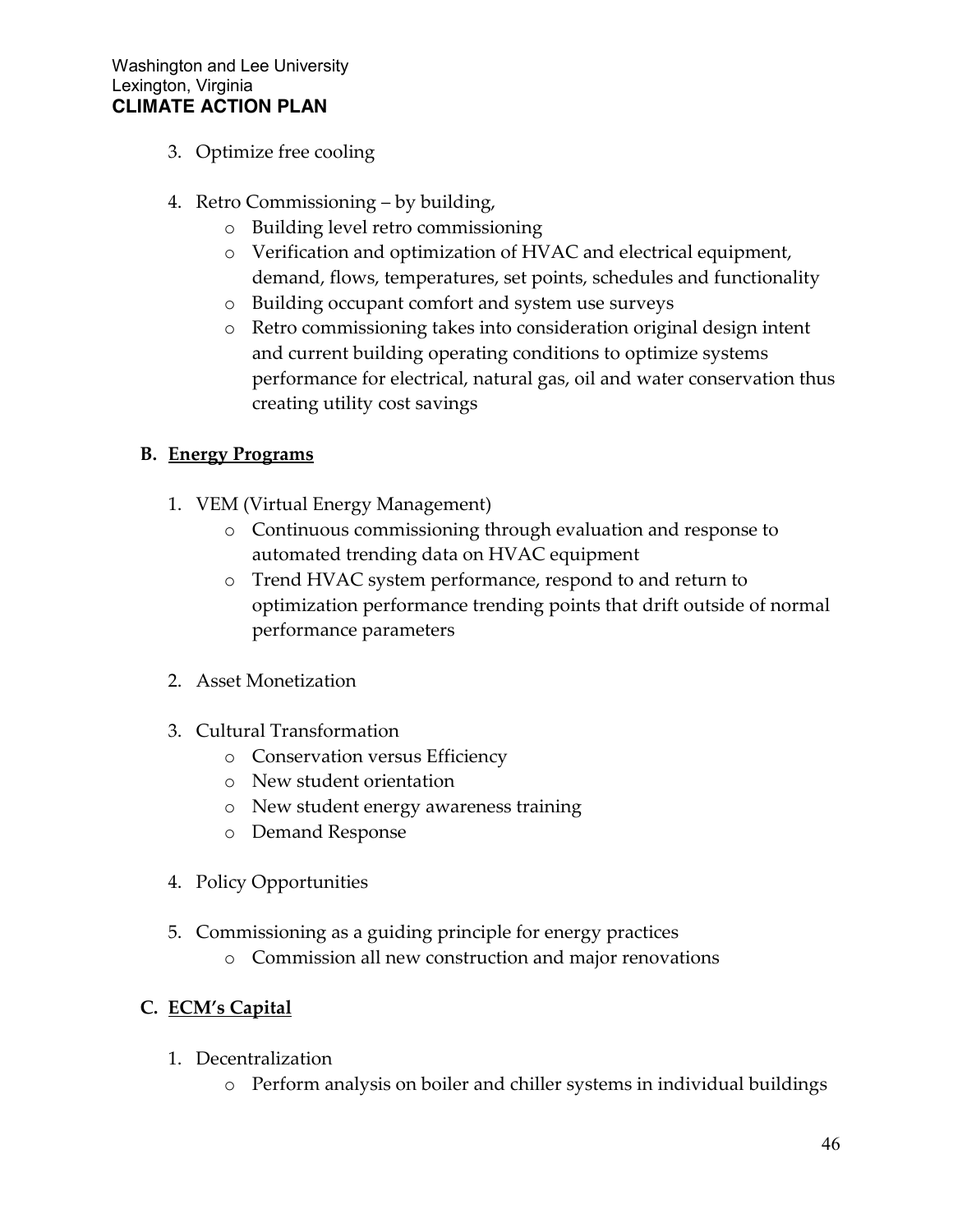- o Screen for removing a large building and a small building off the campus central chilled water loop and campus steam loop
- o Decentralization will allow for, small and more efficient HVAC equipment to be installed in individual buildings and additional increased efficiencies from avoiding campus loop piping system losses. Increased efficiencies will create electrical, water, natural gas and oil conservation and create utility cost savings
- 2. Thermal storage
	- o Financial and feasible analysis of overnight ice making for peak hours cooling
	- o Ice making chiller and ancillary equipment would be located at the central plant
	- o Thermal storage allows for chillers to run in the overnight when electrical grid electrical demand is lower and electricity costs are lower thus creating utility cost savings
- 3. Geo thermal
	- o Screening of geo thermal, ground source heat transfer for a single building
	- o Financial feasibility would allow for a more detailed analysis and detailed engineering to be performed
	- o Geo thermal technology requires traditional mechanical heating and cooling systems to carry lower loads, thus creating electrical, natural gas and oil conservation and utility cost savings
- 4. Rain water harvesting
	- o Screen the recovery of rain water from campus building roof systems for collection at the central plant for boiler and cooling tower make up
	- o Screen the recovery of rain water from roof systems from individual buildings for use in same building
	- o Rain water harvesting creates water conservation and utility cost savings
- 5. Grey water recovery
	- o Recover grey water in buildings for use in acceptable grey water recovery applications, i.e. lavatory fixture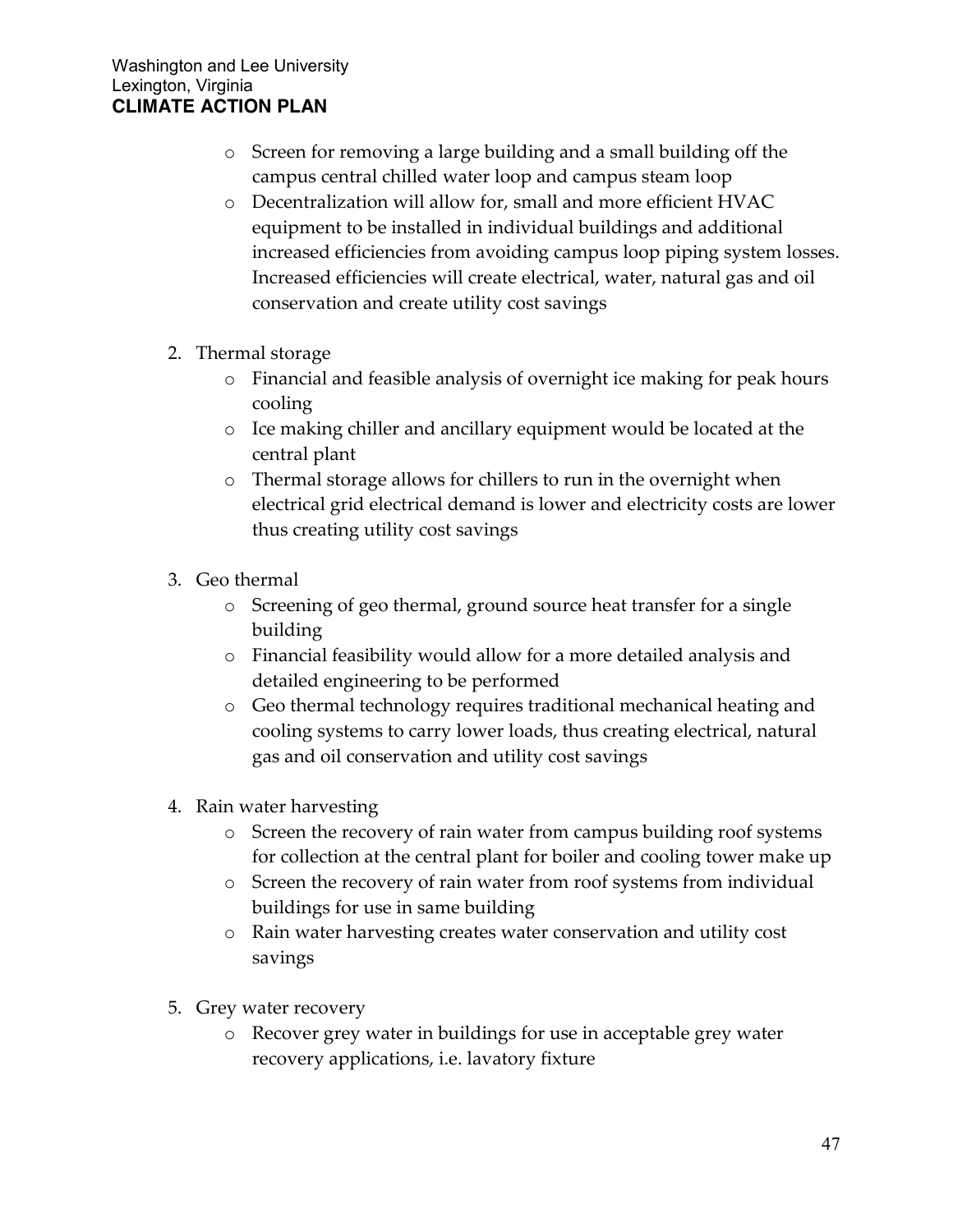- o Grey water recovery creates water conservation and utility cost savings
- 6. Low flow plumbing fixtures
	- o Replace any older model plumbing fixtures that remain on campus with low flow plumbing fixtures
	- o Low flow plumbing fixtures create water conservation and utility cost savings
- 7. No flow plumbing fixtures
	- o Replace urinals requiring low flow or standard flow with waterless urinals
	- o No flow plumbing fixtures create water conservation and utility cost savings
- 8. Gas utility by-pass
	- o Perform financial and feasibility analysis on installing a new gas main to the main gas meters to by-pass the city gate and city gate fees
- 9. Free cooling for winter, Science building operation
	- o Screen free cooling optimization at the central plant by installing a plate and frame heat exchanger and modulation valves on a chiller/s to allow simultaneous free and mechanical cooling
	- o Screen methods for cooling in the winter at the New Science Center, the only building that appears to require cooling in the winter
		- 1. Economizers
		- 2. Small chiller or cooling tower at New Science Center
	- o Free cooling measures create electrical conservation and utility cost savings
- 10. Condensation capture for makeup water
	- o Capture condensation cooling and return to plant for boiler make up water
	- o Enhance on this technology that is already in use at a few campus buildings
	- o Recovery of condensation for makeup water versus allowing it to go to sewer creates water conservation and a cost savings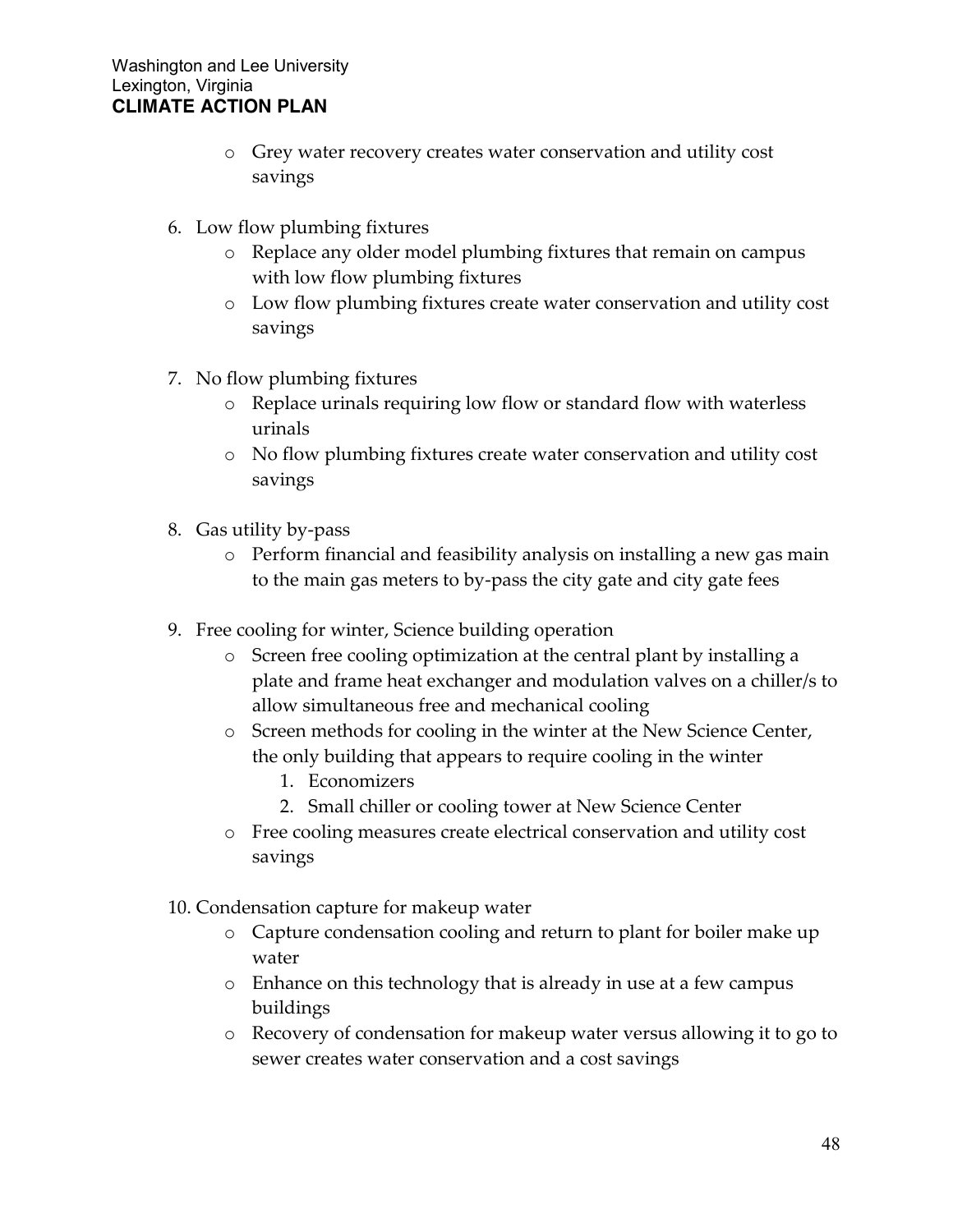- 11. Metering and sub metering, controls strategy, make up water
	- o Develop a sub metering plan of electrical, steam, campus loop chilled water and campus loop steam use on a building and perhaps system level
	- o Tracking and trending use of utilities through metering and sub metering will show deviations that can be corrected back to system optimization for utility conservation and cost savings
- 12. LED lighting,
	- o Screen analysis of LED lighting systems to replace outdoor, parking structure and typical fluorescent indoor lighting systems
	- o LED lighting systems typically use less electricity than conventional systems, creating electric conservation and utility cost savings
- 13. Lighting occupancy sensors
	- o Screening analysis of an installation of occupancy sensors to provide automation on/off of lighting fixtures based on occupants presence
	- o Lighting occupancy sensors allow for lighting to go off when not needed, creating electrical conservation and utility cost savings
- 14. FCU and Valance occupancy sensors
	- o Screening analysis of an installation of occupancy sensors to provide automation on/off/set back of fan coil units and valance units
	- o Occupancy sensors on individual HVAC units allow for automation set back when they are not needed, conserving energy and creating utility cost savings
- 15. Single to double pane windows
	- o Screen financial and practical feasibility in one building of converting from single pane to double pane window
	- o Double pane windows hold a building's interior climate more stable and allow fewer BTUs to escape from the building. Heating and cooling is conserved allowing for utility cost savings
- 16. Insulation upgrades
	- o Screen the typical costs and utility savings of insulation repair on linear feet of HHW, Steam and CHW piping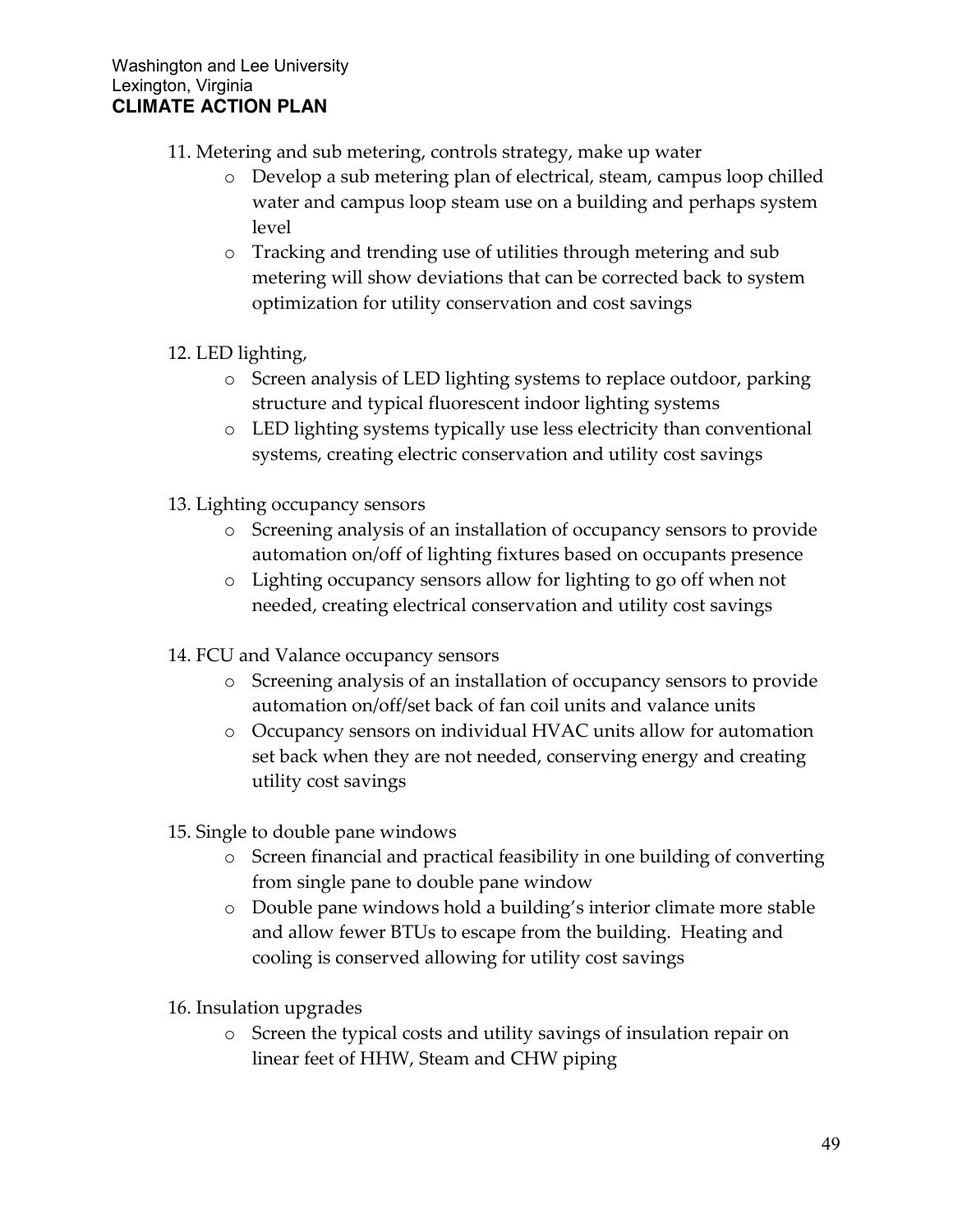- o Screen the typical costs and utility savings of installing insulation jackets on HHW, Steam and CHW piping valves and strainers
- o Improved insulation measures will conserve energy by maintaining BTUs in the piping systems and create utility cost savings
- 17. DDC replacement of pneumatic systems
	- o Screen the costs and utility savings of upgrading building management system controllers from pneumatic to digital
	- o Screening to be on a typical AHU system upgrade
	- o Digital controllers on HVAC systems will allow for more accurate control of systems and also allow for modulation which will increase efficiency and result in utility conservation and cost savings
- 18. Heat recovery
	- o Screen the cost and potential utility cost savings of heat recovery on an AHU unit
	- o Heat recovery transfers BTUs between exhaust air and outside makeup air to reduce the need for mechanical cooling and combustion heating
	- o Heat recovery technology conserves electricity, oil and natural gas and created utility cost savings
- 19. Fix steam leaks
	- o Perform cost and saving analysis on repair of steam leaks
	- o Steam leak identification to be recommend as part of regular PM plan
	- o Quick repair of steam leaks conserves natural gas and oil and creates utility cost savings
- 20. Fix water leaks
	- o Perform cost and saving analysis on repair of water leaks, (domestic, heating and chilled)
	- o Water leak identification to be recommended as part of regular PM plan
	- o Quick repair of water leaks conserves natural gas, electricity and oil and creates utility cost savings
- 21. Motor upgrades to energy efficient
	- o Screen the cost and savings of replacing inefficient motors with energy efficient motors where applicable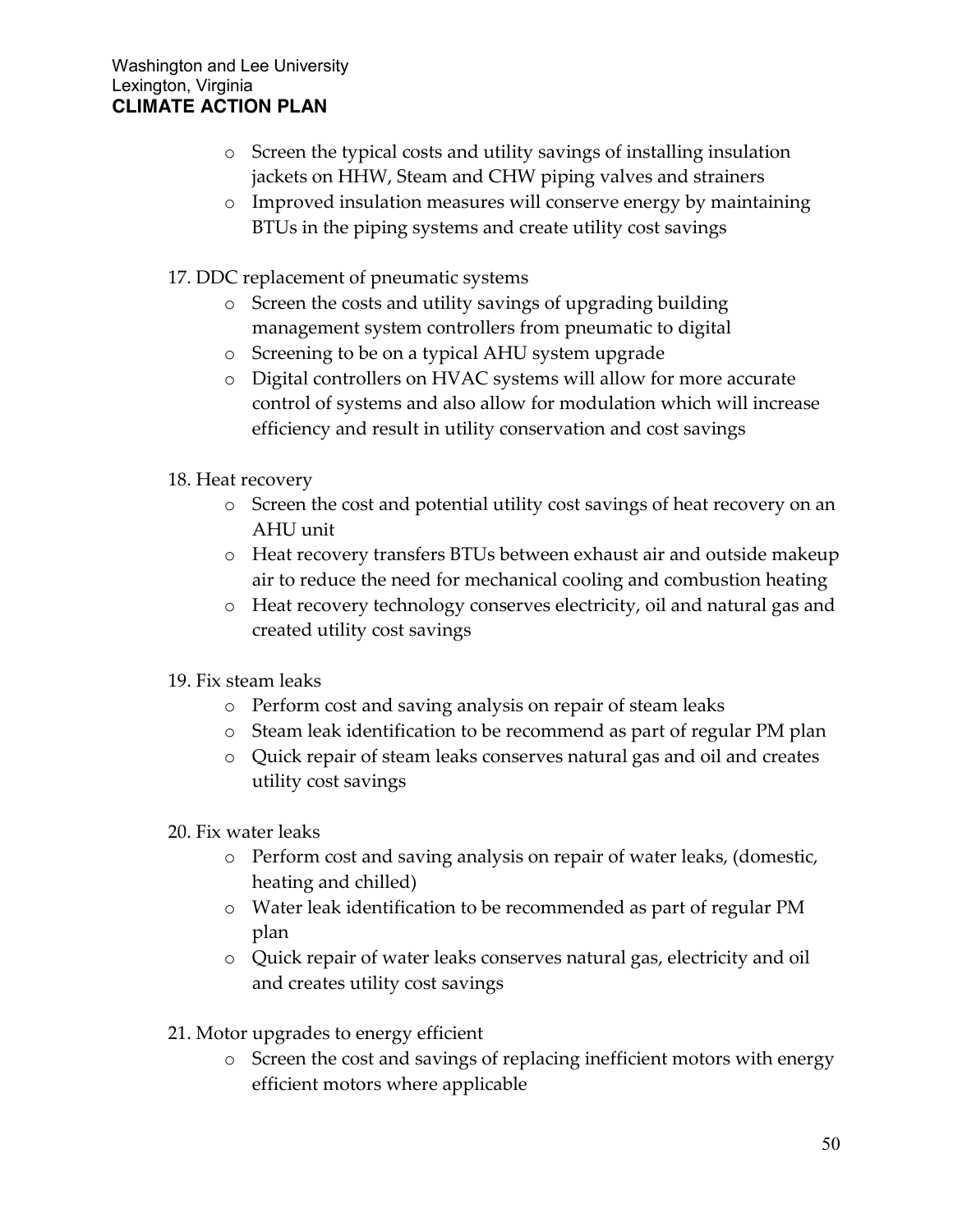- o Energy efficient motors will perform at the same brake horse power rating while using less electricity
- o Energy efficient motors create electrical conservation and utility cost savings
- 22. Instant hot water units versus stored hot
	- o Screen measures for replacing existing domestic hot water steam to hot water heat exchangers and storage tanks to instant hot systems
	- o Instant hot, steam to hot domestic water systems using less energy thus creating oil and natural gas conservation and utility cost savings
- 23. Efficiency improvements on converters
	- o Screen the financial feasibility and practicality of upgrading the existing steam to heating hot water converters to more efficient models
	- o More efficient converters will create oil and natural gas conservation and create utility cost savings
- 24. Weatherization
	- o Perform cost and savings analysis on performing weatherization measures on a building
	- o Weatherization includes calking, insulation and door stripping to minimize air leaks from buildings
	- o Weatherization will decrease the flow of conditioned air from a building limiting BTU loss, this will conserve electricity, natural gas, oil and create utility cost savings
- 25. Tertiary chilled water in buildings
	- o Screen the financial feasibility and practicality of installing tertiary chilled water pumps in individual buildings
	- o CHW tertiary pumps will allow a building to pull the minimum chilled water from the campus loop for individual building needs
	- o CHW tertiary pumps will allow loop circulation pressure to be reduced
	- o CHW tertiary pumps will only function when building cooling loads require
	- o CHW tertiary pumps will optimize the performance of the campus central cooling plant creating electrical conservation and utility cost savings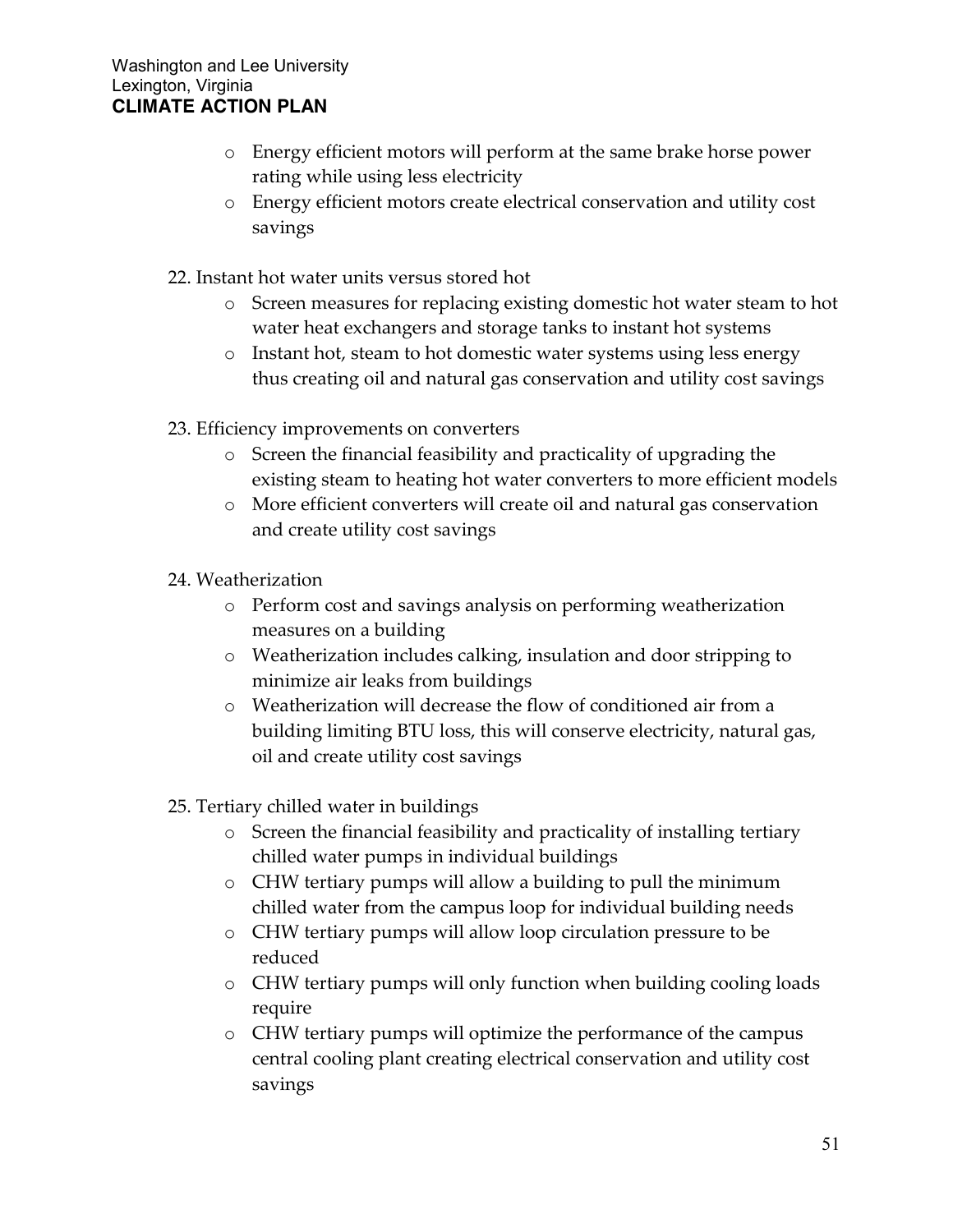26. Tertiary heating hot water in buildings

- o Screen the financial feasibility and practicality of installing tertiary heating hot water pumps in individual buildings
- o HHW tertiary pumps will allow a building to pull the minimum heating hot water from the campus hot water loop for individual building needs
- o HHW tertiary pumps will allow loop circulation pressure to be reduced
- o HHW tertiary pumps will only function when building heating loads require
- o HHW tertiary pumps will optimize the performance of the campus central steam plant and heating hot water circulation loop creating electrical, natural gas and oil conservation and utility cost savings
- 27. VFDs
	- o Screen the financial cost and utility savings of installing VFD on motors and systems where applicable
	- o VFDs allow a motor to work at a reduced brake horse power when system demand allows thus creating electrical conservation and utility cost savings
- 28. Moisture sensors on irrigation system/s, install meters to eliminate sewer charges
	- o Screen the installation of advanced ground moisture sensors that will allow automatic irrigation when the ground is dry
	- o Ground moisture sensors take into account rain fall from previous days and actual need for irrigation before enabling watering systems
	- o Screen the cost and practicality of installing utility approved meters to eliminate sewage charges on irrigation systems
	- o Ground moisture sensors and approved meters will create water conservation and utility cost savings

# **D. ECM's Emerging**

- 1. Store electricity
	- o Screen the feasibility of storing renewable electricity in batteries and water systems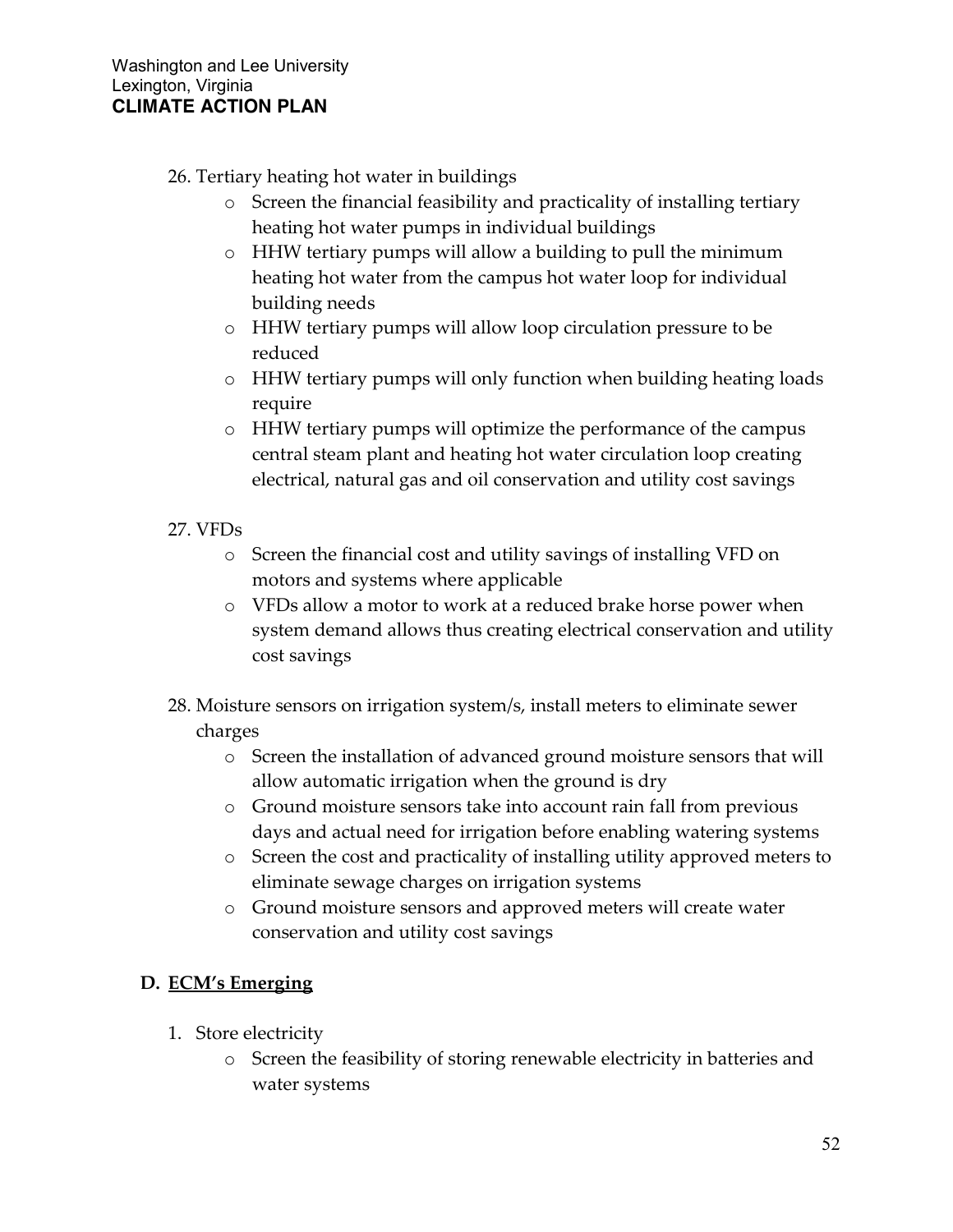- o Stored electricity will allow the building's load to be served by renewable electricity when there is no sun or wind
- o Stored electricity is created during peak performance times when the sun and wind generating more electricity that the building required
- o Stored electricity allows for more base load to be served by renewable sources, created electrical conservation and utility cost savings
- 2. Stored heat
- 3. Solar PV field mounted and building specific
	- o Perform cost and savings analysis of a large ground mounted solar photovoltaic system and screen an individual building for a roof mounted system
	- o Solar photovoltaic will create electricity from the sun that can be utilized to serve campus demand, creating electrical conservation and utility cost savings
- 4. Solar thermal
	- o Perform cost analysis and savings analysis of a solar panel system to create a heat source from the sun for domestic hot water
	- o Solar thermal panels will heat domestic hot water to meet demand
	- o Solar thermal technology will create natural gas and oil conservation and create utility cost savings
- 5. Large and Small scale wind
	- o Screen the cost, potential savings and implementation feasibility of installing a large wind turbine (100 kW to 1,000 kW) to create electricity on a campus grid level
	- o Screen the cost and implementation feasibility of installing a small wind turbine (1 kW to 10 kW) to create a demonstration of wind to electricity technology in an accessible scenario
	- o Wind to electricity technology will create electrical conservation and utility cost savings
- 6. Bio-mass, trash, wood
	- o Screen the cost, potential savings and implementation of installing a boiler system that utilizes bio-mass, some types of waste and/or wood for fuel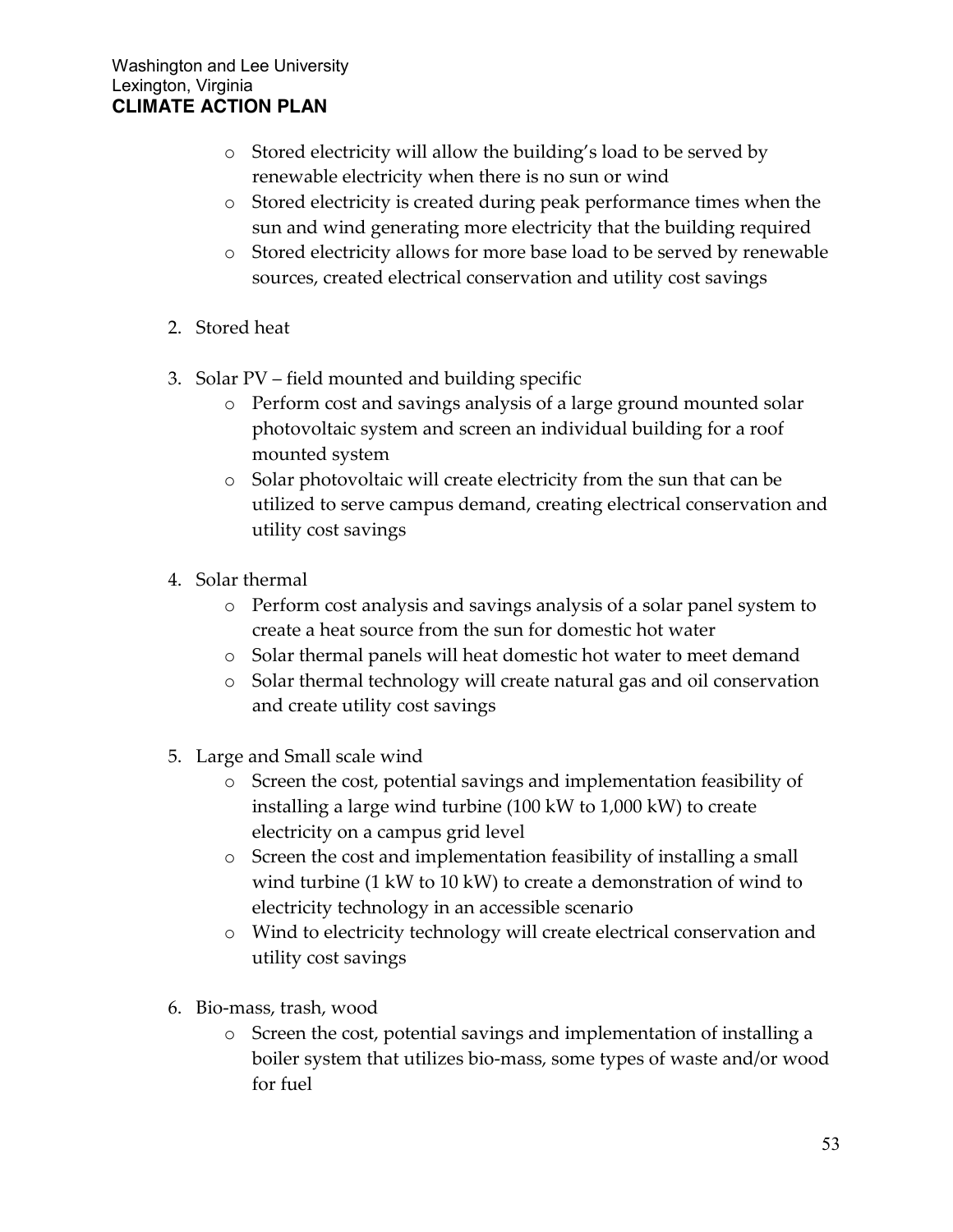- o Creating steam with bio mass, trash and/or wood will create natural gas and oil conservation and utility cost savings
- 7. Bio diesel
	- o Perform cost and savings analysis and evaluate feasibility of converting existing boiler fuel to bio diesel fuel
	- o Converting existing boiler fuel to a bio diesel fuel will create natural gas and oil conservation
- 8. CHP/Tri with cooling
	- o Screen the cost, savings potential and implementation feasibility of combined heat and power technology
	- o CHP will allow for natural gas to create both steam heat and electricity
	- o CHP steam can be utilized for heating demand, domestic hot water load and steam driven absorption chillers
	- o CHP electrical generation from natural gas will create utility cost savings and an increase in campus electrical system reliability
- 9. Back pressure turbine
	- o Perform cost and savings analysis and implementation feasibility of installing back pressure turbines in place of existing steam pressure reducing valves (PRVs)
	- o PRVs waste energy when they reduce steam pressure from campus loop pressure to building loop pressure
	- o Back pressure turbines utilize the energy spent in steam pressure reduction to create electricity that can be utilize to serve building demand
	- o BPTs generate electricity and create utility cost savings
- 10. Forest acreage as an environmental solution
	- o Evaluate existing forest acreage for offset to campus carbon footprint
- 11. Cool roof/green roof
	- o Screen the cost, potential savings and implementation feasibility of installing green and cool roofs on an individual building
	- o Cool and green roofs can provide high insulation values and reduce heating and cooling loads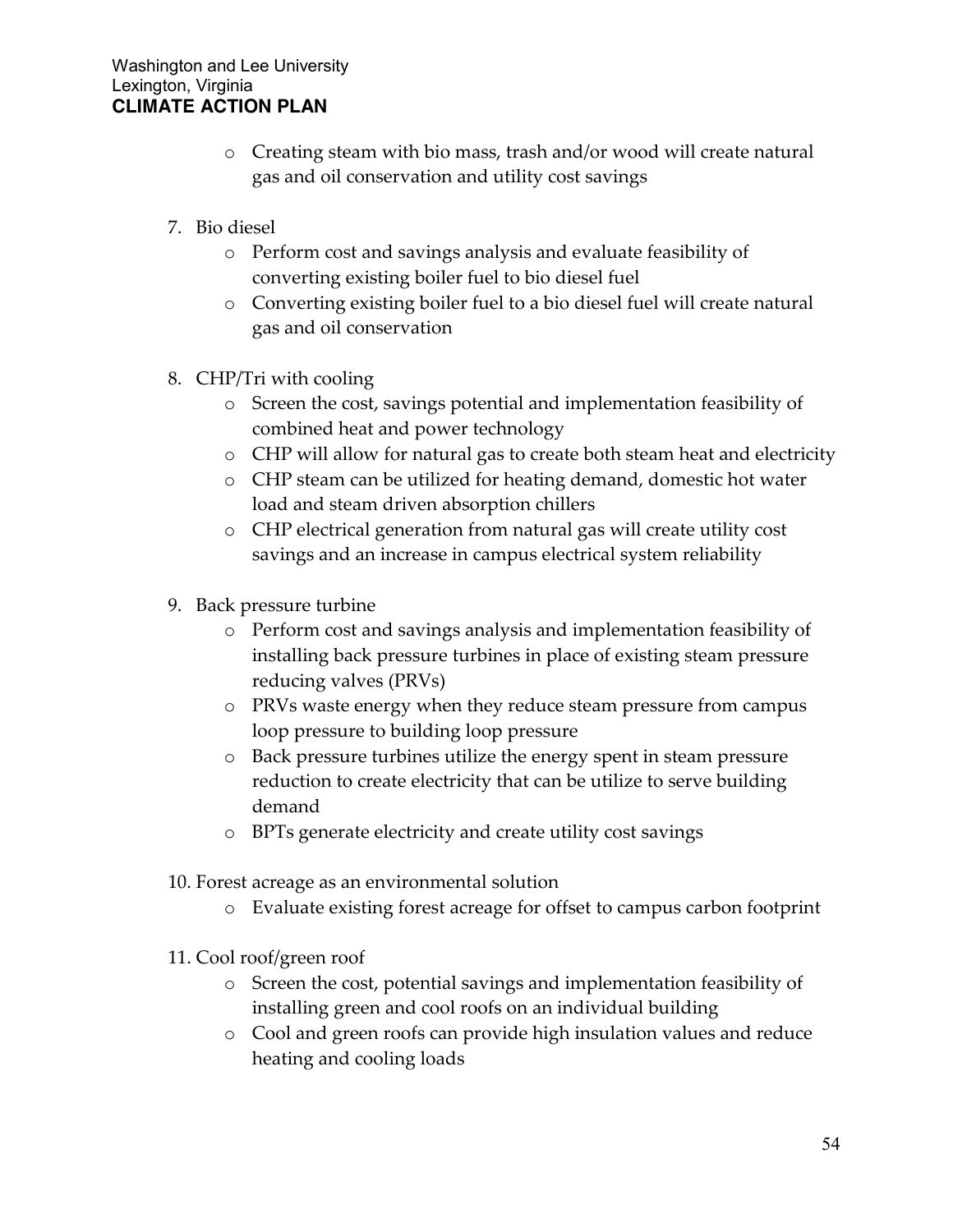- o Cool and green roofs can create electrical, natural gas and oil conservation which creates utility cost savings as well as providing more environmentally friendly storm water management
- 12. Landfill gas
	- o Screen the feasibility of utilizing nearby landfill gas to fuel a co generation system
	- o Landfill gas utilized to create electricity and heat will conserve natural gas and oil and create utility cost savings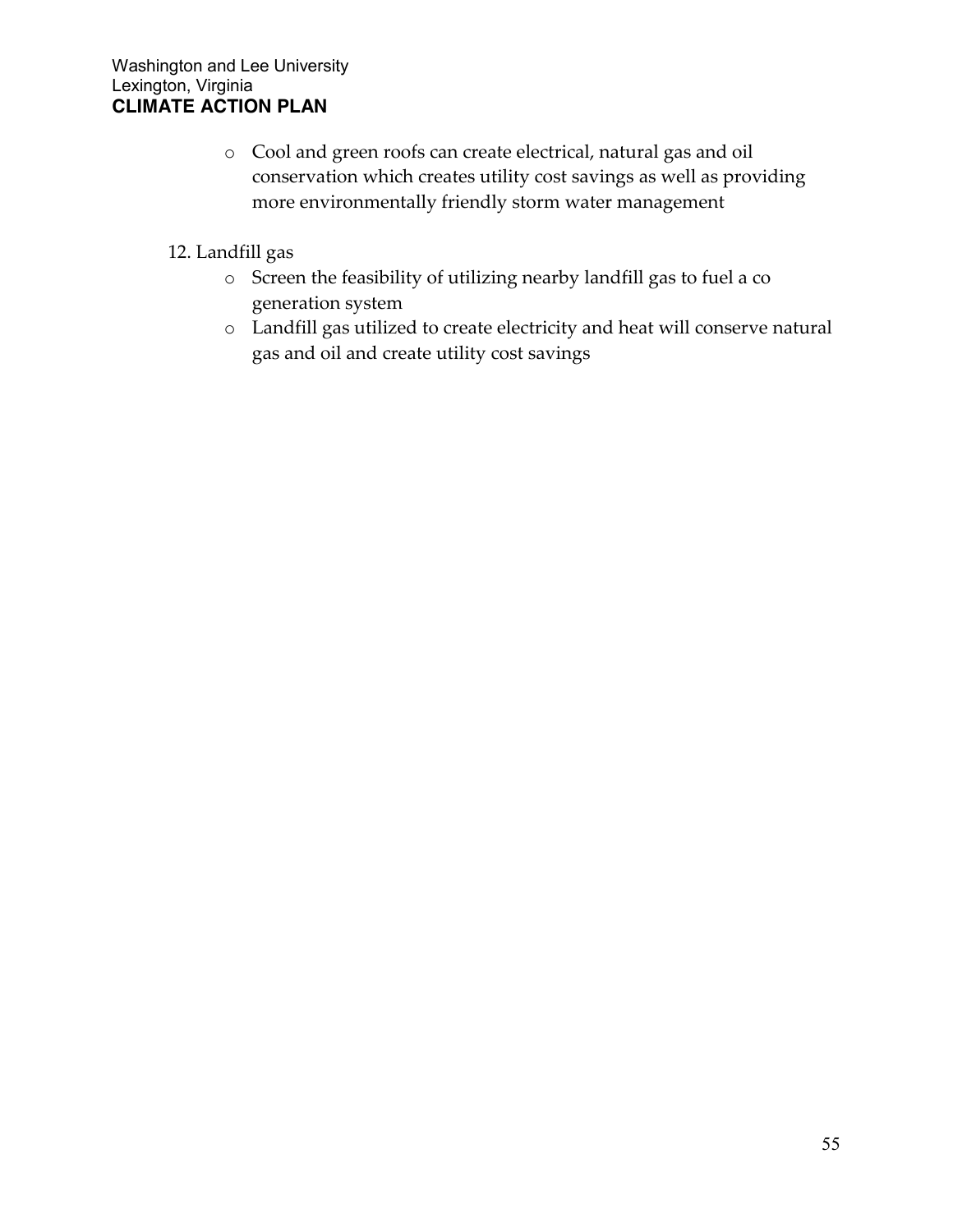## **F. Measurement and Verification**

The Presidents Climate Commitment Task Force is tasked with the job of tracking progress in all areas of the Climate Action Plan and providing periodic updates. Major ongoing activities may be organized as follows:

## Facilities (*heating, cooling and lighting*)

- Under the guidance of the Energy Usage Task Force and the Energy Master Plan Consultant, Facilities Management is implementing a continuous improvement approach. This includes long-term analysis and improvement of existing systems as well as the identification of issues and solutions. Many of the items identified are fixed "on the spot," incrementally moving the institution towards carbon neutrality.
- Prioritize ECM's; execute projects; review utility expenses and evaluate actual ROI versus anticipated ROI
- Analysis of meter data from buildings
- GHG Emissions Report preparation of the University's carbon inventory report will take place every two years. W&L has moved from a consultant-based model to an internally managed model to achieve: better control; cleaner data; flexibility in report time period as needed; sub reports if needed for specific requests; and reduced professional fees. W&L will be utilizing existing resources, such as those through Clean Air Cool Planet (www.cleanair-coolplanet.org), to generate this report.

#### Education

 Under the guidance of the Climate Commitment Task Force, the University will undertake yearly analysis of curricular data to evaluate growth in course offerings and student participation over time. This will include a number of outside workshops and seminars; student orientation materials; and other educational opportunities